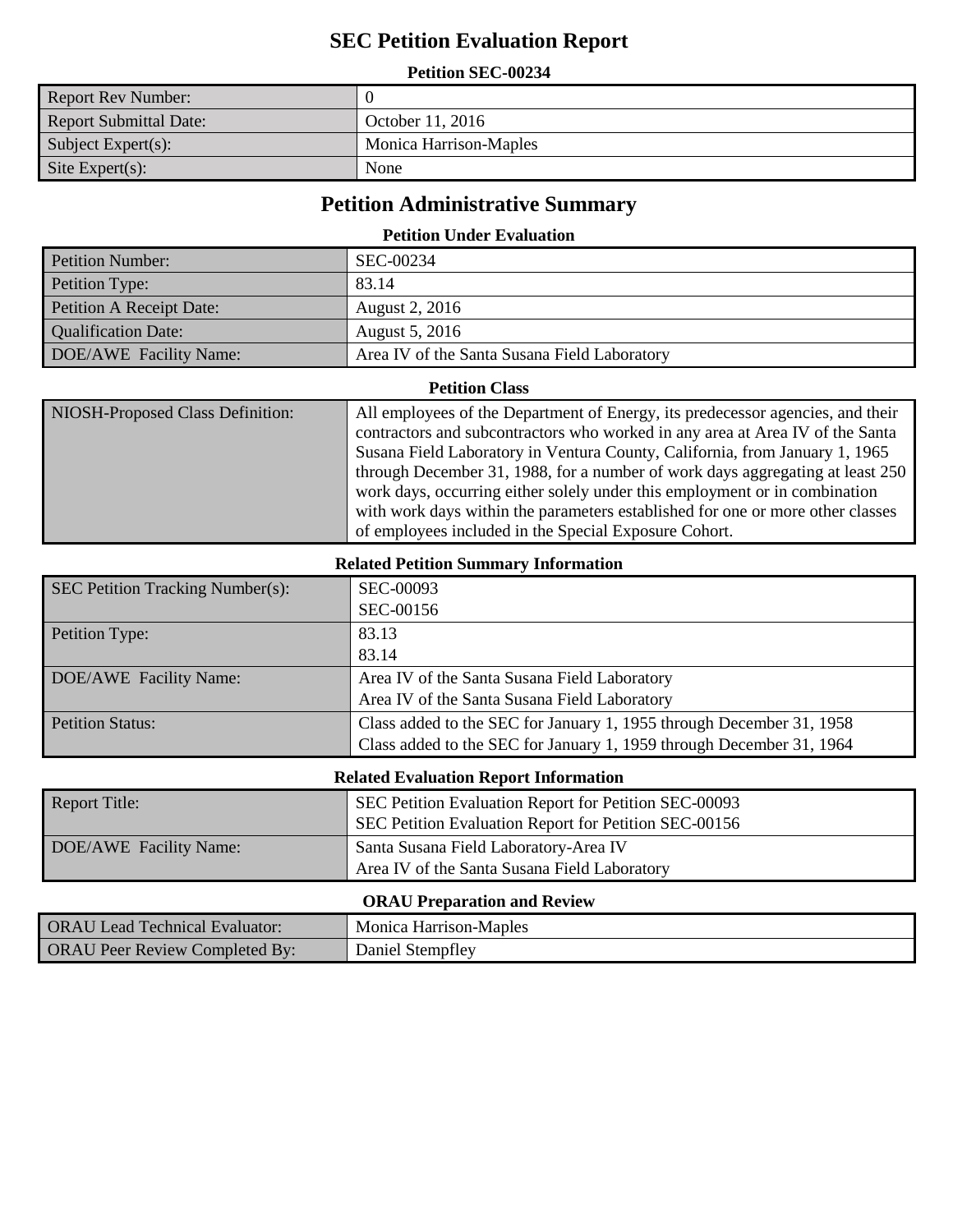#### **DCAS Review and Approval**

| Peer Review Completed By:                   |                     |
|---------------------------------------------|---------------------|
|                                             | [Signature on File] |
|                                             | Lara Hughes         |
|                                             | 10/11/2016          |
| <b>SEC Petition Evaluation Reviewed By:</b> |                     |
|                                             | [Signature on File] |
|                                             | James W. Neton      |
|                                             | 10/11/2016          |
| <b>SEC Petition Evaluation Reviewed By:</b> |                     |
|                                             | [Signature on File] |
|                                             | Stuart L. Hinnefeld |
|                                             | 10/11/2016          |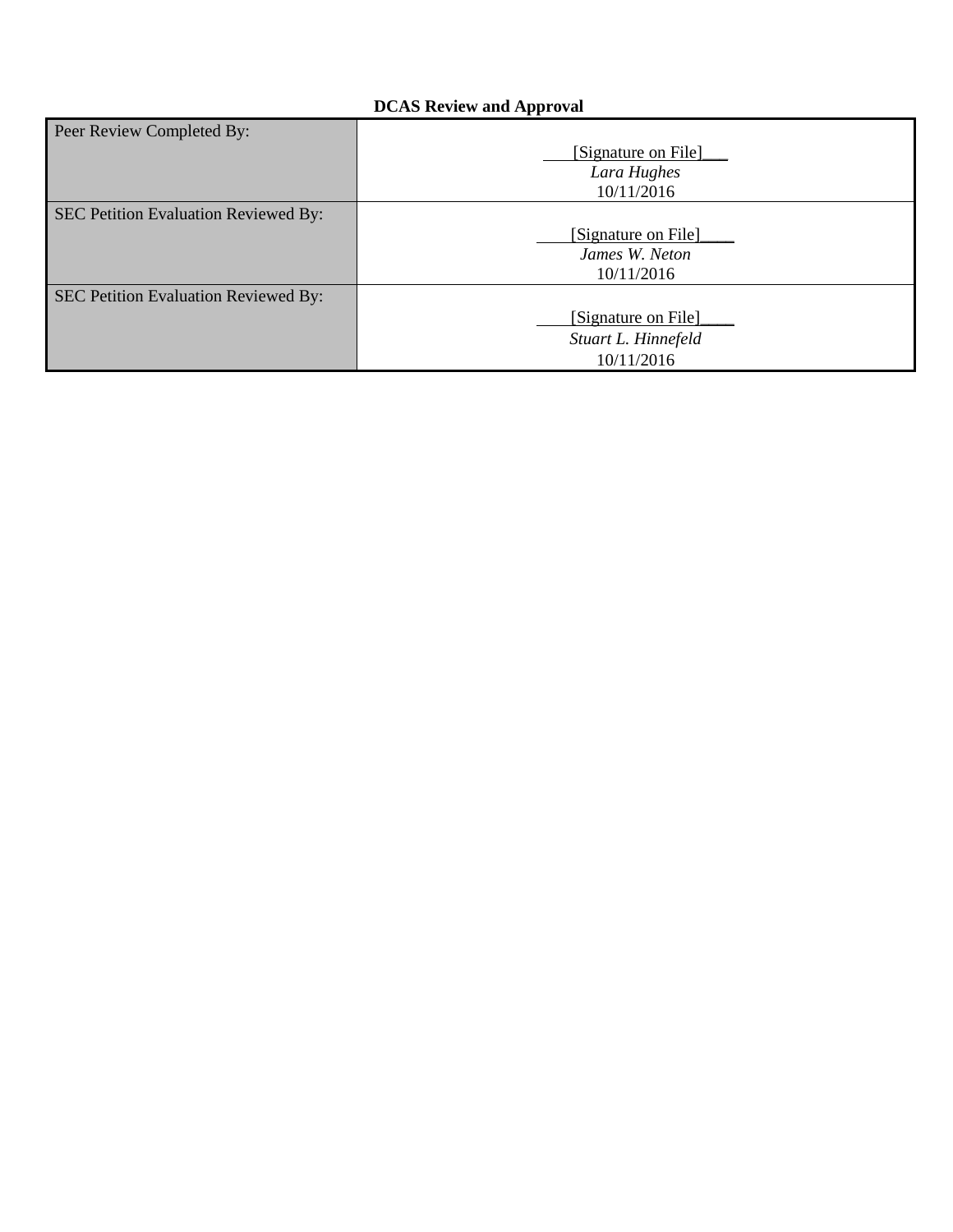## <span id="page-2-0"></span>**Evaluation Report Summary: SEC-00234, Area IV of the Santa Susana Field Laboratory (SSFL)**

The National Institute for Occupational Safety and Health (NIOSH) prepared this evaluation report in response to a petition to add a class of employees at Area IV of the Santa Susana Field Laboratory (SSFL) to the Special Exposure Cohort (SEC). The *Energy Employees Occupational Illness Compensation Program Act of 2000*, as amended, (EEOICPA) and 42 C.F.R. pt. 83, *Procedures for Designating Classes of Employees as Members of the Special Exposure Cohort under the Energy Employees Occupational Illness Compensation Program Act of 2000, describe the process for adding* new classes to the SEC.

#### NIOSH-Proposed Class to be Added to the SEC

All employees of the Department of Energy, its predecessor agencies, and their contractors and subcontractors who worked in any area at Area IV of the Santa Susana Field Laboratory in Ventura County, California, from January 1, 1965 through December 31, 1988, for a number of work days aggregating at least 250 work days, occurring either solely under this employment or in combination with work days within the parameters established for one or more other classes of employees included in the Special Exposure Cohort.

#### Dose Reconstruction Feasibility Findings

NIOSH does not have sufficient biological monitoring data, air monitoring information, or process and radiological source information to allow it to estimate with sufficient accuracy the potential internal exposures to thorium (including associated progeny) or americium, to which the proposed class may have been subjected. NIOSH finds that it has sufficient information to reconstruct other potential internal exposures, external exposures, and occupational medical dose for Area IV of the Santa Susana Field Laboratory employees with sufficient accuracy.

The NIOSH dose reconstruction findings are based on the following:

- Principal sources of internal radiation for members of the proposed class may have included exposures to plutonium, uranium, mixed fission products, thorium (including associated progeny), and americium. Exposures were from inhalation and ingestion during the processing operations.
- NIOSH has determined that there are insufficient internal dosimetry data or air monitoring data available to bound intakes of thorium (including associated progeny) and americium, for the period from January 1, 1965 through December 31, 1988. Although there are limited monitoring data that may be applied for these radionuclides during the period from 1965 through 1988, the data do not represent all operations at Area IV of the SSFL.
- NIOSH has not identified any data that suggest the possibility for significant operational thorium or americium exposures after 1988 that cannot be bounded. Therefore, NIOSH has established an end date of December 31, 1988, for this SEC class.
- Principal sources of external radiation for members of the proposed class included exposures to beta particles, gamma photons, and neutrons. The radiation sources potentially contributing to these exposures would have included reactor research and nuclear operations; nuclear support operations such as fuel fabrication and disassembly; reactor disassembly and examination; and waste disposal.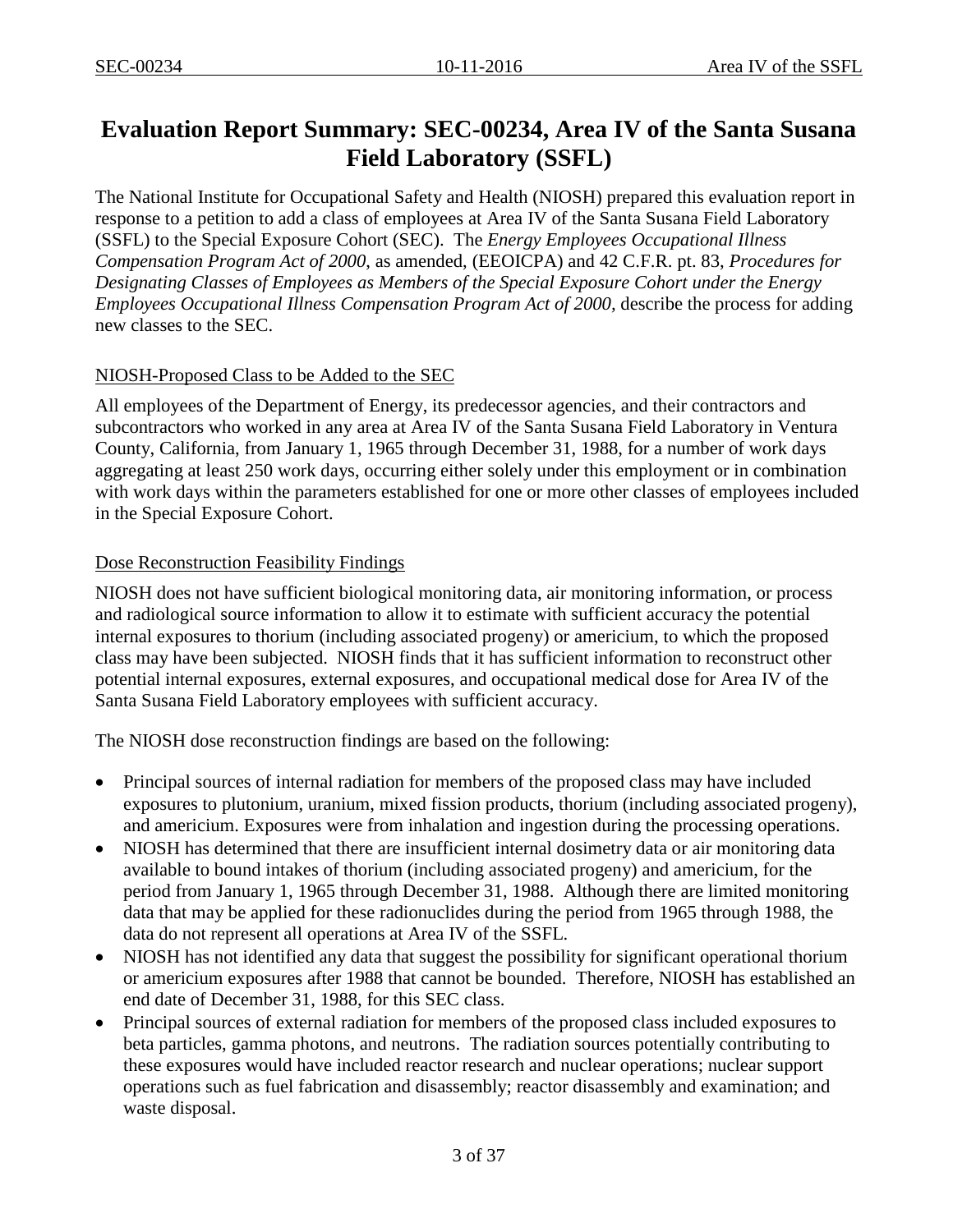- Beta, photon and neutron monitoring data are available for Area IV of the SSFL in the form of individual dosimetry records and area monitoring surveys.
- Consistent with the findings in its 2009 and 2010 evaluation reports, NIOSH finds that it is able to reconstruct external and medical X-ray dose for all Area IV of the SSFL employees for all periods at the site.
- Following 42 C.F.R. § 83.13(c) (1), NIOSH determined that there is insufficient information to either: (1) estimate the maximum radiation dose, for every type of cancer for which radiation doses are reconstructed, that could have been incurred under plausible circumstances by any member of the class; or (2) estimate the radiation doses of members of the class more precisely than a maximum dose estimate.

Although NIOSH found that it is not possible to completely reconstruct radiation doses for the proposed class, NIOSH intends to use any internal and external monitoring data that may become available for an individual claim (and that can be interpreted using existing NIOSH dose reconstruction processes or procedures). Therefore, dose reconstructions for individuals employed at Area IV of the SSFL from January 1, 1965 through December 31, 1988, but who do not qualify for inclusion in the SEC, may be completed using these data as appropriate.

#### Health Endangerment Determination

The NIOSH evaluation did not identify any evidence supplied by the petitioners or from other resources that would establish that the class was exposed to radiation during a discrete incident likely to have involved exceptionally high-level exposures, such as nuclear criticality incidents or other events involving similarly high levels of exposures. However, the evidence reviewed in this evaluation indicates that some employees in the class may have accumulated chronic radiation exposures through intakes of fission products, reactor fuel radionuclides, and other radionuclides and from direct exposure to radioactive materials. Therefore, 42 C.F.R. § 83.13(c) (3) (ii) requires NIOSH to specify that health may have been endangered for those employees covered by this evaluation who were employed for a number of work days aggregating at least 250 work days within the parameters established for this class or in combination with work days within the parameters established for one or more other classes of employees in the SEC.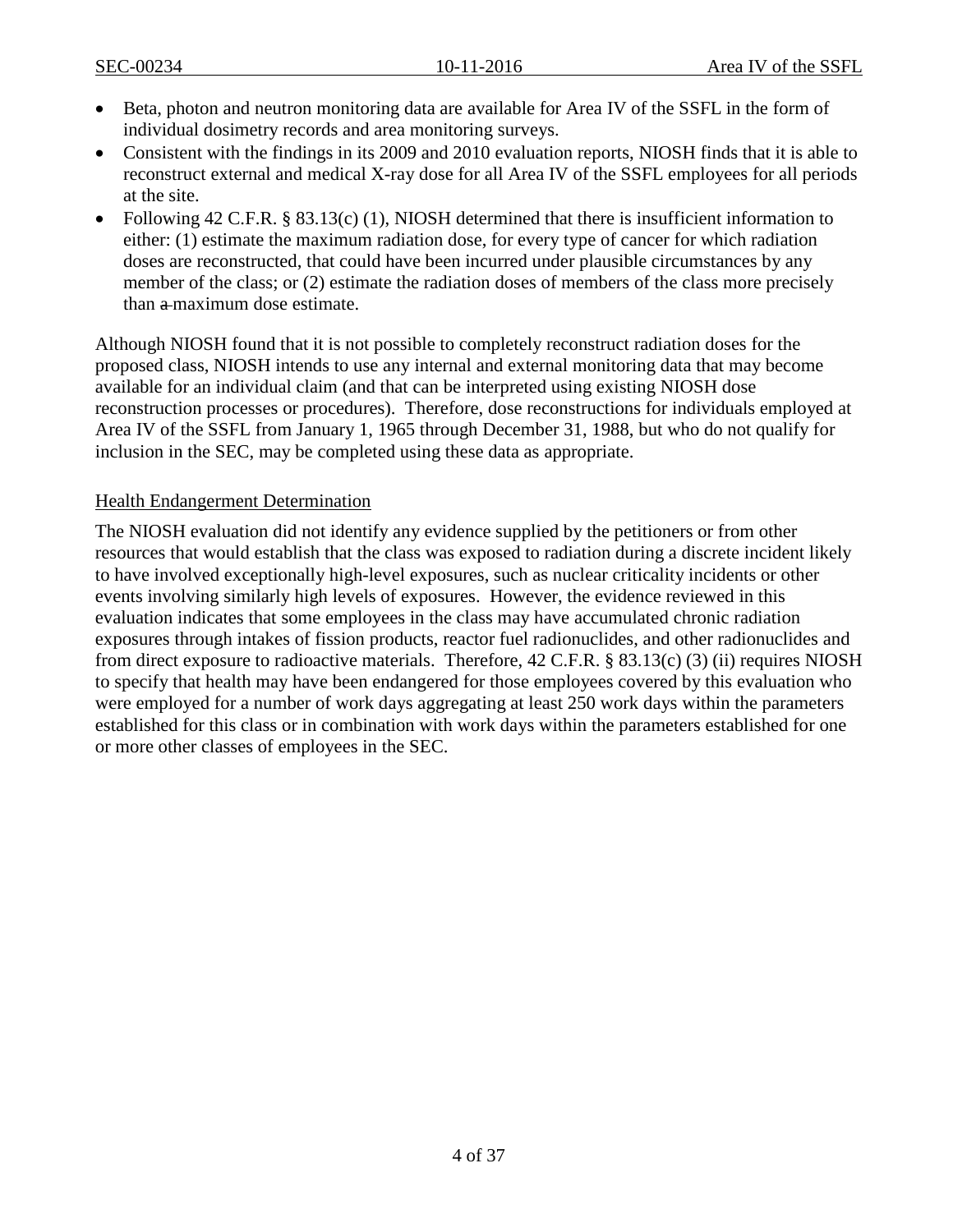# **Table of Contents**

<span id="page-4-0"></span>

|      |     | Evaluation Report Summary: SEC-00234, Area IV of the Santa Susana Field Laboratory (SSFL)  3 |  |  |  |
|------|-----|----------------------------------------------------------------------------------------------|--|--|--|
|      |     |                                                                                              |  |  |  |
| 1.0  |     |                                                                                              |  |  |  |
| 2.0  |     |                                                                                              |  |  |  |
| 3.0  |     |                                                                                              |  |  |  |
| 4.0  |     |                                                                                              |  |  |  |
|      | 4.1 |                                                                                              |  |  |  |
|      | 4.2 |                                                                                              |  |  |  |
|      | 4.3 |                                                                                              |  |  |  |
|      | 4.4 |                                                                                              |  |  |  |
|      | 4.5 |                                                                                              |  |  |  |
| 5.0  |     |                                                                                              |  |  |  |
|      | 5.1 |                                                                                              |  |  |  |
|      | 5.2 |                                                                                              |  |  |  |
|      | 5.3 |                                                                                              |  |  |  |
|      | 5.4 |                                                                                              |  |  |  |
|      | 5.5 |                                                                                              |  |  |  |
|      | 5.6 |                                                                                              |  |  |  |
|      | 5.7 |                                                                                              |  |  |  |
| 6.0  |     |                                                                                              |  |  |  |
|      | 6.1 |                                                                                              |  |  |  |
|      | 6.2 |                                                                                              |  |  |  |
|      | 6.3 |                                                                                              |  |  |  |
| 7.0  |     |                                                                                              |  |  |  |
| 8.0  |     |                                                                                              |  |  |  |
| 9.0  |     |                                                                                              |  |  |  |
| 10.0 |     |                                                                                              |  |  |  |
| 11.0 |     |                                                                                              |  |  |  |
|      |     |                                                                                              |  |  |  |

# **Tables**

| Table 5-1: No. of Area IV of the SSFL Claims Submitted Under the Dose Reconstruction Rule  15   |  |
|-------------------------------------------------------------------------------------------------|--|
| Table A1-1: Summary of Holdings in the SRDB for Area IV of the Santa Susana Field Laboratory 27 |  |
|                                                                                                 |  |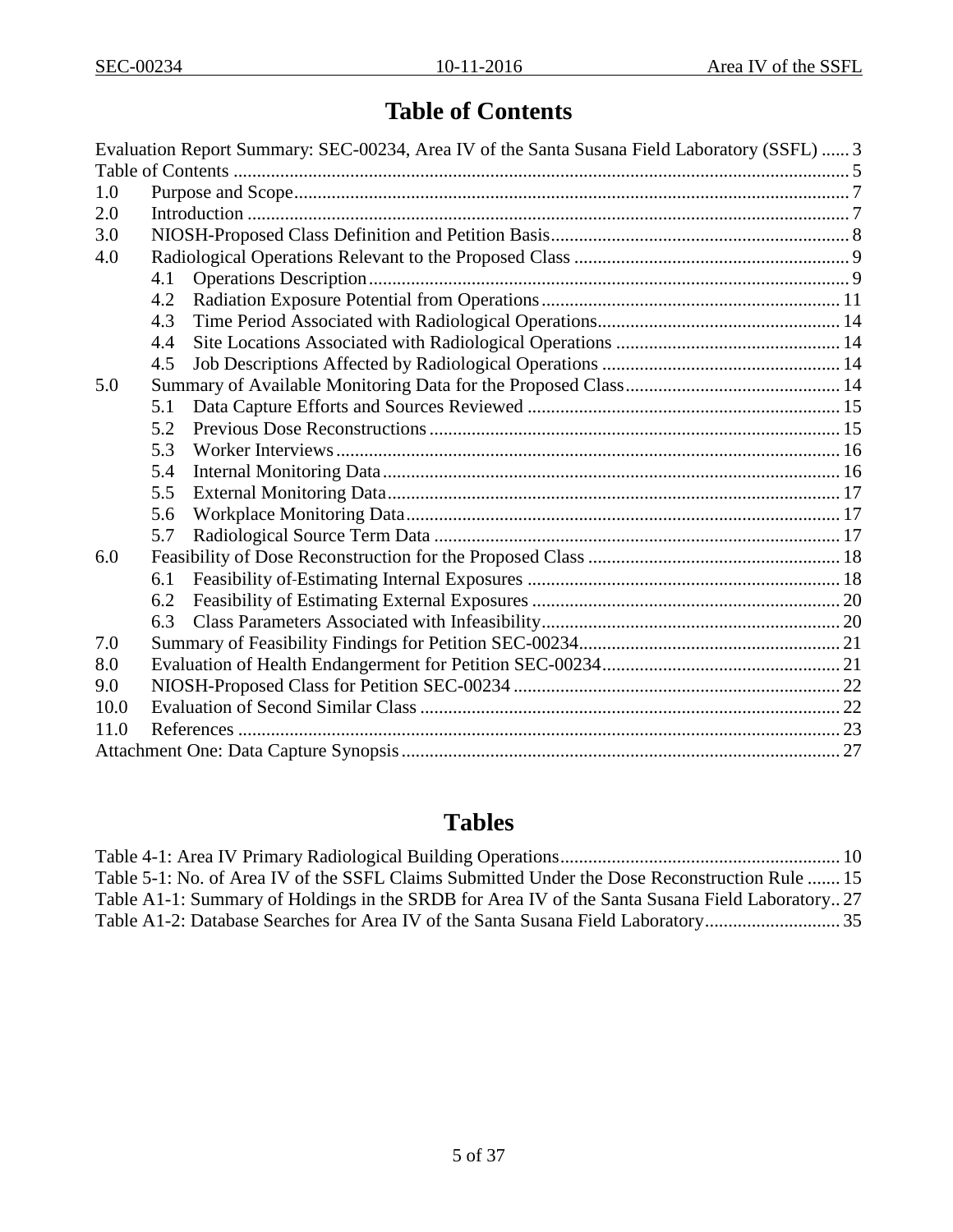This page intentionally left blank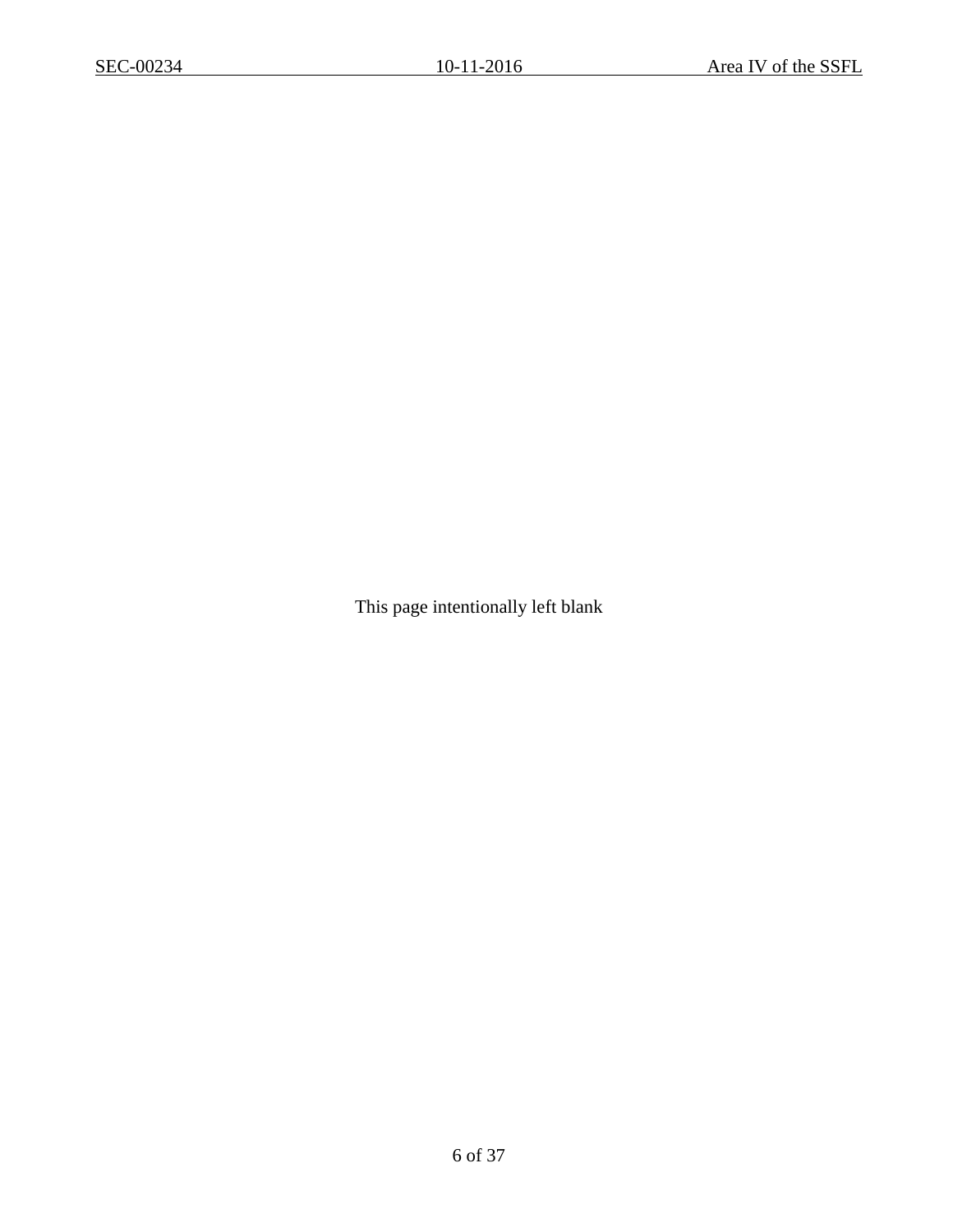## **SEC Petition Evaluation Report for SEC-00234**

*ATTRIBUTION AND ANNOTATION: This is a single-author document. All conclusions drawn from the data presented in this evaluation were made by the ORAU Team Lead Technical Evaluator: Monica Harrison-Maples, Oak Ridge Associated Universities (ORAU). The rationales for all conclusions in this document are explained in the associated text.* 

## <span id="page-6-0"></span>**1.0 Purpose and Scope**

This report evaluates the feasibility of reconstructing doses for employees who worked at Area IV of the Santa Susana Field Laboratory (SSFL) (sometimes referred to as Area IV throughout this report) during a specified time. It provides information and analysis germane to considering a petition for adding a class of employees to the Congressionally created SEC.

This report does not make any determinations concerning the feasibility of dose reconstruction that necessarily apply to any individual energy employee who might need a dose reconstruction from NIOSH, with the exception of the employee whose dose reconstruction could not be completed, and whose claim consequently led to this petition evaluation. The finding in this report is not the final determination as to whether or not the proposed class will be added to the SEC. This report will be considered by the Advisory Board on Radiation and Worker Health (the Board) and by the Secretary of Health and Human Services (HHS). The Secretary of HHS will make final decisions concerning whether or not to add one or more classes to the SEC in response to the petition addressed by this report.

This evaluation, in which NIOSH provides its findings both on the feasibility of estimating radiation doses for members of this class with sufficient accuracy and on health endangerment, was conducted in accordance with the requirements of EEOICPA and 42 C.F.R. § 83.14.

## <span id="page-6-1"></span>**2.0 Introduction**

 $\overline{a}$ 

Both EEOICPA and 42 C.F.R. pt. 83 require NIOSH to evaluate qualified petitions requesting that the Department of Health and Human Services add a class of employees to the SEC. The evaluation is intended to provide a fair, science-based determination of whether it is feasible to estimate, with sufficient accuracy, the radiation doses of the proposed class of employees through NIOSH dose reconstructions.<sup>[1](#page-6-2)</sup>

NIOSH is required to document its evaluation in a report, and to do so, relies upon both its own dose reconstruction expertise as well as technical support from its contractor, Oak Ridge Associated Universities (ORAU). Once completed, NIOSH provides the report to both the petitioners and the Advisory Board on Radiation and Worker Health. The Board will consider the NIOSH evaluation report, together with the petition, comments of the petitioner(s) and such other information as the Board considers appropriate, to make recommendations to the Secretary of DHHS on whether or not

<span id="page-6-2"></span><sup>&</sup>lt;sup>1</sup> NIOSH dose reconstructions under EEOICPA are performed using the methods promulgated under 42 C.F.R. pt. 82 and the detailed implementation guidelines available at th[e NIOSH Radiation Dose Reconstruction Program](http://www.cdc.gov/niosh/ocas/) page.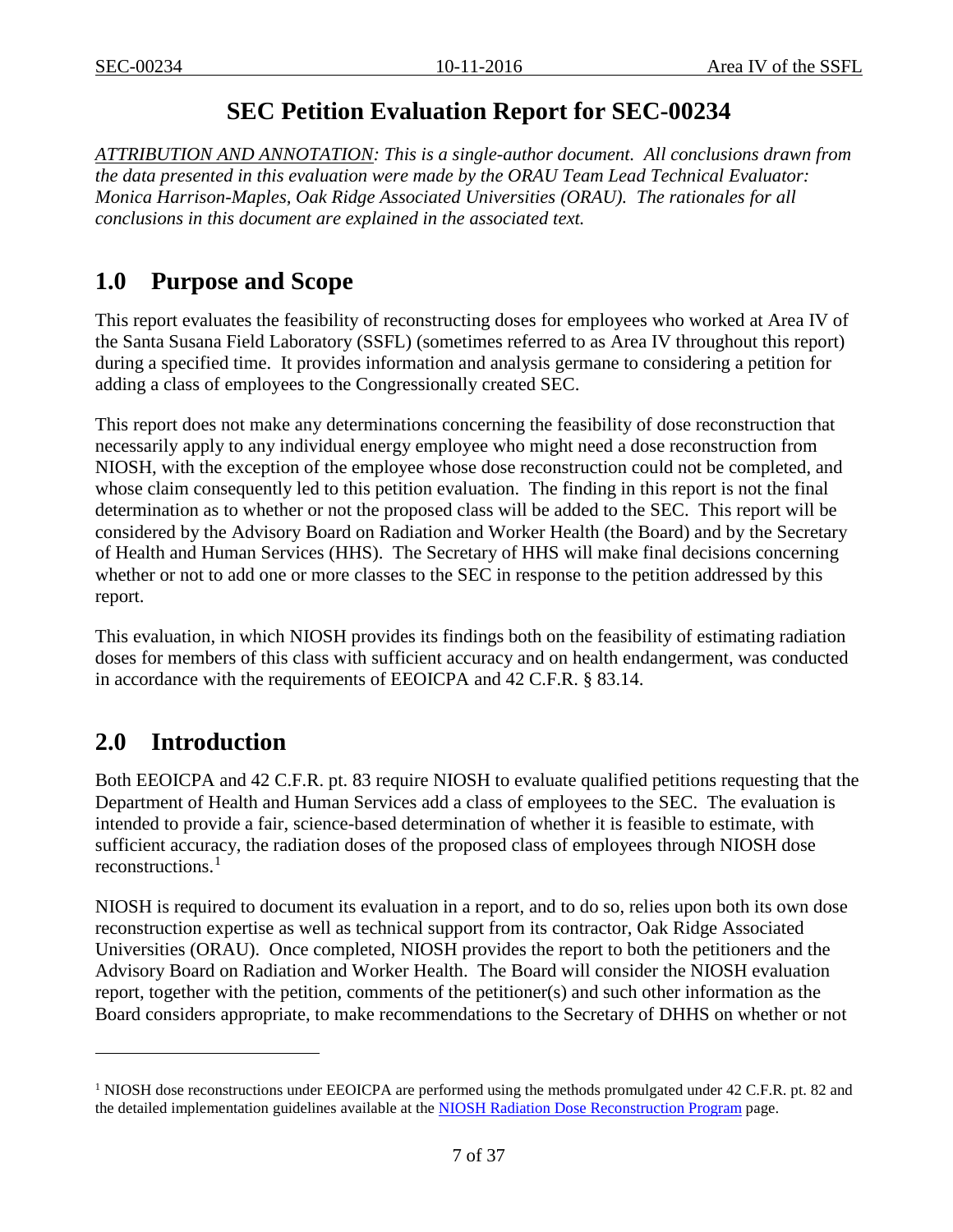$\overline{a}$ 

to add one or more classes of employees to the SEC. Once NIOSH has received and considered the advice of the Board, the Director of NIOSH will propose a decision on behalf of DHHS. The Secretary of DHHS will make the final decision, taking into account the NIOSH evaluation, the advice of the Board, and the proposed decision issued by NIOSH. As part of this final decision process, the petitioner(s) may seek a review of certain types of final decisions issued by the Secretary of DHHS. $^2$  $^2$ 

### <span id="page-7-0"></span>**3.0 NIOSH-Proposed Class Definition and Petition Basis**

In NIOSH's *Petition Evaluation Report, Petition SEC-00093* (NIOSH, 2009), NIOSH determined that it could not estimate radiation doses with sufficient accuracy for the period from January 1, 1955 through December 31, 1958, for employees at Area IV of the SSFL. NIOSH's decision was primarily based on a lack of internal monitoring data for potentially exposed individuals from January 1, 1955 through December 31, 1958. However, NIOSH determined that it could reconstruct external dose, including occupational medical dose, for the period from January 1, 1955 through December 31, 1958. In June 2009, the Department of Health and Human Services (DHSS) issued a letter designating the January 1, 1955 through December 31, 1958, period for inclusion in the SEC (DHHS, 2009).

In NIOSH's *Petition Evaluation Report, Petition SEC-00156* (NIOSH, 2010), NIOSH determined that it could not reconstruct radiation doses with sufficient accuracy for the period from January 1, 1959 through December 31, 1964, for employees at Area IV of the SSFL. NIOSH's decision was primarily based on incomplete bioassay, air monitoring, or process and radiological source data from January 1, 1959 through December 31, 1964. However, NIOSH determined that it could reconstruct external dose, including occupational medical dose, for the period from January 1, 1959 through December 31, 1964. In April 2010, DHHS issued a letter designating the January 1, 1959 through December 31, 1964, period for inclusion in the SEC (DHHS, 2010).

In this evaluation, the NIOSH-proposed class includes all employees of the Department of Energy, its predecessor agencies, and their contractors and subcontractors who worked in any area at Area IV of the Santa Susana Field Laboratory in Ventura County, California, from January 1, 1965 through December 31, 1988, for a number of work days aggregating at least 250 work days, occurring either solely under this employment or in combination with work days within the parameters established for one or more other classes of employees included in the Special Exposure Cohort. During this period, employees at this facility were involved with energy-related research, testing and development projects that may have included various nuclear reactors and particle accelerator operations, lowpower criticality testing, reactor fuels manufacturing, reactor component disassembly and inspection, and disassembly and inspection of reactor fuel assemblies.

The evaluation responds to Petition SEC-00234, which was submitted by an EEOICPA claimant whose dose reconstruction could not be completed by NIOSH due to a lack of sufficient dosimetryrelated information. NIOSH's determination that it is unable to complete a dose reconstruction for an

<span id="page-7-1"></span><sup>&</sup>lt;sup>2</sup> See 42 C.F.R. pt. 83 for a full description of the procedures summarized here. Additional internal procedures are available at the [NIOSH Radiation Dose Reconstruction Program](http://www.cdc.gov/niosh/ocas/) page.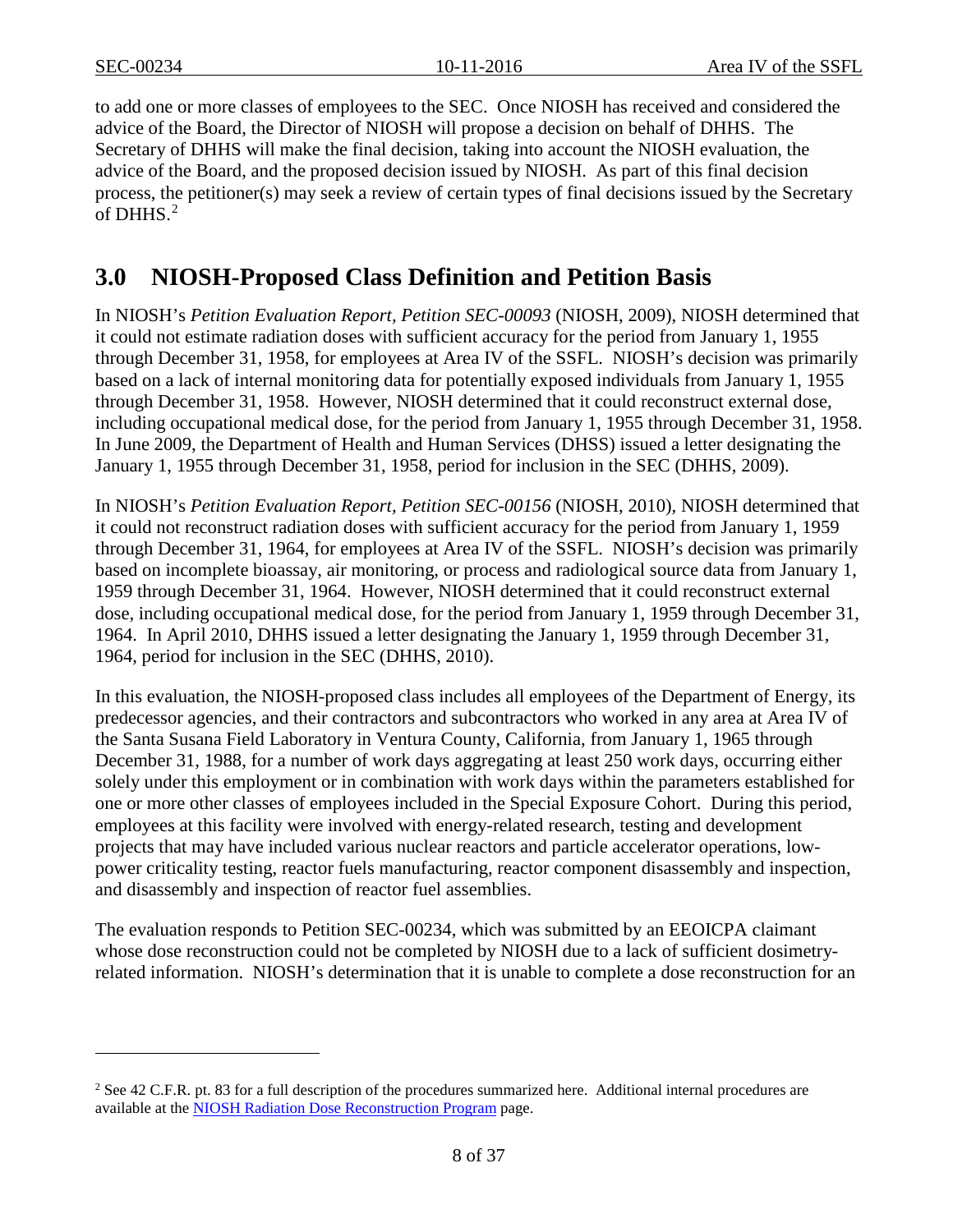EEOICPA claimant is a qualified basis for submitting an SEC petition pursuant to 42 C.F.R. § 83.9(b).

## <span id="page-8-0"></span>**4.0 Radiological Operations Relevant to the Proposed Class**

The following subsections summarize the radiological operations at Area IV from January 1, 1965 through December 31, 1988, and the information available to NIOSH to characterize particular processes and radioactive source materials. Using available sources, NIOSH has attempted to gather process and source descriptions, information regarding the identity and quantities of radionuclides of concern, and information describing processes through which the radiation exposures of concern may have occurred and the physical environment in which they may have occurred. The information included within this evaluation report is meant only to be a summary of the available information.

#### <span id="page-8-1"></span>**4.1 Operations Description**

The SSFL consists of a total of 2,850 acres, located in the Simi Hills of Ventura County, approximately 30 miles northwest of downtown Los Angeles, California. SSFL is divided into four administrative and operational portions based on ownership and operations. DOE operations are conducted in facilities on the 290-acre westernmost administrative and operational portion, designated as Area IV.

The SSFL was initially established by North American Aviation in 1947, to meet the requirements for a field test laboratory to static-fire large rocket engines, but it also met North American Aviation's need for a nuclear research facility. Area IV was established at the SSFL in 1953 as a nuclear research and development facility. In December 1955, these two North American Aviation groups (rocket development and nuclear development) were transformed into separate divisions: Atomics International and Rocketdyne. Rocketdyne, operating across all areas of the SSFL, focused on rocket engine design and production. Atomics International, functioning primarily in Area IV, focused on nuclear development and the Liquid Metal Engineering Center, which was a center for research and testing of non-nuclear components related to liquid metals. The site's history of operators and administrative divisions is complex. More detailed information on the operators and organization of the site is available in the technical basis document, *Energy Technology Engineering Center-Site Description* (ORAUT-TKBS-0038-2).

Area IV operations consisted of two functional areas: nuclear reactor development and testing and nuclear support operations.

Area IV nuclear reactor development and testing included operations associated with the following:

- Homogeneous water boiler reactors;
- Sodium-cooled graphite-moderated reactor, designated as the Sodium Reactor Experiment (SRE);
- Uranium-zirconium hydride reactors, associated with the Systems for Nuclear Auxiliary Power (SNAP) program;
- Critical test facilities;
- Civilian nuclear power test facilities;
- Organic moderated reactor (OMR);
- Sodium graphite reactor (SGR);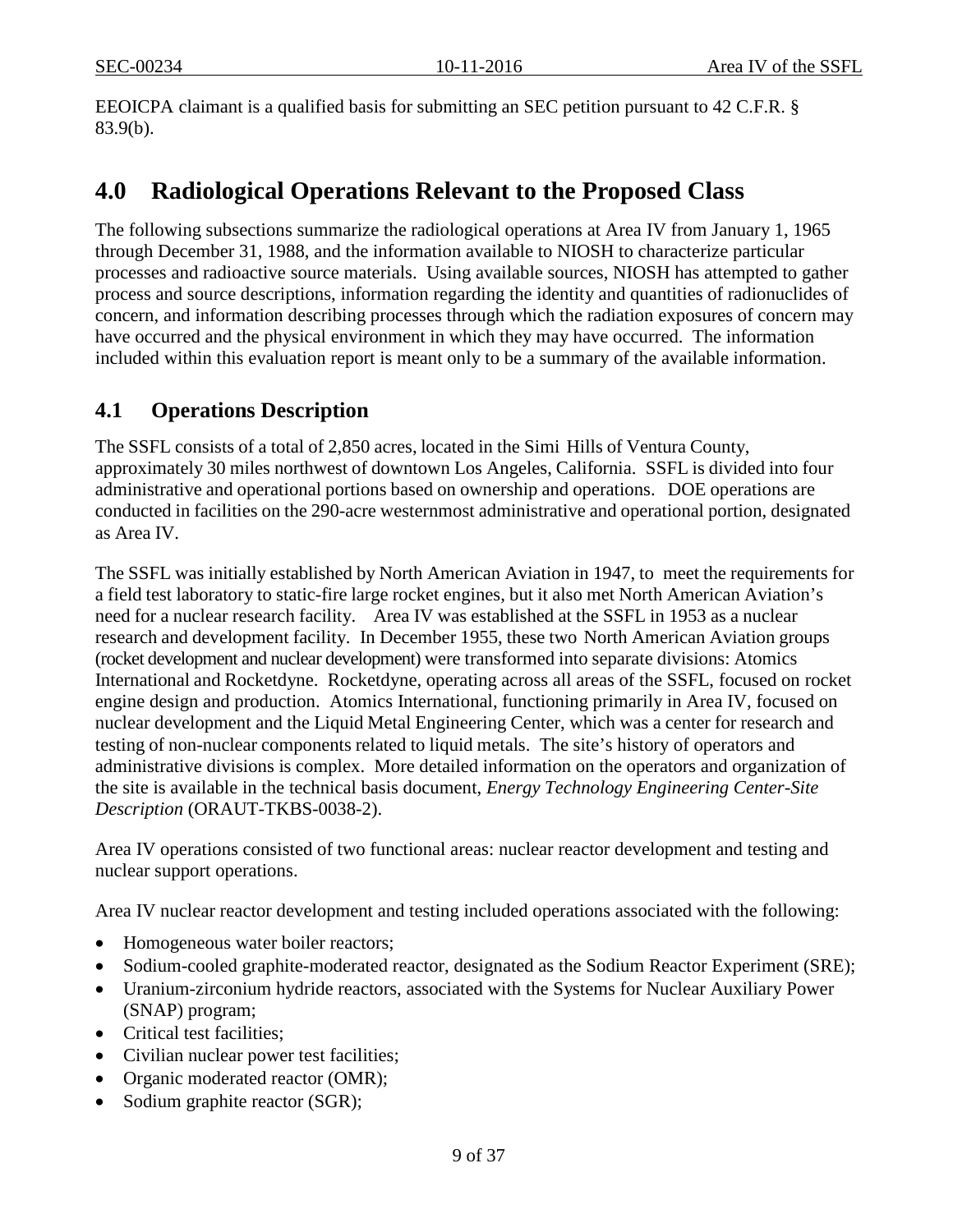- Advanced epithermal thorium reactor (AETR); and
- Fast critical experiment laboratory

Area IV nuclear support operations included work associated with the following:

- Reactor fuel manufacturing;
- Fuel storage;
- Disassembly and examination of reactors and used reactor fuel assemblies;
- Radioactive source fabrication, use, and storage;
- Radioactive material disposal preparation;
- Research on reprocessing used reactor fuel;
- Particle accelerator operations;
- Research using radioisotopes;
- Fuel storage;
- Corrosion testing;
- Mechanical component development; and
- Sodium disposal

Table 4-1 includes Area IV Primary Radiological Building Operations. Additional information regarding Area IV functional areas and radiological operations can be found in ORAUT-TKBS-0038- 2 and the SEC-00093 Evaluation Report (NIOSH, 2009).

<span id="page-9-0"></span>

| <b>Operations</b>         | <b>Building</b><br><b>Number</b> | <b>Facility Information</b>                                                                 | <b>Dates of Reactor</b><br><b>Operation/Program</b><br><b>Duration</b> |
|---------------------------|----------------------------------|---------------------------------------------------------------------------------------------|------------------------------------------------------------------------|
| Reactor                   | 4093                             | Water-Boiler Neutron Source (WBNS) reactor or L-85 Reactor<br>$(3$ kWthr)                   | 1956-1980                                                              |
| Reactor                   | 4143                             | Sodium Reactor Experimental (SRE) Reactor (20 MWthr)                                        | 1957-1964                                                              |
| Reactor                   | 4010                             | SNAP Experimental Reactor (SER) (50 kWthr)                                                  | 1959-1960                                                              |
| Reactor                   | 4010                             | SNAP 8 Experimental Reactor (S8ER) (600 kWthr)                                              | 1963-1965                                                              |
| Reactor                   | 4024                             | SNAP 2 Development Reactor (S2DR) (50 kWthr)                                                | 1961-1962                                                              |
| Reactor                   | 4024                             | SNAP 10 Flight Simulation Reactor (S10FS) (37 kWthr)                                        | 1965-1966                                                              |
| Reactor                   | 4028                             | Shield Test Reactor (50 kWthr)                                                              | 1961-1964                                                              |
| Reactor                   | 4028                             | Shield Test and Irradiation Reactor (STIR) (1 MWthr)                                        | 1964-1972                                                              |
| Reactor                   | 4059                             | SNAP 8 Developmental Reactor (S8DR) (600 kWthr-1 MWthr)                                     | 1968-1969                                                              |
| Reactor                   | 4012                             | SNAP Critical Test Facility: Second SNAP Critical Test Facility                             | 1962-1968                                                              |
| Reactor                   | 4373                             | SNAP Critical Test Facility: First SNAP Critical Test Facility                              | 1957-1963                                                              |
| Reactor                   | 4019                             | <b>SNAP Flight System Critical Facility</b>                                                 | 1964-1965                                                              |
| Reactor                   | 4009                             | OMR Critical Facility: OMR Low Power Critical Experiment                                    | 1958-1967                                                              |
| Reactor                   | 4009                             | SGR Critical Facility: SGR Low Power Critical Experiment                                    | 1958-1967                                                              |
| Reactor                   | 4100                             | Advanced Epithermal Thorium Reactor (AETR) Test Facility                                    | 1960-1974                                                              |
| Reactor                   | 4100                             | Fast Critical Experiment Laboratory: Used to study different<br>reactor core configurations | 1961-1980                                                              |
| <b>Nuclear</b><br>Support | 4003                             | Engineering Test Building: Reactor fuel manufacturing facility<br>supporting SRE            | 1954-1964                                                              |
| Nuclear<br>Support        | 4003                             | Hot Cave: Hot cell for reprocessing used reactor fuel                                       | 1954-1964                                                              |
| Nuclear<br>Support        | 4654                             | Interim Storage Facility for SRE fuels                                                      | 1958-1964                                                              |

#### **Table 4-1: Area IV Primary Radiological Building Operations**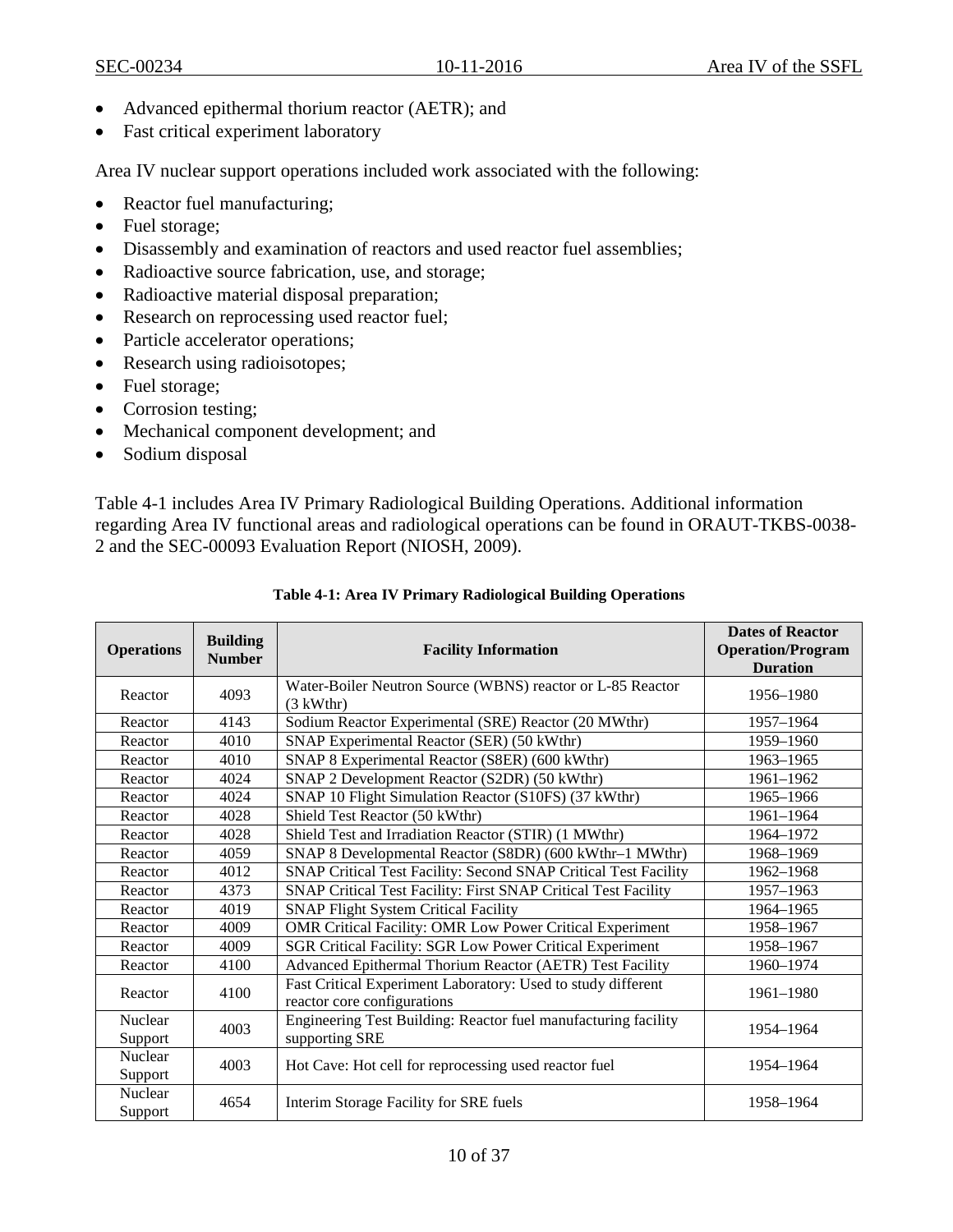| <b>Operations</b>         | <b>Building</b><br><b>Number</b> | <b>Facility Information</b>                                                                                                                                                                                                                                                                                  | <b>Dates of Reactor</b><br><b>Operation/Program</b><br><b>Duration</b> |
|---------------------------|----------------------------------|--------------------------------------------------------------------------------------------------------------------------------------------------------------------------------------------------------------------------------------------------------------------------------------------------------------|------------------------------------------------------------------------|
| <b>Nuclear</b><br>Support | 4030                             | Van de Graaff Accelerator: Particle Accelerator                                                                                                                                                                                                                                                              | 1960-1964                                                              |
| Nuclear<br>Support        | 4020                             | Hot Lab: Used for disassembly and examining used reactor fuel                                                                                                                                                                                                                                                | 1957–1988                                                              |
| <b>Nuclear</b><br>Support | 4023                             | Corrosion Testing Laboratory: Liquid Metals Component Testing<br>Facility                                                                                                                                                                                                                                    | 1962-1986                                                              |
| Nuclear<br>Support        | 4029                             | Radioactive Measurement Facility: Used for radiological material<br>storage and radiation detection instrument calibration                                                                                                                                                                                   | 1959-1974                                                              |
| Nuclear<br>Support        | 4064                             | Fuel Storage Facility: Vault for fissionable fuel material<br>(enriched uranium and plutonium) storage                                                                                                                                                                                                       | 1958–1993                                                              |
| Nuclear<br>Support        | 4021/4022<br>Complex             | Radioactive Materials Disposal Facility: Used for fuel storage<br>and processing both solid and liquid waste for disposal in<br>conjunction with the SRE operation                                                                                                                                           | 1959–Present                                                           |
| Nuclear<br>Support        | 4143                             | SRE Support Complex: Used for component storage (Building)<br>4041), radiological storage (Buildings 4686, 4653, 4654, 4689),<br>site services (Building 4163), cold trap vault (Building 4695),<br>Sodium Lab Instrument Building (Building 4606), and the liquid<br>radioactive waste vault (Building4653) | 1957-1964                                                              |
| Nuclear<br>Support        | 4363                             | Mechanical Component Development and Counting Building:<br>Used for sodium systems in support of SRE                                                                                                                                                                                                         | 1956–1963                                                              |

Table 4-1 is compiled from information in Table 2-1 of ORAUT-TKBS-0038-2. Note: kWthr refers to kilowatt thermal. MWthr refers to megawatt thermal.

In addition to Area IV, radiological operations were also conducted at the De Soto Avenue Facility, which was originally the headquarters of Atomics International. The facility was constructed in 1959, and Atomics International conducted work using nuclear fuel materials and other radioactive materials in Buildings 101 and 104 (DOE, 2009). The De Soto Avenue Facility is another EEOICPA covered site, which requires separate evaluation, but is mentioned in this report because some employees moved between the De Soto Avenue Facility and Area IV for their occupational responsibilities and

assignments.

#### <span id="page-10-0"></span>**4.2 Radiation Exposure Potential from Operations**

There were many different energy-related research, testing, and development projects conducted at different types of facilities at Area IV. These facilities included reactors, critical test facilities, accelerator facilities, calibration facilities, fuel preparation facilities, post-irradiation examination facilities, and support facilities. Reactor operations involved the largest quantities of radiological material. Between 1954 and 1980, nuclear reactors were built, tested, and operated on behalf of DOE or its predecessor agencies. Most of the reactors at Area IV were low power, with the maximum being 20 MWth (megawatt thermal). All reactors had relatively short operating histories.

Nuclear reactor operations create fission products, transuranic materials, and activation products. When part of the fissionable material in the fuel element is expended, or when a reactor is decommissioned, the fuel elements are removed. These spent fuel elements contain the fission products and transuranic materials generated by reactor operations, and the activation products in the cladding. At Area IV of the SSFL, a total of 135 million curie (Ci) of radioactivity was generated in the fuel from about 7,200 MWd of total reactor operation. Almost 90% of the total SSFL radioactivity was generated by the 20-MWth SRE. The sources of internal radiation exposure in the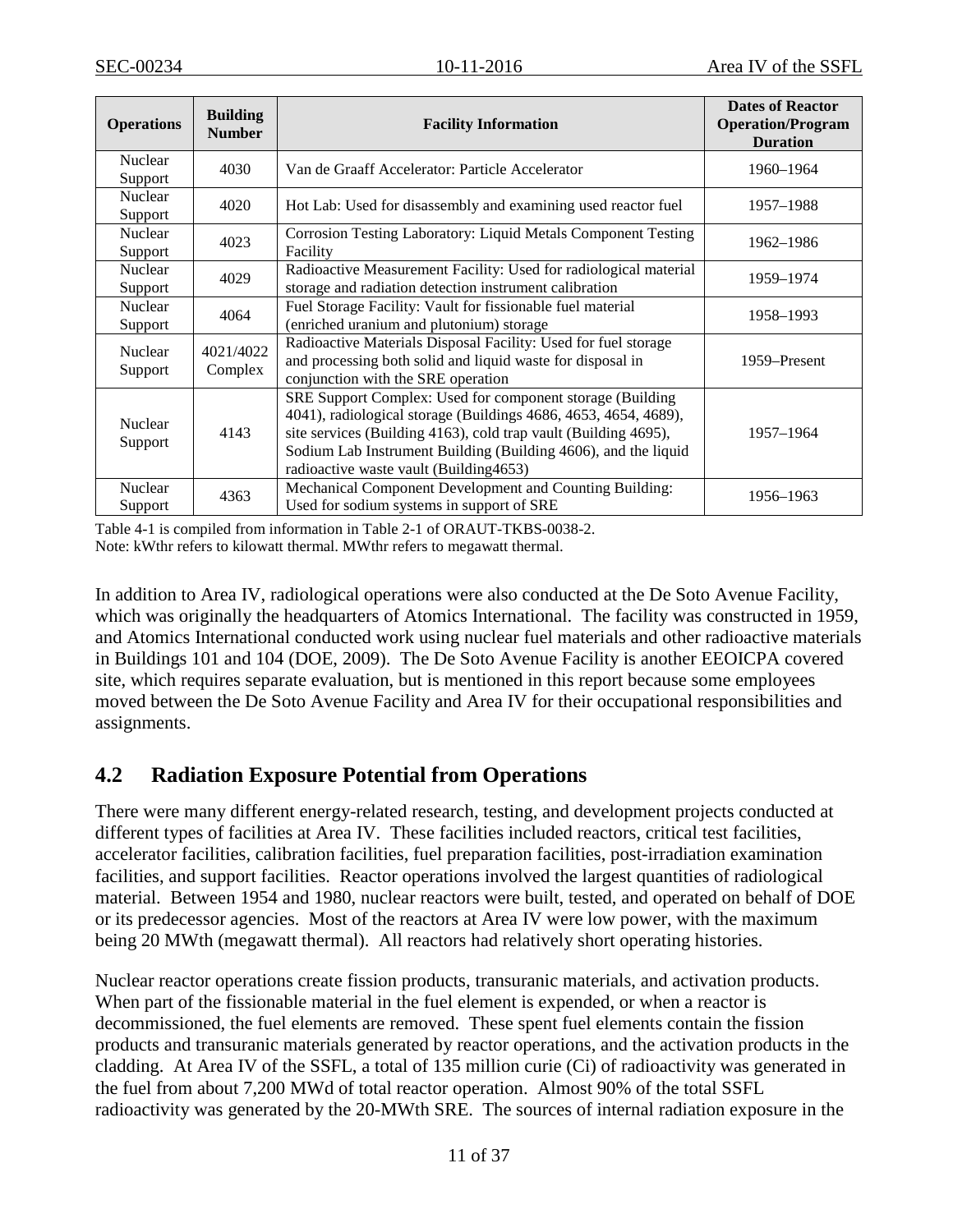reactor areas were associated with fissionable materials, mixed fission products, activation products, and transuranics in reactor fuel. These radionuclides included plutonium-238, plutonium-239, uranium-234, uranium-235, uranium-238, thorium-228, thorium-230, thorium-232, americium-241, cobalt-60, strontium-90, cesium-137, and tritium. While exposures to plutonium, uranium, cobalt, strontium, and cesium were monitored for or can be estimated, neither thorium nor americium were detected using the chosen monitoring methods. Reactor operations workers also had potential for unmonitored exposure to thorium or americium through inhalation or ingestion during routine reactor operations, shutdowns, modifications, and during refueling. These exposures would generally have been chronic rather than acute, but there were incidents that could have resulted in higher short-term exposures.

The SRE was a sodium cooled, graphite moderated, thermal reactor that used slightly enriched uranium metal fuel in Core I (May 4, 1958–November 10, 1959), and uranium-thorium metal alloy fuel in Core II (July 22, 1960–-February 15, 1964) (Ureda, 1975, PDF p.13). Core I contained 35 standard 7-rod elements of unalloyed uranium, one  $19$ -rod  $UO<sub>2</sub>$  element,  $2 Th-7.6 wt$  % U elements, and 5 experimental elements containing uranium alloys, uranium, and Th-5.4 wt % U alloy (Atomics International, 1961, PDF p. 133). Fuel slugs were assembled in metal tubes in the Engineering Test Building (Building 4003) to create the fuel rods. The Core II fuel was Th-232 and enriched uranium (EU) alloy. All fissile material from Cores I and II were stored in the fuel storage vault at the Radioactive Materials Disposal Facility (RMDF) after it was removed from the SRE. The fuel was initially stored at the RMDF at Area IV. In 1974, fuel assembly processing began at the Hot Laboratory for shipment to Savannah River where the fuel would be reprocessed. Core II fuel processing for shipment began in January 1976 with shipment occurring sometime after June 1976. Documentation indicates approximately 1,972 kg of thorium was shipped to Savannah River as declad fuel (Dennison, 1977, PDF p. 38).

The AETR, which operated from 1960–1974, also used thorium-containing fuel. The AETR was built to study and test reactor core configurations for thorium- and uranium-fuel reactors. The AETR's first nine-core configuration (through 1965) contained various amounts of U-233 and Th-232, and were driven by 93% EU fuel. For both the SRE and AETR, the thorium isotopes present in the fuel would have consisted mainly of Th-232 and its decay progeny Th-228 in partial equilibrium. Thorium-232 is also an activation product that was generated from reactor operations at SSFL (Rucker, 2009; ORAUT-TKBS-0038-2; ORAUT-TKBS-0038-5).

Research on reprocessing used nuclear fuel by partial separation of the mixed fission products was conducted in the Hot Cave of the Engineering Test Building. Research-related experiments used quantities of up to 1 kg of uranium and thorium (Oldenkamp, 1990, PDF p. 32) and up to 100 g quantities of highly irradiated materials.

Employees in the fuel examination and manufacturing facilities, reactor facilities, and critical facilities handled fissionable fuels with various enrichments, mostly compounds of uranium including carbides. The facilities also contained relatively small quantities of plutonium and thorium (with the exception of Buildings 4023, 4029, and 4030, where no thorium or plutonium was handled). Because chemical separations of irradiated fuel were not done in Area IV, there were minimal gross fission product issues (ORAUT-TKBS-0038-6, PDF pp. 9-10). Area IV employees performed decladding operations on some fuel elements in the hot cells, resulting in quantities of fission products with high fission yields (e.g., strontium-90 and cesium-137) in the hot cell environment. There were smaller amounts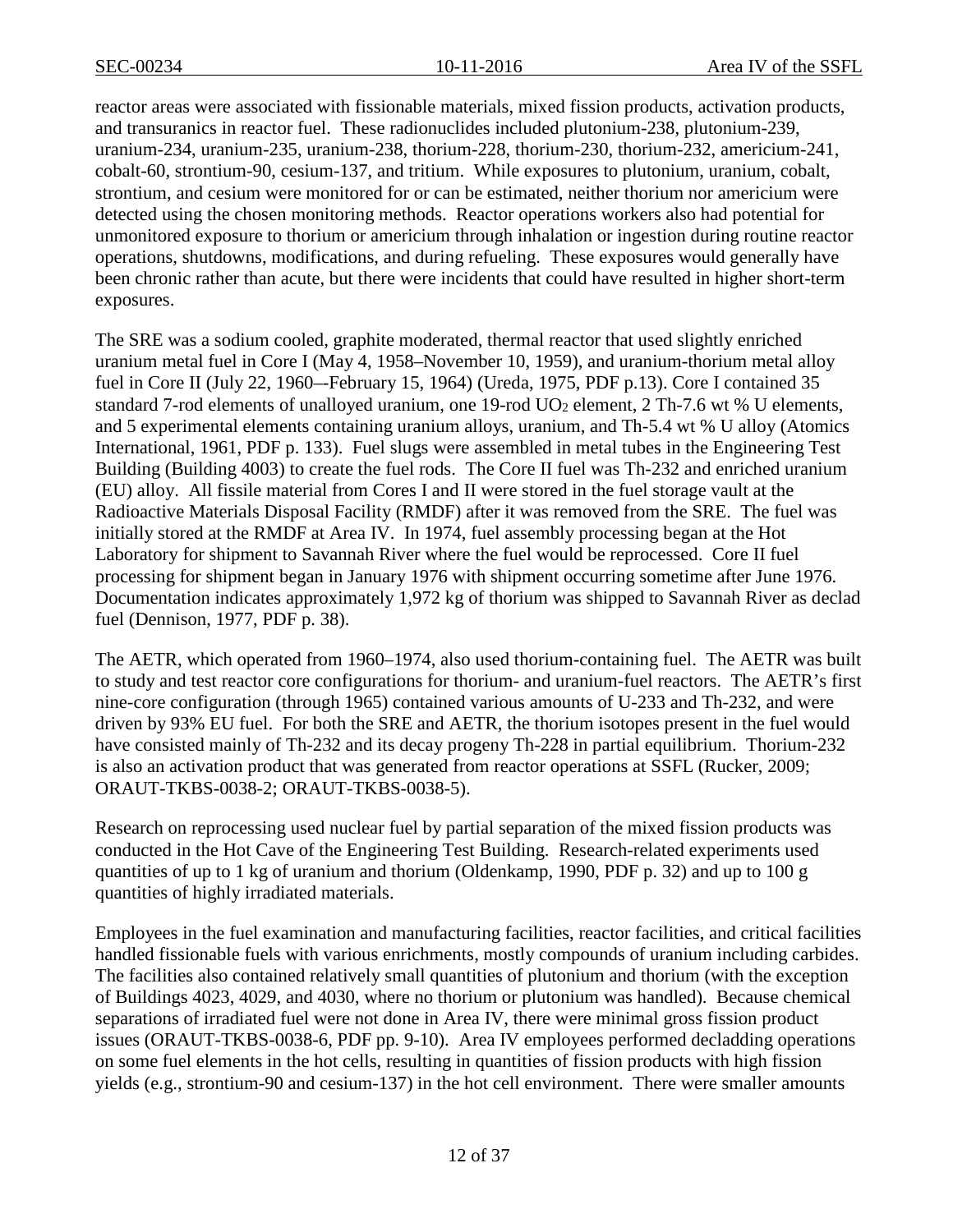of europium-152, europium-154, and tritium. Containment within the hot cell helped minimize the risk of fission product exposures.

Americium is transuranic, meaning that it is produced artificially and is radioactive. At Area IV, it was produced in the reactor cores. Documentation also shows that Area IV had sealed sources of americium. Transuranic radionuclide contamination from the fuel within the reactors could have contributed to radiological exposures at the reactor buildings in Area IV. The book, *Radiological Assessment, A Textbook on Environmental Dose Analysis* quantified the transuranics present in spent reactor fuels (Till, 1983). The majority of the transuranic activity would have been from plutonium-238, plutonium-239, plutonium-240, plutonium-241, americium-241, and curium-244. The research activities conducted on the spent fuel, including decladding operations in hot cells, could have potentially been a path of exposure for employees conducting this research. Workers who subsequently performed decontamination procedures on the hot cells were also potentially exposed to these isotopes.

Some of the research at Area IV required using small amounts of special radioisotopes that were prepared and brought to the SSFL and used in laboratories under carefully controlled conditions. The Transuranic Management by Propartitioning-Separation (TRUMP-S) program, a joint project between the United States and Japan, was one of these research programs. TRUMP-S involved separating long-lived transuranics from spent nuclear fuel and conducting research into finding a way to destroy long-lived radioactive isotopes by fissioning them in a nuclear reactor or accelerator. TRUMP-S used small quantities of plutonium, neptunium, and americium. The materials for the TRUMP-S testing included 4 g of americium, which was stored in the Fuel Storage Facility, Building 4064, until the tests were transferred to the University of Missouri Research Reactor sometime after 1990. By May 1991, the material was no longer stored in Building 4064 (Oldenkamp, 1990, PDF p. 33).

Area IV of SSFL's nuclear reactor development and testing, nuclear support operations, and nonnuclear energy research and development operations are described more thoroughly (including a chronological representation of the programs and a table indicating building/site-specific nuclear operations and the associated time period) in ORAUT-TKBS-0038-2. These operations had the potential to result in both irradiated and non-irradiated radiological materials, including americium and thorium, for Area IV employees during period from January 1, 1965 through December 31, 1988. Table 5-2 in the SEC-00093 Evaluation Report (NIOSH, 2009) gives the radioisotopes associated with the nuclear operations, by facility.

Nuclear reactor operations at Area IV ended by 1980. Most nuclear support operations, with the exception of operations that supported closure and cleanup activities, ended by 1988. Limited deactivation and decommissioning support functions continued past 1988, including Fuel Storage Facility operations, which were terminated in 1993; operations in the Radiation Instrument Calibration Laboratory, which were terminated in 1996, with instrument calibration moved to Building 4100; and the Radiological Materials Handling Facility, which is still operating to support DOE's cleanup effort and its operations will end when the facility goes into full closure. Because most nuclear support operations ended by 1988, 1988 represents a significant change in operations and a significant change in exposure potential across Area IV.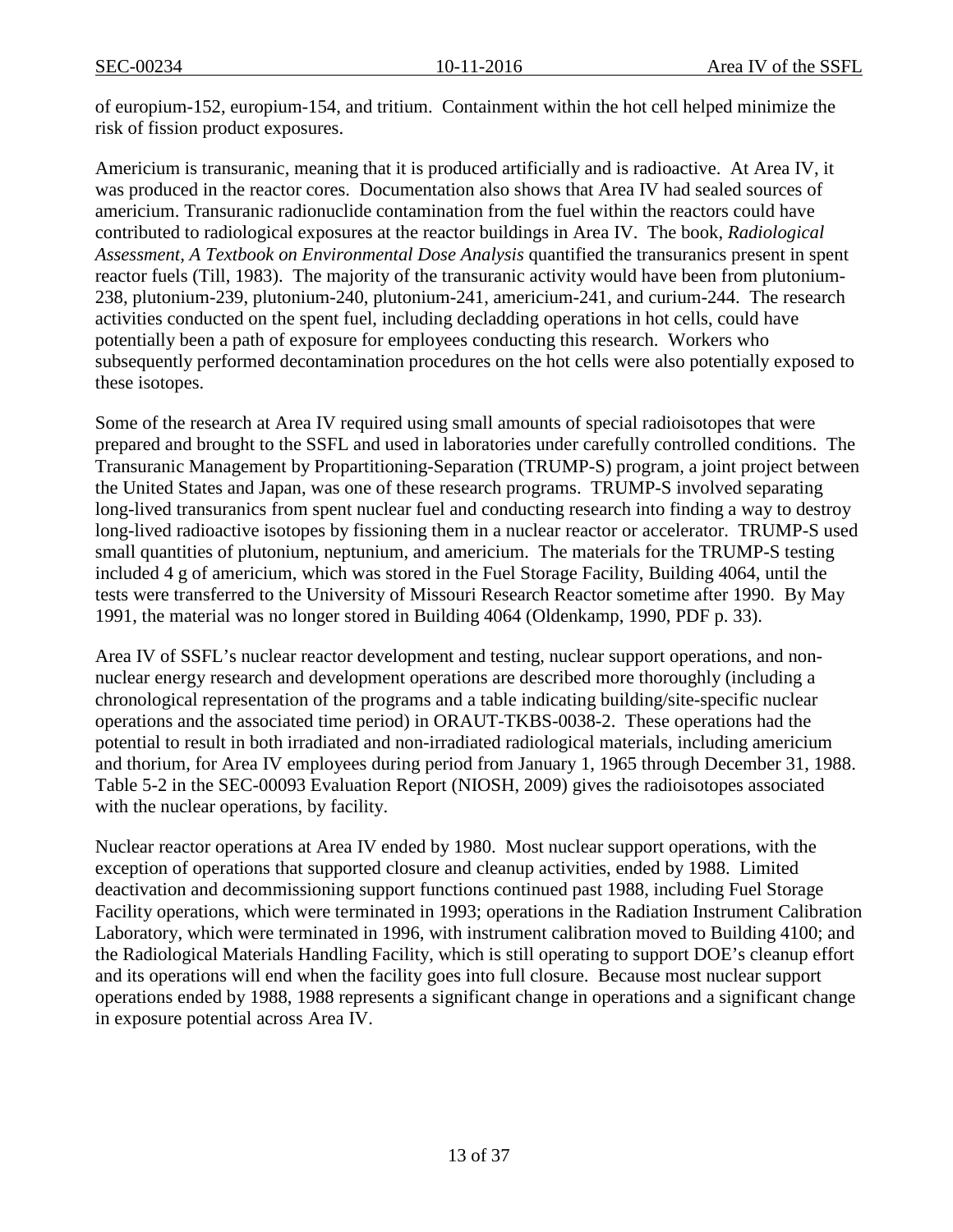### <span id="page-13-0"></span>**4.3 Time Period Associated with Radiological Operations**

Per the DOE Office of Health, Safety and Security, the time period associated with DOE operations at Area IV is from 1955-1988, with a DOE remediation period from 1988 to the present (DOE, 2016). As presented in Section 3.0 of this report, DHHS has already included employees at Area IV of SSFL during the periods from January 1, 1955 through December 31, 1958, and from January 1, 1959 through December 31, 1964, in the SEC. Nuclear support operations at Area IV ended by 1988, significantly reducing the potential for radiation exposure after 1988. NIOSH has determined that it cannot estimate internal radiation doses from exposures to certain radionuclides, with sufficient accuracy, for the employees who worked in any area at Area IV of the SSFL through December 31, 1988. Radiological operations associated with this evaluation begin on January 1, 1965 (the end of the most current SEC class designation) and continue through December 31, 1988.

### <span id="page-13-1"></span>**4.4 Site Locations Associated with Radiological Operations**

NIOSH has determined that the site-specific and claimant-specific data available for the period from January 1, 1965 through December 31, 1988, do not allow NIOSH to characterize employee movements across Area IV of the SSFL site. NIOSH is therefore unable to define individual employee exposure scenarios based on specific work locations within Area IV during the period under evaluation.

### <span id="page-13-2"></span>**4.5 Job Descriptions Affected by Radiological Operations**

NIOSH has determined that the site-specific and claimant-specific data available for Area IV of the SSFL for the time- period included in this evaluation (January 1, 1965– December 31, 1988) are not sufficient to allow NIOSH to determine that any specific work group was not potentially exposed to radioactive material releases or possible subsequent contamination.

NIOSH has insufficient information associating job titles and/or job assignments with specific radiological operations or conditions. Without such information, NIOSH is unable to define potential radiation exposure conditions based on employee job descriptions.

## <span id="page-13-3"></span>**5.0 Summary of Available Monitoring Data for the Proposed Class**

The primary data used for determining internal exposures are derived from personal monitoring data, such as urinalyses, fecal samples, and whole-body counting results. If these are unavailable, the air monitoring data from breathing zone and general area monitoring are used to estimate the potential internal exposure. If personal monitoring and breathing zone area monitoring are unavailable, internal exposures can sometimes be estimated using more general area monitoring, process information, and information characterizing and quantifying the source term.

This same hierarchy is used for determining the external exposures to the cancer site. Personal monitoring data from film badges or thermoluminescent dosimeters (TLDs) are the primary data used to determine such external exposures. If there are no personal monitoring data, exposure rate surveys, process knowledge, and source term modeling can sometimes be used to reconstruct the potential exposure.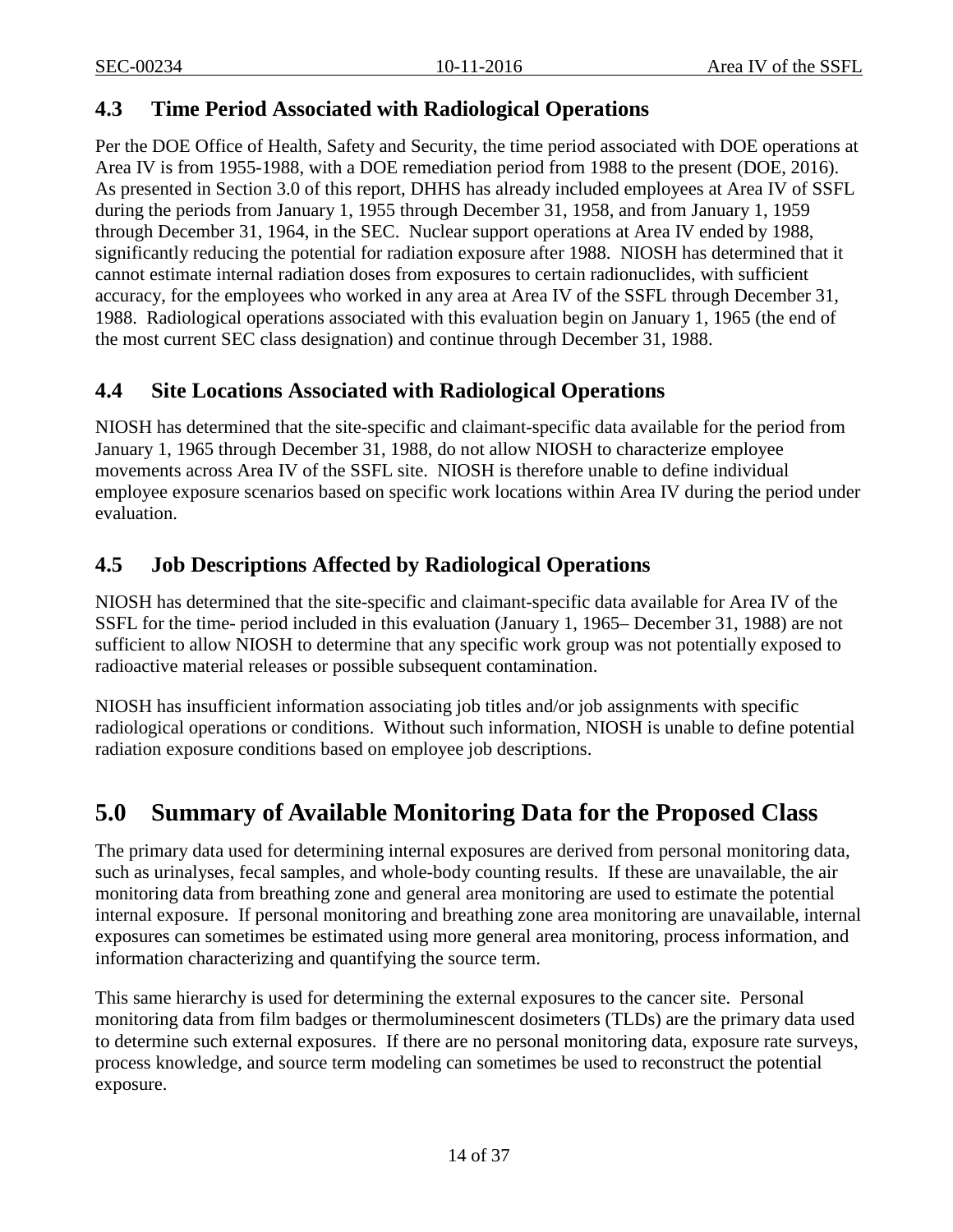A more detailed discussion of the information required for dose reconstruction can be found in OCAS-IG-001, *External Dose Reconstruction Implementation Guideline,* and OCAS-IG-002, *Internal Dose Reconstruction Implementation Guideline*. These documents are available on the [Radiation Dose Reconstruction Program](http://www.cdc.gov/niosh/ocas/ocasdose.html) (DR) page.

#### <span id="page-14-0"></span>**5.1 Data Capture Efforts and Sources Reviewed**

As a standard practice, NIOSH completed an extensive database and Internet search for information regarding Area IV. The database search included the DOE Legacy Management Considered Sites database, the DOE Office of Scientific and Technical Information (OSTI) database, the Energy Citations database, and the Hanford Declassified Document Retrieval System. In addition to general Internet searches, the NIOSH Internet search included OSTI OpenNet Advanced searches, OSTI Information Bridge Fielded searches, Nuclear Regulatory Commission (NRC) Agency-wide Documents Access and Management (ADAMS) web searches, and the DOE-National Nuclear Security Administration (NNSA)-Nevada Site Office-search. Attachment One contains a summary of Area IV documents. The summary specifically identifies data capture details and general descriptions of the documents retrieved.

In addition to the database and Internet searches listed above, NIOSH identified and reviewed numerous data sources to determine information relevant to determining its ability to reconstruct dose for the class of employees under evaluation. This included determining the availability of information on personal monitoring, area monitoring, industrial processes, and radiation source materials. NIOSH's Site Research Database (SRDB) currently contains over 2,300 documents associated with Area IV of the SSFL. The following subsections summarize the data sources identified and reviewed by NIOSH.

### <span id="page-14-1"></span>**5.2 Previous Dose Reconstructions**

NIOSH reviewed its NIOSH DCAS Claims Tracking System (referred to as NOCTS) to locate EEOICPA-related dose reconstructions that might provide information relevant to the petition evaluation. Table 5-1 summarizes the results of this review. (NOCTS data available as of August 10, 2016)

<span id="page-14-2"></span>

| <b>Description</b>                                                                                                                                                                                                                  | <b>Totals</b> |
|-------------------------------------------------------------------------------------------------------------------------------------------------------------------------------------------------------------------------------------|---------------|
| Total number of claims submitted for dose reconstruction                                                                                                                                                                            | 311           |
| Total number of claims submitted for energy employees who worked during the period under evaluation<br>(January 1, 1965–December 31, 1988)                                                                                          | 216           |
| Number of dose reconstructions completed for energy employees who worked during the period under<br>evaluation (i.e., the number of such claims completed by NIOSH and submitted to the Department of Labor<br>for final approval). | 174           |
| Number of claims for which internal dosimetry records were obtained for the identified years in the<br>evaluated class definition                                                                                                   | 62            |
| Number of claims for which external dosimetry records were obtained for the identified years in the<br>evaluated class definition                                                                                                   | 54            |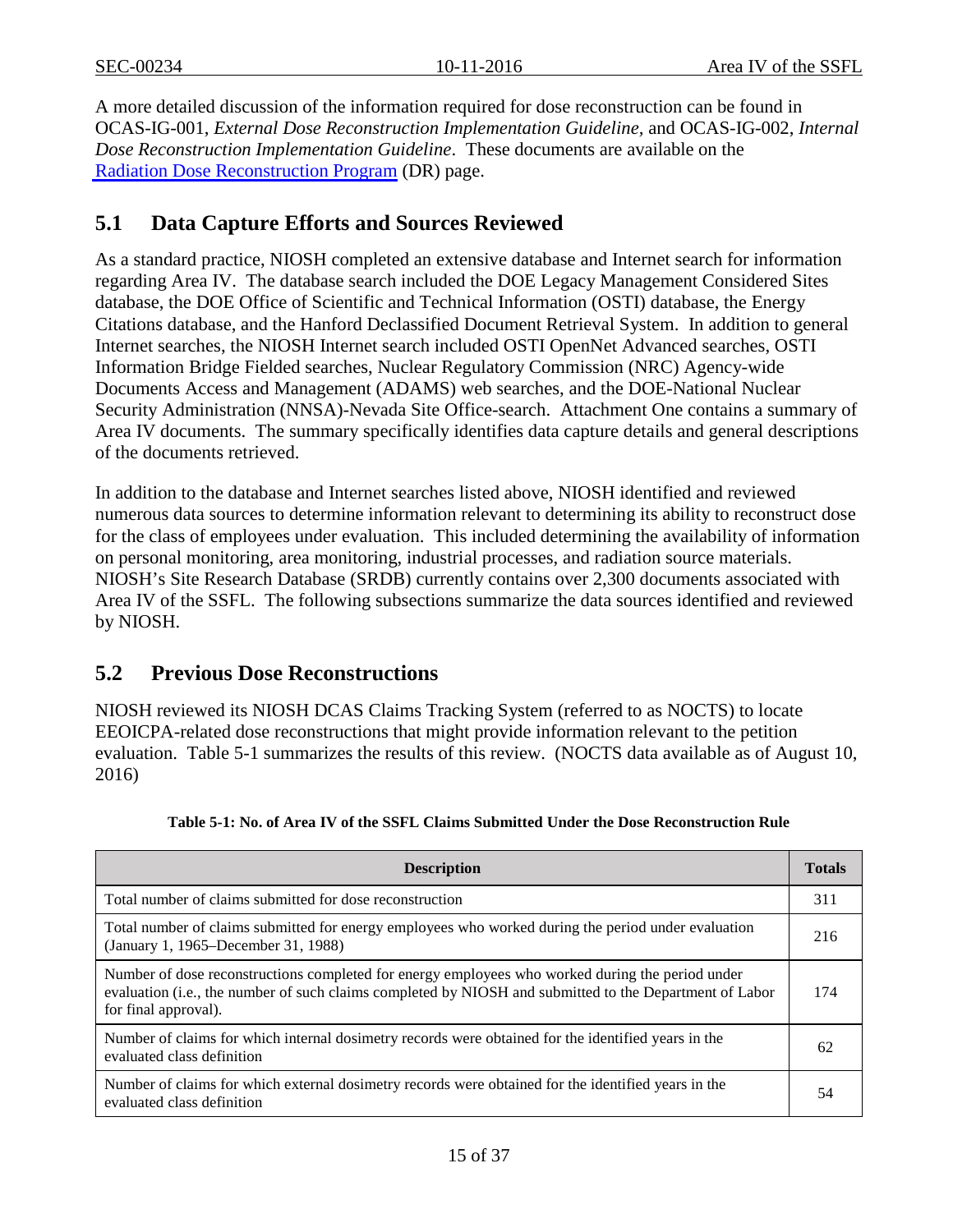### <span id="page-15-0"></span>**5.3 Worker Interviews**

There have been numerous interviews conducted with former Area IV employees, including 51 interviews conducted by the Environmental Protection Agency (EPA) as documented in the *Draft Final Former Employee Interview Report, Santa Susana Field Laboratory Site Area IV Radiological Study, Ventura County, California* (HydroGeoLogic, 2012), 107 conducted by DOE and documented in *Santa Susana Field Laboratory Former Worker Interviews* (P2 Solutions, 2011), and 23 separate documented communications with 37 former employees conducted by the EEOICPA program. As always, NIOSH also reviewed the Compute Assisted Telephone Interview (CATI) reports contained in NOCTS. NIOSH does not expect that additional interviews will provide new information for the January 1, 1965 through December 31, 1988, SEC-00234 evaluation period. Therefore, additional interviews were not conducted for this evaluation report.

### <span id="page-15-1"></span>**5.4 Internal Monitoring Data**

Exposure to fission products was possible, though as described in Section 4.2, exposures were limited by hot cell containment. Exposure to fissionable material, transuranics, and activation products was also possible (NIOSH, 2009). Summaries of the available *in vitro* and *in vivo* data, as well as general overviews of sampling and analytical protocols, are provided in the previous SEC-00093 Evaluation Report (NIOSH, 2009). Additional details, including analytical methods, detectable activities, and reporting protocols can be found in *Area IV of the Santa Susana Field Laboratory, the Canoga Avenue Facility, the Downey Facility, and the De Soto Avenue Facility (sometimes referred to as Energy Technology Engineering Center [ETEC] or Atomics International)-Occupational Internal Dose* (ORAUT-TKBS-0038-5).

After evaluating SEC-00156, NIOSH and ORAUT staff continued to assess the post-December 31, 1964 period to see if radiation doses could be reconstructed. They developed an internal dose coworker study, *Internal Coworker Dosimetry Data for Area IV of the Santa Susana Field Laboratory and the De Soto Avenue Facility*, which includes the post-December 31, 1964 period (ORAUT-OTIB-0080). Initially, upon limited analysis of the available data, NIOSH believed that the data would be sufficient for developing bounding coworker internal dose distributions. ORAUT-OTIB-0080 was developed, using urinalysis bioassay data obtained directly from the site. The data came in the form of electronic scans of original bioassay records. These records contain data from the Area IV internal bioassay records and records from the analytical laboratories that performed urinalyses. Area IV received urinalysis data from the laboratories and transcribed that data onto internal forms, which the site refers to as "8 X 11" and "McBee cards" (ORAUT-OTIB-0080, PDF pp. 7-8). NIOSH has over 1,350 urinalysis results for 1965 and over 17,000 results for post-1964 years.

The Area IV of the SSFL Advisory Board Working Group reviewed the ORAUT-OTIB-0080 coworker study, identified a concern, and issued a Finding, stating that the study did not address thorium, americium, cesium, strontium, polonium, or cobalt. The coworker model that is included in ORAUT-OTIB-0080 addresses exposures to strontium, as a fission product, as well as cesium and cobalt, which can be assessed with strontium. Documentation has not confirmed that polonium was a contaminant at the site. Thus, polonium is not included in this evaluation. Regarding the radionuclides thorium and americium, NIOSH responded to the Working Group's concern and agreed that there is a lack of sufficient bioassay data to support developing a coworker study. As part of this evaluation, NIOSH has completed a more extensive review of the available thorium and americium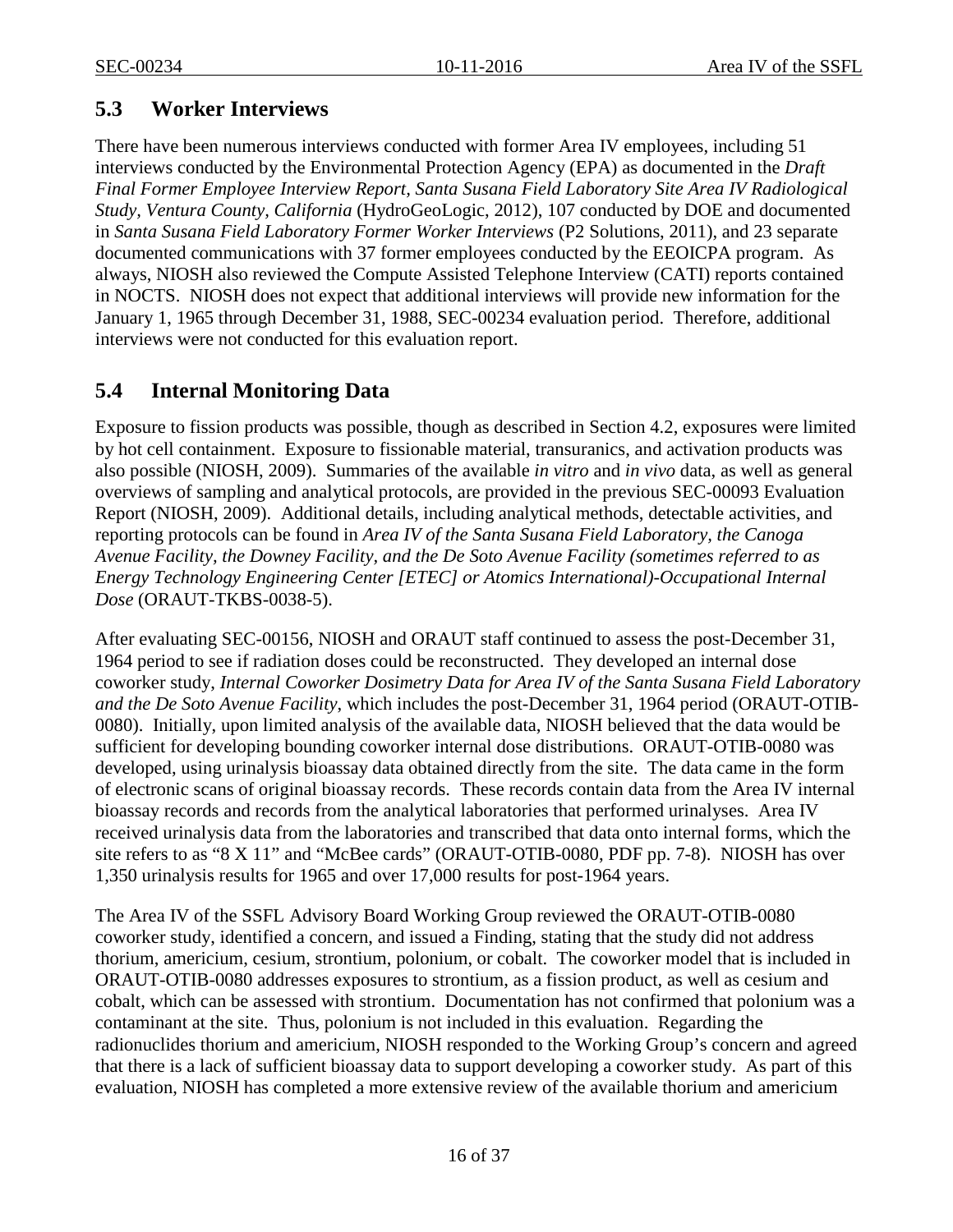monitoring and source term data. Based on this review NIOSH concludes that a source term existed at Area IV of SSFL, for both thorium and americium for which exposures were unmonitored.

### <span id="page-16-0"></span>**5.5 External Monitoring Data**

NIOSH has access to photon, beta, and neutron external dosimetry results, as well as other supporting data representing Area IV site operations through 1988. SSFL's policy was to assign external dosimetry based on job assignments that required potential exposure to radioactive materials (NIOSH, 2009; ORAUT-TKBS-0038-6). Summaries of the available external monitoring data can be found in the SEC-00093 Evaluation Report (NIOSH, 2009). Details regarding the various analyses used, and the associated minimum detectable activities, are presented in ORAUT-TKBS-0038-6.

Through the course of on-going dose reconstruction efforts and investigations associated with both SEC-00093 and SEC-00156, NIOSH determined that although external monitoring data are available for most employees at Area IV, some employees could have received external radiation exposures that went unmonitored. To assess potential external dose to unmonitored employees, NIOSH developed a coworker dose distribution model (ORAUT-OTIB-0077).

### <span id="page-16-1"></span>**5.6 Workplace Monitoring Data**

NIOSH has access to workplace air, surface, and environmental monitoring data for Area IV buildings. The SSFL Area IV health physics program records include air samples for alpha (in limited cases) and beta-emitters.

An environmental monitoring program, including air emissions and ambient air monitoring, was established at Area IV of the SSFL in May 1954, prior to the first radiological facility being completed (Sapere, 2005). From 1955 to present, gross-beta activity in air has been measured continuously in Area IV. Potential inhalation intakes from onsite atmospheric radionuclide concentrations can be estimated using average annual concentrations of facility stack emissions (ORAUT-TKBS-0038-4). Stack emission data from various facilities for 1988-1999, are available and the data were used to characterize radionuclide emissions for all years (ORAUT-TKBS-0038-4).

While workplace-monitoring data are available, the workplace-monitoring data for the period evaluated in this report are not adequate to reconstruct radiation doses with sufficient accuracy. The workplace-monitoring data do not support dose reconstruction for potential americium or thorium exposures. Additional information regarding the available workplace and air-monitoring data can be found in the previous SEC-00093 Evaluation Report (NIOSH, 2009) and ORAUT-TKBS-0038-4.

### <span id="page-16-2"></span>**5.7 Radiological Source Term Data**

The diverse reactor, accelerator, and support operations at Area IV resulted in potential exposures to various radioisotopes. In May 2005, Volume 1 of the Historical Site Assessment (HSA) of Area IV of the SSFL (Sapere, 2005) was published. The HSA summarizes the operational history of Area IV from a radiological perspective. This summary identifies areas of radiological operations, compiles prior radiological cleanups and releases, and identifies additional actions needed to ensure the radiological cleanup of Area IV. This report identifies potential radionuclides of concern, both in nuclear reactor operations areas and in support areas. HSA Tables 2-1 and 2-2 indicate americium,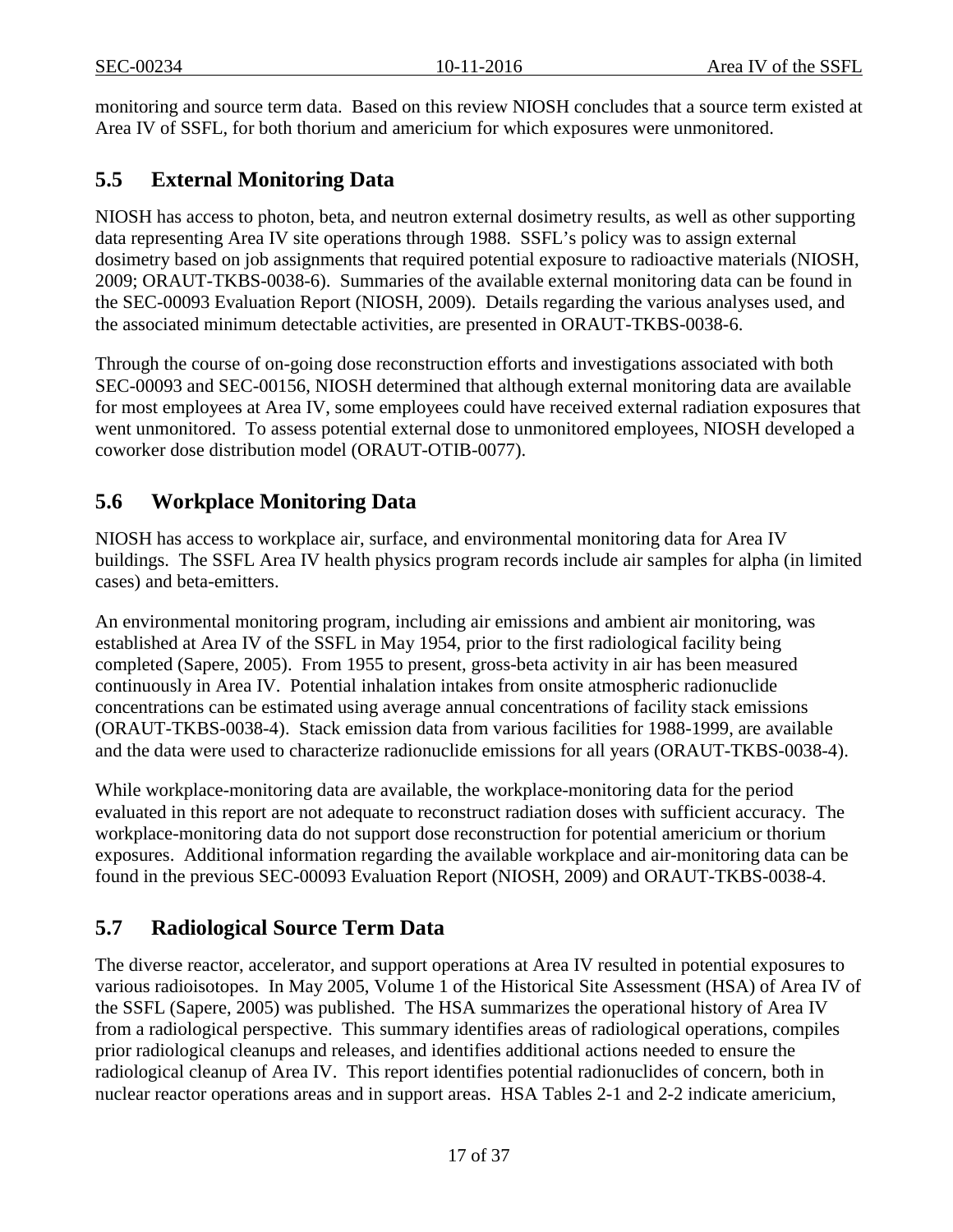cesium, cobalt, europium, plutonium, radium, strontium, thorium, tritium, and uranium as potential radionuclides in Area IV.

In the absence of employee or workplace-monitoring data, the source term and activity data available to NIOSH are not adequate to reconstruct radiation doses with sufficient accuracy. Summaries of the general and building-specific source term information available to NIOSH for Area IV can be found in the previous SEC-00093 Evaluation Report (NIOSH, 2009) and ORAUT-TKBS-0038-2.

## <span id="page-17-0"></span>**6.0 Feasibility of Dose Reconstruction for the Proposed Class**

42 C.F.R. § 83.14(b) states that DHHS will consider a NIOSH determination that there was insufficient information to complete a dose reconstruction, as indicated in this present case, to be sufficient, without further consideration, to conclude that it is not feasible to estimate the levels of radiation dose for individual members of the class with sufficient accuracy.

In the case of a petition submitted to NIOSH under 42 C.F.R. § 83.9(b), NIOSH has already determined that a dose reconstruction cannot be completed for an employee at the DOE or AWE facility. This determination by NIOSH provides the basis for the petition by the affected claimant. Per § 83.14(a), the NIOSH-proposed class defines those employees who, based on completed research, are similarly affected and for whom, as a class, dose reconstruction is similarly not feasible.

In accordance with § 83.14(a), NIOSH may establish a second class of co-workers at the facility for whom NIOSH believes that dose reconstruction is similarly infeasible, but for whom additional research and analysis is required. If so identified, NIOSH would address this second class in a separate SEC evaluation rather than delay consideration of the claim currently under evaluation (see Section 10). This would allow NIOSH, the Board, and DHHS to complete, without delay, their consideration of the class that includes a claimant for whom NIOSH has already determined a dose reconstruction cannot be completed, and whose only possible remedy under EEOICPA is the addition of a class of employees to the SEC.

This section of the report summarizes research findings by which NIOSH determined that it lacked sufficient information to complete the relevant dose reconstruction and on which basis it has defined the class of employees for which dose reconstruction is not feasible. NIOSH's determination relies on the same statutory and regulatory criteria that govern consideration of all SEC petitions.

### <span id="page-17-1"></span>**6.1 Feasibility of Estimating Internal Exposures**

NIOSH has evaluated the available employee and workplace monitoring data and source term information and has determined that there are insufficient data for estimating internal exposures, as described below.

As presented in Section 3.0 of this report, DHHS has previously designated two SEC classes for Area IV of the SSFL: January 1, 1955 through December 31, 1958 (DHHS, 2009) and January 1, 1959 through December 31, 1964 (DHHS, 2010).

In its previous SEC-00093 Evaluation Report (NIOSH, 2009), NIOSH determined that a routine bioassay monitoring program was established at Area IV in late 1958. In NIOSH's SEC-00156 Evaluation Report (NIOSH, 2010), NIOSH determined that there were insufficient access controls in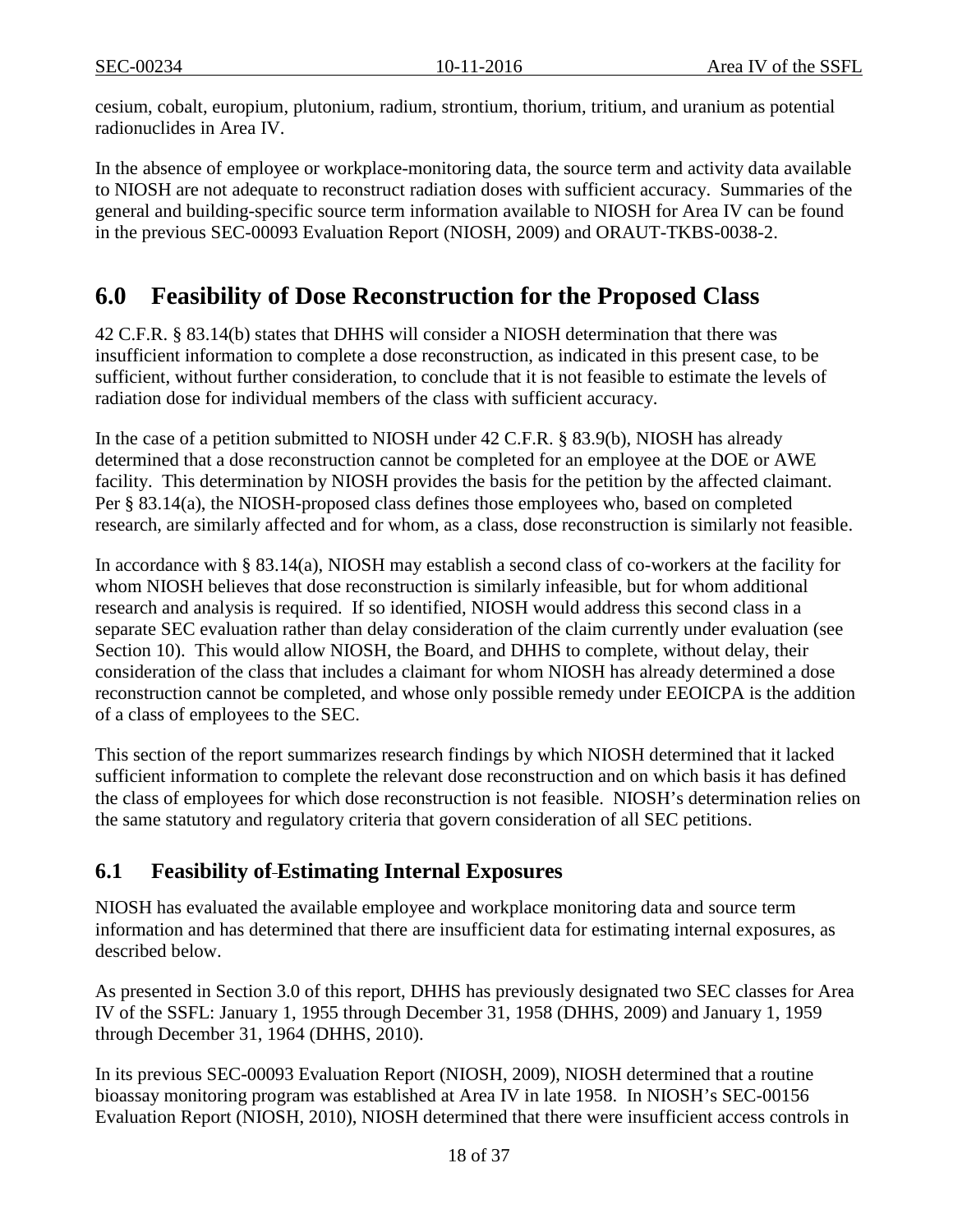place at Area IV. As a result, some employees who should have been monitored were not monitored. Although bioassay data are available for most monitored employees after 1958, NIOSH determined that some Area IV employees could have received intakes of radioactive materials that went unmonitored. After its initial evaluation of SEC-00093, NIOSH continued its data capture activities in an attempt to locate additional data that could be used to develop the internal dose coworker distributions, beginning in 1959. However, the available data contained a large amount of ambiguous or indeterminate results for periods prior to 1965, making the available data inadequate for developing bounding coworker distribution models for years prior to 1965.

Available bioassay data for Area IV employees include plutonium bioassay, uranium bioassay, and data representing fission products. As described in Section 5.7 of this report, the potential radionuclides in Area IV resulting from the reactor and nuclear support operations have been researched and documented over the years, as part of the site decontamination and decommissioning efforts. The available bioassay monitoring data represent exposures to uranium, plutonium, and mixed fission products. The available Area IV data were statistically analyzed according to *Analysis of Coworker Bioassay Data for Internal Dose Assignment* (ORAUT-OTIB-0019) and the statistical methods in *Analysis of Stratified Coworker Datasets* (ORAUT-RPRT-0053), as reported in ORAUT-OTIB-0080. The results were entered into the Integrated Modules for Bioassay Analysis (IMBA) computer program to obtain intake rates for the assignment of dose distributions. Through this analysis, NIOSH is able to assign dose for strontium, cesium, and cobalt exposures, which addresses some of the SSFL Advisory Board Working Group's internal dose reconstruction concerns.

Much of the source term information for Area IV is available through site records. SSFL established and maintained a centralized radiological records program. The health physics records and source term and process information, including types and quantities of specific radionuclides and sources present, their chemical and physical form, and the types and frequency of operations (including controls) in which these sources were utilized are available to NIOSH. However, the americium source term associated with the spent fuel was not quantified in terms of total quantity or ratio to other fuel nuclides in records reviewed by NIOSH. NIOSH has more information on thorium source term; however, the information is uncertain. Without additional well-defined information regarding the total americium or thorium source term across the diverse reactor operations, over time, NIOSH cannot use source term estimates to bound potential americium or thorium internal exposures.

NIOSH has concluded, based on assessment of the available employee monitoring data, that there are insufficient internal dosimetry data or air-monitoring data available to bound intakes of thorium and americium (including their associated progeny) for the period from January 1, 1965 through December 31, 1988. Nor does NIOSH have access to sufficient source term data, for programs or facilities over time, to estimate potential internal exposures to americium or thorium during the period of DOE operations. Consequently, NIOSH finds that it is not feasible to estimate, with sufficient accuracy, internal exposures to americium or thorium and resulting doses for the class of employees covered by this evaluation. NIOSH has sufficient monitoring information to estimate intakes of uranium, plutonium, and fission products as described in ORAUT-OTIB-0080.

Although NIOSH found that it is not possible to completely reconstruct internal radiation doses for the period from January 1, 1965 through December 31, 1988, NIOSH intends to use any internal monitoring data that may become available for an individual claim (and that can be interpreted using existing NIOSH dose reconstruction processes or procedures). Dose reconstructions for individuals employed at Area IV of the SSFL during the period from January 1, 1965 through December 31,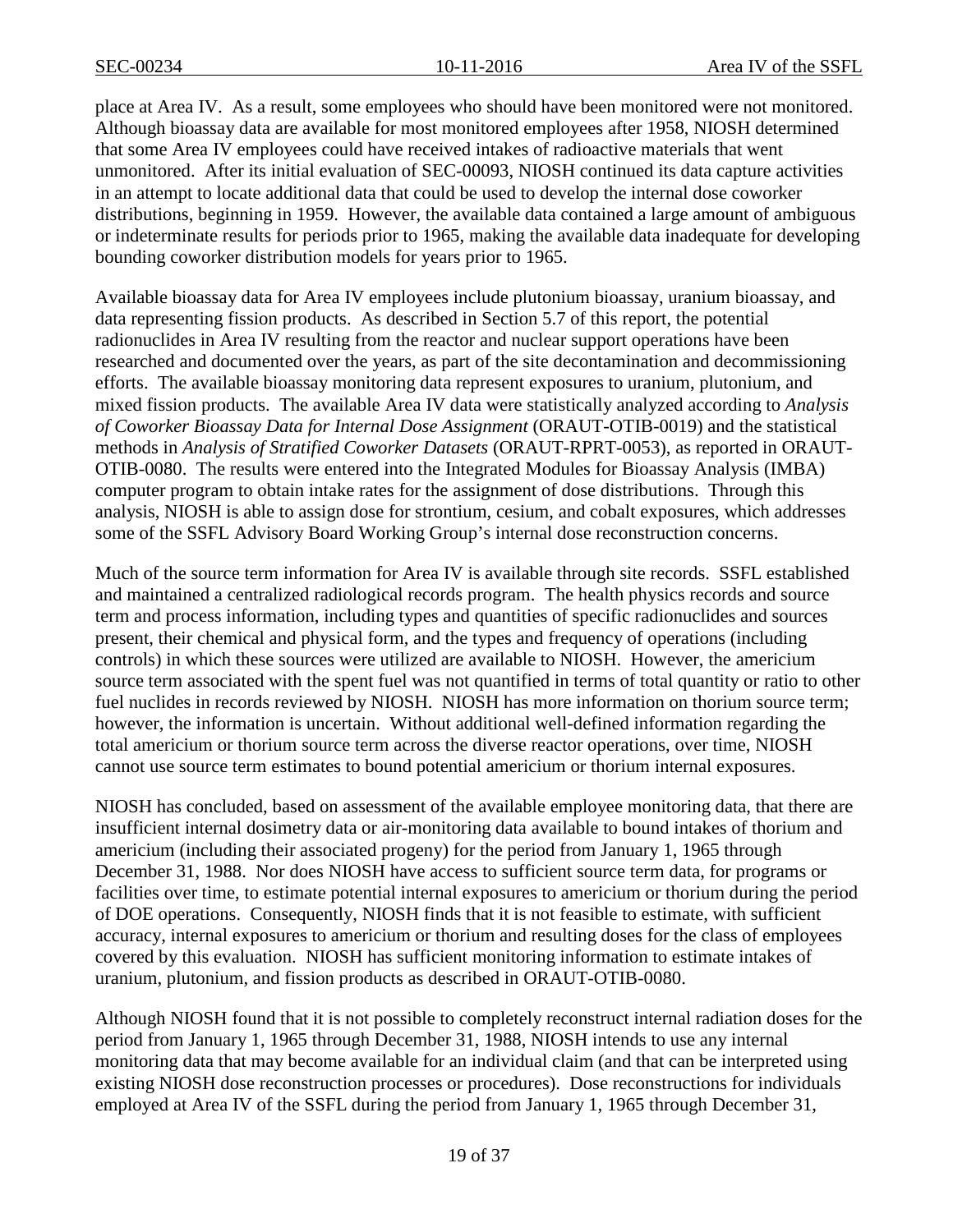1988, but who do not qualify for inclusion in the SEC, may be performed using these data as appropriate.

### <span id="page-19-0"></span>**6.2 Feasibility of Estimating External Exposures**

This evaluation responds to a petition based on NIOSH determining that internal radiation exposures to certain radionuclides and fission products could not be reconstructed for a dose reconstruction referred to NIOSH by the Department of Labor (DOL). As noted above, DHHS will consider this determination sufficient, without further consideration to determine that it is not feasible to estimate the levels of radiation doses of individual members of the class with sufficient accuracy. Consequently, it is not necessary for NIOSH to fully evaluate the feasibility of reconstructing external radiation exposures for the class of employees covered by this report.

In its previous SEC-00093 and SEC-00156 class designations, NIOSH has found that it has access to sufficient employee monitoring and workplace monitoring data to bound potential external exposures for employees at Area IV of the SSFL for January 1, 1955 through December 31, 1958, and January 1, 1959 through December 31, 1964. This current evaluation has found no evidence to the contrary for the period from January 1, 1965 through December 31, 1988. NIOSH has established that it has access to sufficient information to either: (1) estimate the maximum external radiation dose for every type of cancer for which radiation doses are reconstructed that could have been incurred under plausible circumstances by any member of the class; or (2) estimate the external radiation doses to members of the class more precisely than a maximum dose estimate.

Adequate medical dose reconstruction is possible by using the assumptions described in *Dose Reconstruction from Occupationally Related Diagnostic X-Ray Procedures* (ORAUT-OTIB-0006) and site profile documents for Area IV of the SSFL.

### <span id="page-19-1"></span>**6.3 Class Parameters Associated with Infeasibility**

DHHS has designated an SEC class for Area IV employees for the period from January 1, 1955 through December 31, 1958 (DHHS, 2009), and one for the period from January 1, 1959 through December 31, 1964 (DHHS, 2010). Through the course of on-going dose reconstruction, continued data capture efforts, and the development of the internal coworker study (ORAUT-OTIB-0080), NIOSH has determined that the inability to estimate, with sufficient accuracy, the total internal dose for Area IV employees extends through December 31, 1988. Therefore, NIOSH recommends that the NIOSH-proposed class include the period from January 1, 1965 through December 31, 1988.

As discussed in Section 4.4, NIOSH is unable to define individual employee exposure scenarios based on specific work locations within Area IV. Therefore, NIOSH recommends that the proposed class definition include all areas of Area IV of the SSFL during the specified time-period.

NIOSH has found insufficient documentation associating job titles and/or job assignments with specific radiological operations or conditions. Without this information, NIOSH is unable to define the proposed SEC class based on job descriptions or the availability of individual monitoring data. NIOSH therefore recommends that the proposed class definition include all employees of the Department of Energy, its predecessor agencies, and their contractors and subcontractors who worked in any area at Area IV during the specified time-period, regardless of whether an employee was monitored for radiation exposure.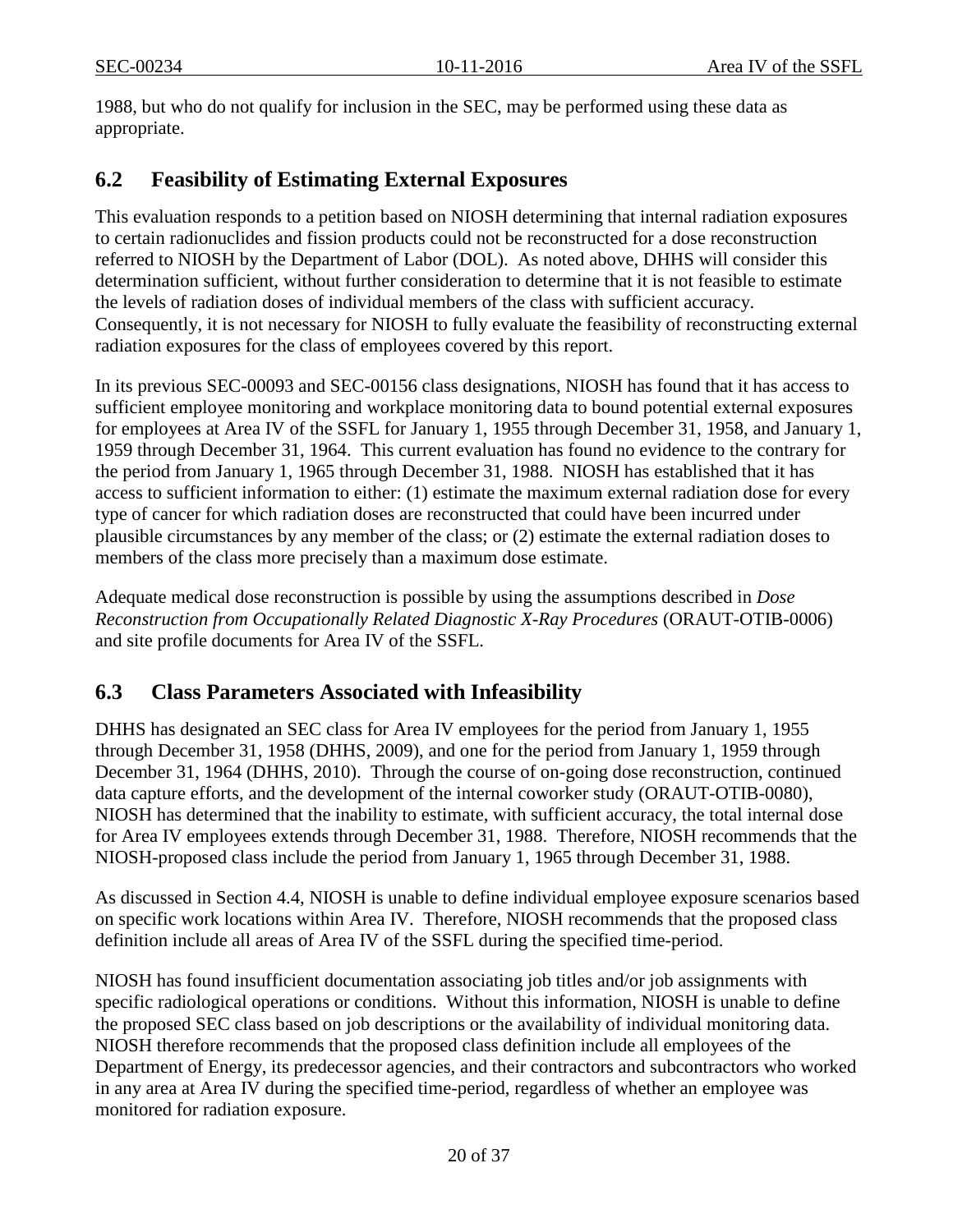## <span id="page-20-0"></span>**7.0 Summary of Feasibility Findings for Petition SEC-00234**

This report evaluates the feasibility for completing dose reconstructions for employees at Area IV of the SSFL from January 1, 1965 through December 31, 1988. Based on its review of documentation, NIOSH concludes that a source term existed at Area IV of SSFL, for both thorium and americium that was sufficient from a dosimetric perspective to present a personnel exposure concern. NIOSH determined that members of this class may have received radiation exposures from intakes of americium and thorium. NIOSH lacks sufficient information, which includes biological monitoring data, sufficient air monitoring information, or sufficient process and radiological source information that would allow it to estimate the potential internal exposures to which the proposed class may have been exposed.

NIOSH has documented here that it cannot complete the dose reconstructions related to this petition. The basis of this finding demonstrates that NIOSH does not have access to sufficient information to estimate either the maximum radiation dose incurred by any member of the class or to estimate such radiation doses more precisely than a maximum dose estimate.

Dose reconstruction for external radiation exposures, occupational medical dose, and internal dose due to uranium isotopes, plutonium isotopes, and fission products (strontium, cesium, and cobalt) as described in ORAUT-OTIB-0080 can be reconstructed for this class of employees.

Although NIOSH found that it is not possible to completely reconstruct radiation doses for the proposed class, NIOSH intends to use any internal and external monitoring data that may become available for an individual claim (and that can be interpreted using existing NIOSH dose reconstruction processes or procedures). Therefore, dose reconstructions for individuals employed at Area IV of the SSFL during the period from January 1, 1965 through December 31, 1988, but who do not qualify for inclusion in the SEC, may be performed using these data as appropriate.

## <span id="page-20-1"></span>**8.0 Evaluation of Health Endangerment for Petition SEC-00234**

The health endangerment determination for the class of employees covered by this evaluation report is governed by EEOICPA and 42 C.F.R. § 83.14(b) and § 83.13(c) (3). Pursuant to these requirements, if it is not feasible to estimate with sufficient accuracy radiation doses for members of the class, NIOSH must determine that there is a reasonable likelihood that such radiation doses may have endangered the health of members of the class. The regulations require NIOSH to assume that any duration of unprotected exposure may have endangered the health of members of a class when it has been established that the class may have been exposed to radiation during a discrete incident likely to have involved levels of exposure similarly high to those occurring during nuclear criticality incidents. If the occurrence of such an exceptionally high-level exposure has not been established, then NIOSH is required to specify that health was endangered for those employees who were employed for a number of work days aggregating at least 250 work days within the parameters established for the class or in combination with work days within the parameters established for one or more other classes of employees in the SEC.

NIOSH has determined that members of the class were not exposed to radiation during a discrete incident likely to have involved levels of exposure similarly high to those occurring during nuclear criticality incidents. However, the evidence reviewed in this evaluation indicates that some employees in the class may have accumulated chronic radiation exposures through intakes of fission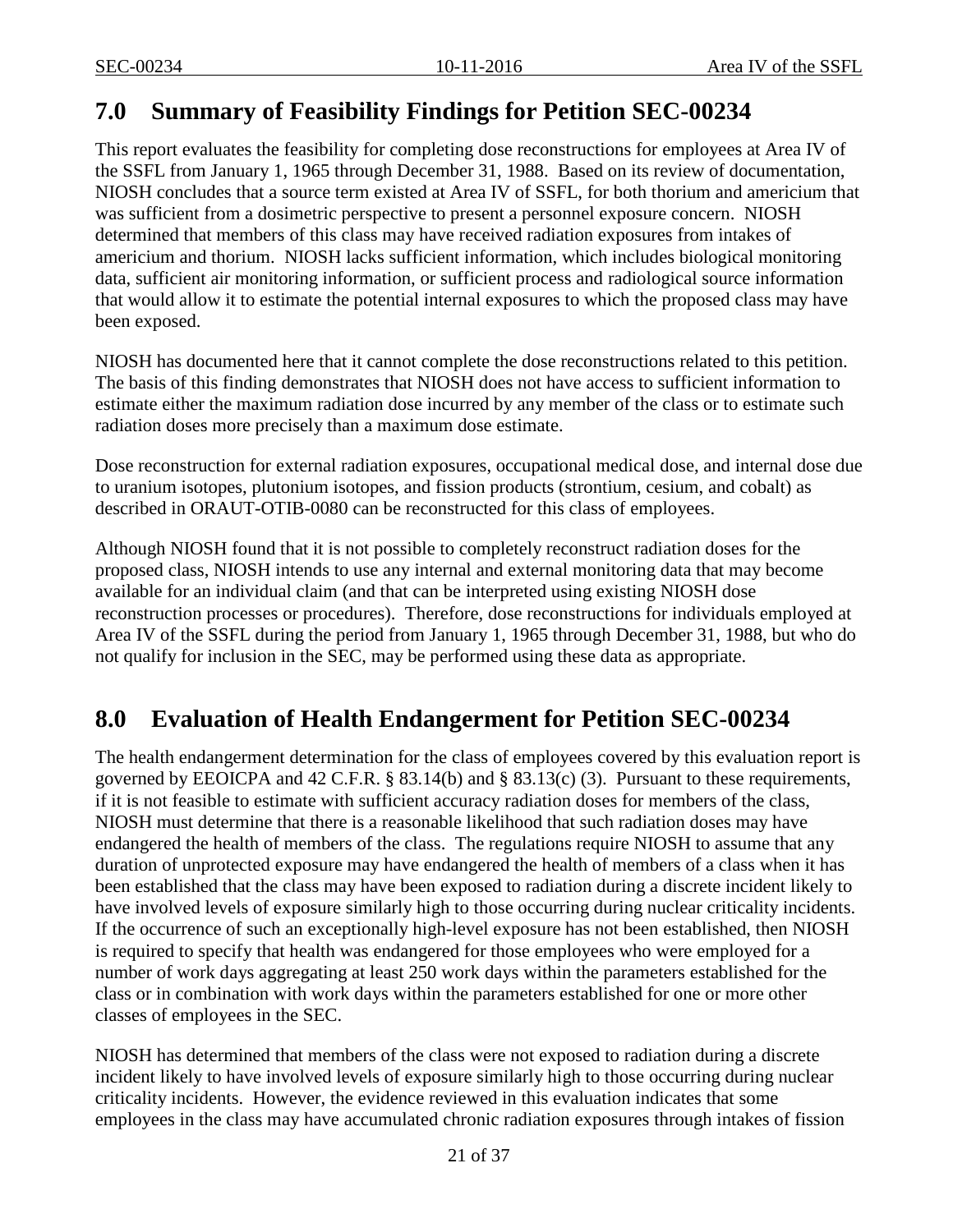products or other radionuclides from direct exposure to radioactive materials. Consequently, NIOSH is specifying that health was endangered for those employees covered by this evaluation who were employed for a number of work days aggregating at least 250 work days within the parameters established for this class or in combination with work days within the parameters established for one or more other classes of employees in the SEC.

### <span id="page-21-0"></span>**9.0 NIOSH-Proposed Class for Petition SEC-00234**

The evaluation defines a single class of employees for which NIOSH cannot estimate radiation doses with sufficient accuracy. This class includes all employees of the Department of Energy, its predecessor agencies, and their contractors and subcontractors who worked in any area at Area IV of the Santa Susana Field Laboratory in Ventura County, California, from January 1, 1965 through December 31, 1988, for a number of work days aggregating at least 250 work days, occurring either solely under this employment or in combination with work days within the parameters established for one or more other classes of employees included in the Special Exposure Cohort.

## <span id="page-21-1"></span>**10.0 Evaluation of Second Similar Class**

Following § 83.14(a), NIOSH may establish a second class of co-workers at the facility, similar to the class defined in Section 9.0, for whom NIOSH believes that dose reconstruction may not be feasible, and for whom additional research and analyses is required. If a second class were identified, it would require additional research and analyses. Such a class would be addressed in a separate SEC evaluation rather than delay consideration of the current claim. At this time, NIOSH has not identified a second similar class of employees at Area IV of the SSFL for whom dose reconstruction may not be feasible.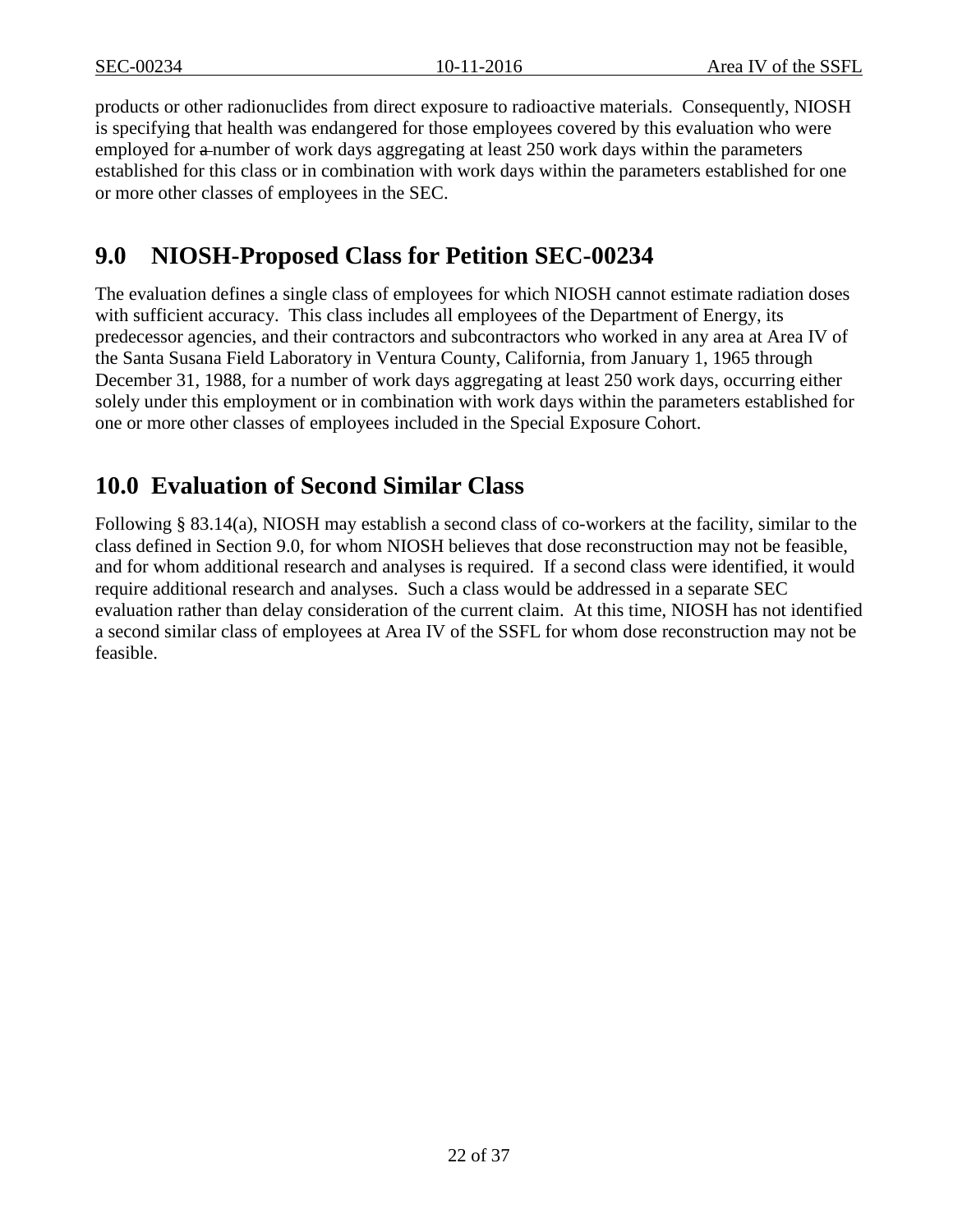## <span id="page-22-0"></span>**11.0 References**

42 C.F.R. pt. 81, *Guidelines for Determining the Probability of Causation Under the Energy Employees Occupational Illness Compensation Program Act of 2000;* Final Rule, Federal Register/Vol. 67, No. 85/Thursday, p 22,296; May 2, 2002; SRDB Ref ID: 19391

42 C.F.R. pt. 82, *Methods for Radiation Dose Reconstruction Under the Energy Employees Occupational Illness Compensation Program Act of 2000*; Final Rule; May 2, 2002; SRDB Ref ID: 19392

42 C.F.R. pt. 83, *Procedures for Designating Classes of Employees as Members of the Special Exposure Cohort Under the Energy Employees Occupational Illness Compensation Program Act of 2000*; Final Rule; May 28, 2004; SRDB Ref ID: 22001

42 U.S.C. §§ 7384-7385 [EEOICPA], *Energy Employees Occupational Illness Compensation Program Act of 2000*; as amended; DCAS website

Atomics International, 1961, *SRE Fuel Element Damage*, Final Report; Atomics International; Issued June 30, 1961; SRDB Ref ID: 20586

Dennison, 1977, *Final Report-SRE Fuel Decladding*; W. F. Dennison; February 22, 1977; SRDB Ref ID: 158246

DHHS, 2009, *DHHS Designation of Additional Members of the Special Exposure Cohort under the Energy Employees Occupational Illness Compensation Program Act for Santa Susana Field Laboratory-Area IV*; Department of Health and Human Services (DHHS); June 18, 2009; SRDB Ref ID: 134474

DHHS, 2010, *DHHS Designation of Additional Members of the Special Exposure Cohort under the Energy Employees Occupational Illness Compensation Program Act for Santa Susana Field Laboratory-Area IV*; Department of Health and Human Services (DHHS); April 5, 2010; SRDB Ref ID: 134472

DOE, 2009, *Energy Technology Engineering Center-DeSoto Avenue Facility*, website; Department of Energy (DOE); web page accessed on November 3, 2009; SRDB Ref ID: 76394

DOE, 2016, *Office of Environment, Health, Safety and Security Find Energy Facility Search for Area IV of the Santa Susana Field Laboratory*, website; Department of Energy (DOE); web page accessed on August 19, 2016; SRDB Ref ID: 159351

HydroGeoLogic, 2012, *Draft Final Former Employee Interview Report, Santa Susana Field Laboratory Site Area IV Radiological Study, Ventura County, California*; HydroGeoLogic, Inc.; February 2012; SRDB Ref ID: 139699

NIOSH, 2009, *SEC Petition Evaluation Report for Petition SEC-00093, Santa Susana Field Laboratory-Area IV*, Rev. 1; National Institute for Occupational Safety and Health (NIOSH); April 28, 2009; SRDB Ref ID: 76961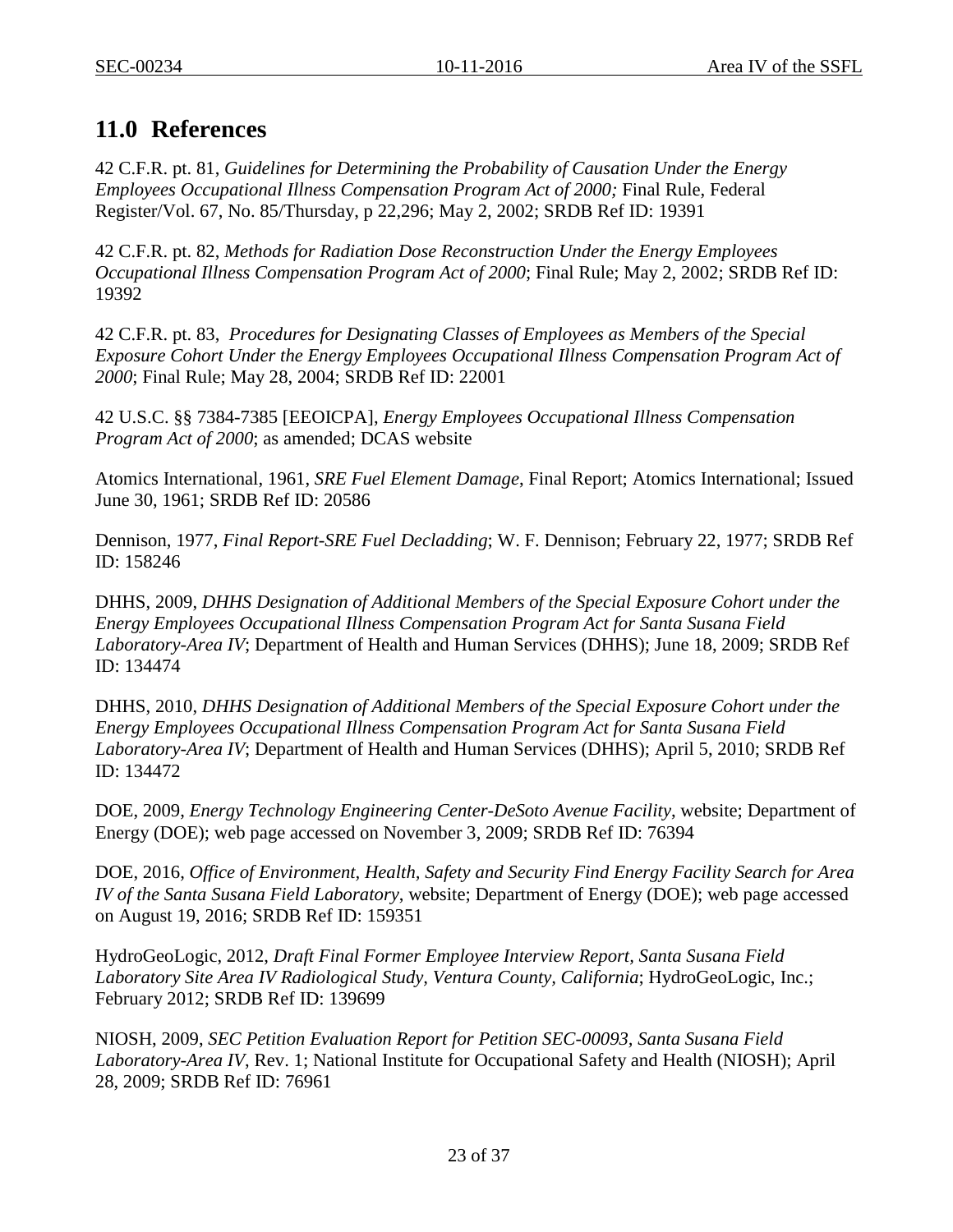NIOSH, 2010, *SEC Petition Evaluation Report for Petition SEC-00156, Area IV of the Santa Susana Field Laboratory*; National Institute for Occupational Safety and Health (NIOSH); January 12, 2010; SRDB Ref ID: 79567

Oldenkamp, 1990, *Nuclear Operations at Rockwell's Santa Susana Field Laboratory—a Factual Perspective*; R. D. Oldenkamp and J. C. Mills; January 1990; SRDB Ref ID: 75029

ORAUT-OTIB-0006, *Dose Reconstruction from Occupationally Related Diagnostic X-Ray Procedures*, Rev. 03; ORAU TEAM Dose Reconstruction Project for NIOSH; August 2, 2005; SRDB Ref ID: 19422

ORAUT-OTIB-0019, *Analysis of Coworker Bioassay Data for Internal Dose Assignment*, Rev. 01; ORAU TEAM Dose Reconstruction Project for NIOSH; effective October 7, 2005; SRDB Ref ID: 19438

ORAUT-OTIB-0077, *External Coworker Dosimetry Data for Area IV of the Santa Susana Field Laboratory, the Canoga Avenue Facility (Vanowen Building), and the De Soto Avenue Facility (sometimes referred to as Energy Technology Engineering Center [ETEC] or Atomics International)*, Rev. 00; ORAU TEAM Dose Reconstruction Project for NIOSH; effective August 3, 2009; SRDB Ref ID: 72162

ORAUT-OTIB-0080, *Internal Coworker Dosimetry Data for Area IV of the Santa Susana Field Laboratory and the De Soto Avenue Facility*, Rev. 00; ORAU TEAM Dose Reconstruction Project for NISOH; effective March 14, 2014; SRDB Ref ID: 131215

ORAUT-RPRT-0053, *Analysis of Stratified Coworker Datasets*, Rev. 01; ORAU TEAM Dose Reconstruction Project for NIOSH; effective July 16, 2012; SRDB Ref ID: 116168

ORAUT-TKBS-0038-2, *Energy Technology Engineering Center-Site Description*, Rev. 00; ORAU TEAM Dose Reconstruction Project for NIOSH; effective February 2, 2006; SRDB Ref ID: 22140

ORAUT-TKBS-0038-4, *Area IV of the Santa Susana Field Laboratory, the Canoga Avenue Facility (Vanowen Building), the Downey Facility, and the De Soto Avenue Facility (sometimes referred to as Energy Technology Engineering Center [ETEC] or Atomics International)-Occupational Environmental Dose*, Rev. 01; ORAU TEAM Dose Reconstruction Project for NIOSH; effective March 8, 2007; SRDB Ref ID: 30622

ORAUT-TKBS-0038-5, *Area IV of the Santa Susana Field Laboratory, the Canoga Avenue Facility, the Downey Facility, and the De Soto Avenue Facility (sometimes referred to as Energy Technology Engineering Center [ETEC] or Atomics International)-Occupational Internal Dose*, Rev. 01; ORAU TEAM Dose Reconstruction Project for NIOSH; effective April 26, 2010; SRDB Ref ID: 80541

ORAUT-TKBS-0038-6, *Area IV of the Santa Susana Field Laboratory, the Canoga Avenue Facility, the Downey Facility, and the De Soto Avenue Facility (sometimes referred to as Energy Technology Engineering Center [ETEC] or Atomics International)-Occupational External Dose*, Rev. 02; ORAU TEAM Dose Reconstruction Project for NIOSH; effective April 26, 2010; SRDB Ref ID: 80538

P2 Solutions, 2011, *Santa Susana Field Laboratory Former Worker Interviews*; P2 Solutions; November 2011; SRDB Ref ID: 134601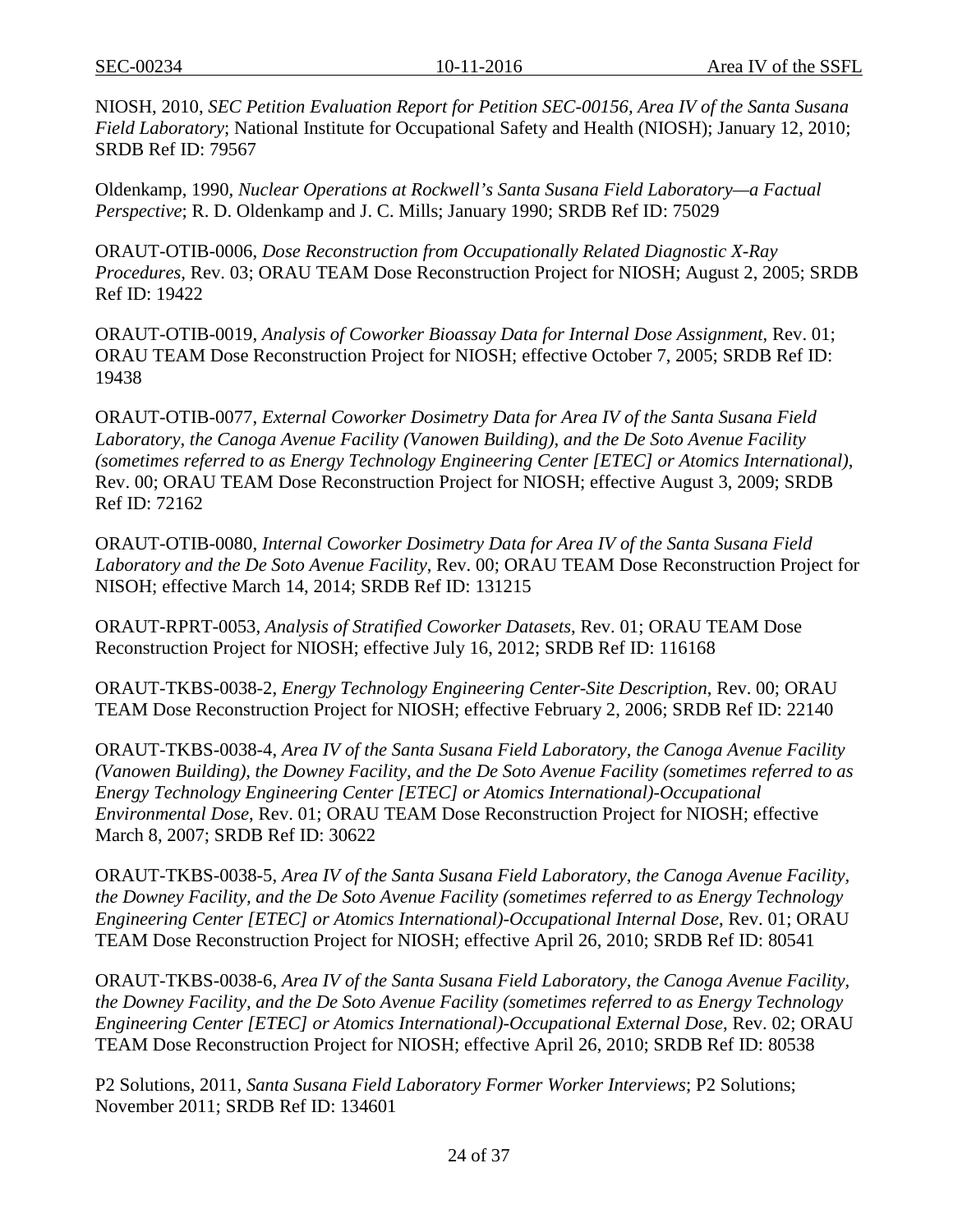Rucker, 2009, *Radionuclides Related to Historical Operations at the Santa Susana Field Laboratory Area IV*; Thomas L. Rucker; March 2009; SRDB Ref ID: 132139

Sapere, 2005, *Historical Site Assessment of Area IV Santa Susana Field Laboratory, Ventura County, California*, Volume 1-Methodology; Sapere Consulting, Inc. (Sapere) and Boeing Company; May; 2005; SRDB Ref ID: 20531

Till, 1983, *Radiological Assessment, a Textbook on Environmental Dose Analysis*; Edited by John E. Till and H. Robert Meyer; Printed in September 1983; SRDB Ref ID: 40438

Ureda, 1975, *Facilities Dismantling Plan for SRE*; B. Ureda and W. Heine; June 24, 1975; SRDB Ref ID: 158214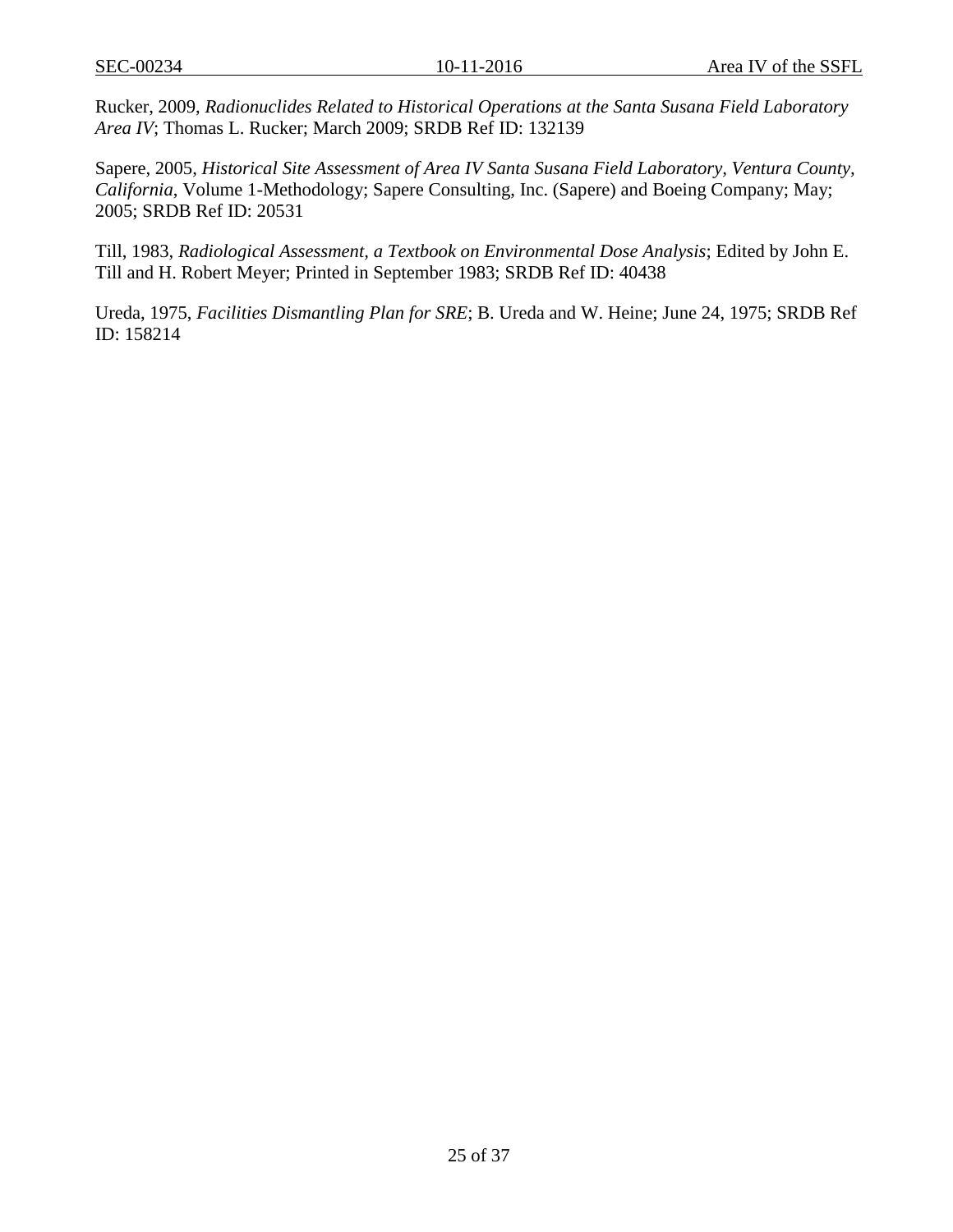This page intentionally left blank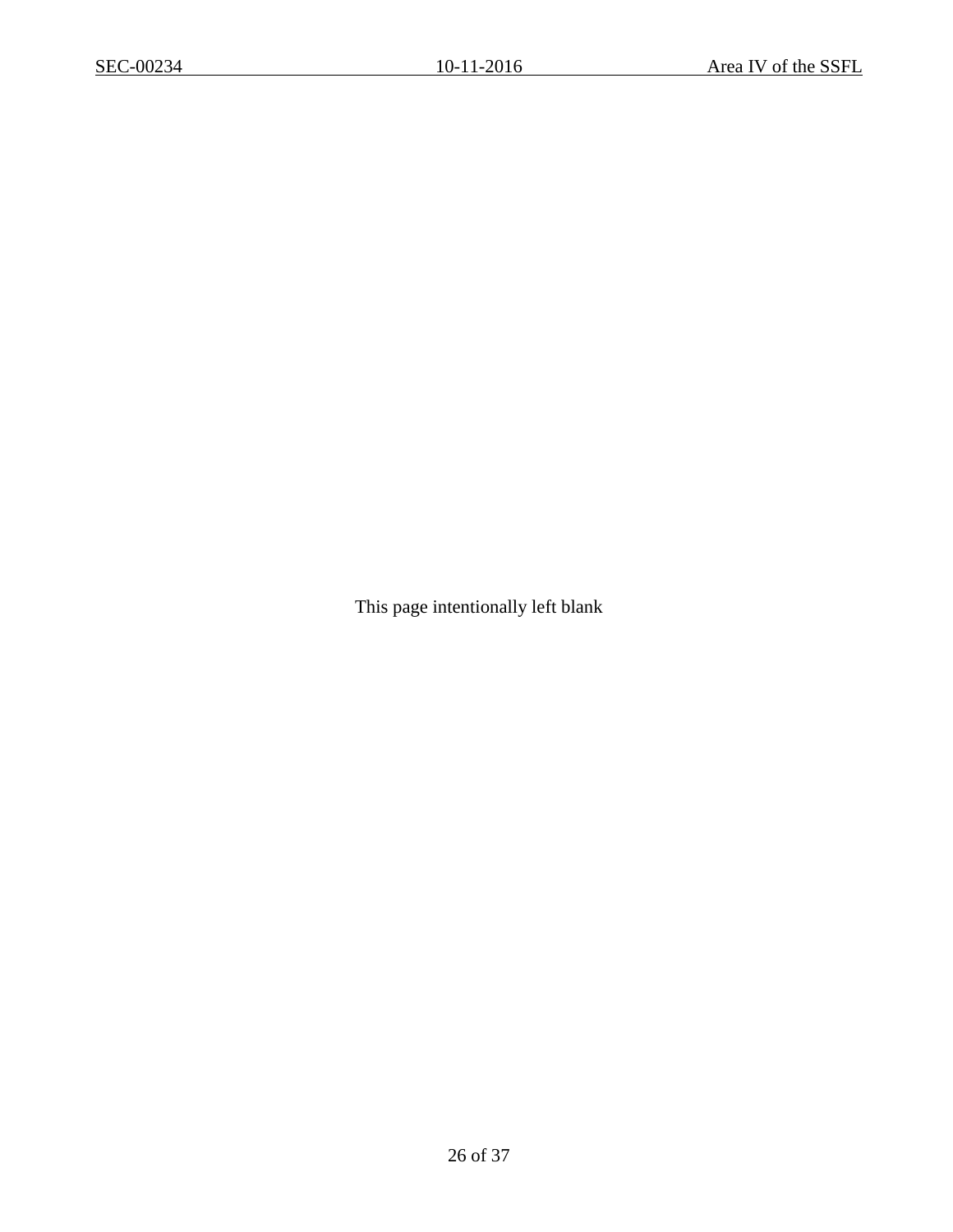# **Attachment One: Data Capture Synopsis**

#### **Table A1-1: Summary of Holdings in the SRDB for Area IV of the Santa Susana Field Laboratory**

<span id="page-26-1"></span><span id="page-26-0"></span>

| <b>Data Capture Information</b>                                                                                                                                                                                                                                                                                                                                                                                                                                                                                                                                                                                                                                                                                                                                                                                                                                                                                                                    | <b>Data Capture Description</b>                                                                                                                                                                                                                                                                                                                                                                                                                                                                                                                                                                                                                                                                                                                                                                                                                                                                                                                                                                                                                                                                                                                                                                                                                                                                                                                                                                                                                                                                                                                                                                                                                                                                                                                                                                                                                                                                                                                                                                                                                                                                                                                                                                                                                                        | Completed  | No. Uploaded<br>into SRDB |
|----------------------------------------------------------------------------------------------------------------------------------------------------------------------------------------------------------------------------------------------------------------------------------------------------------------------------------------------------------------------------------------------------------------------------------------------------------------------------------------------------------------------------------------------------------------------------------------------------------------------------------------------------------------------------------------------------------------------------------------------------------------------------------------------------------------------------------------------------------------------------------------------------------------------------------------------------|------------------------------------------------------------------------------------------------------------------------------------------------------------------------------------------------------------------------------------------------------------------------------------------------------------------------------------------------------------------------------------------------------------------------------------------------------------------------------------------------------------------------------------------------------------------------------------------------------------------------------------------------------------------------------------------------------------------------------------------------------------------------------------------------------------------------------------------------------------------------------------------------------------------------------------------------------------------------------------------------------------------------------------------------------------------------------------------------------------------------------------------------------------------------------------------------------------------------------------------------------------------------------------------------------------------------------------------------------------------------------------------------------------------------------------------------------------------------------------------------------------------------------------------------------------------------------------------------------------------------------------------------------------------------------------------------------------------------------------------------------------------------------------------------------------------------------------------------------------------------------------------------------------------------------------------------------------------------------------------------------------------------------------------------------------------------------------------------------------------------------------------------------------------------------------------------------------------------------------------------------------------------|------------|---------------------------|
| Primary Site/Company Name: Area IV of the<br>Santa Susana Field Laboratory<br>DOE 1955-1988, DOE remediation 1988-<br>present<br>Other Site Names: Nuclear Development<br>Field Laboratory (NDFL); Liquid Metal<br>Engineering Center (LMEC); Energy<br>Technology Engineering Center (ETC)<br>Physical Size of the Site: SSFL is a total of<br>2,850 acres with Area IV being 290 acres.<br>Approximately 104 buildings are located in<br>Area IV based on a 2005 aerial photo, of<br>which 27 were radiological facilities.<br>Site Population: In 1973, at its height, ETEC<br>employed 450 people. Between 1950 and<br>1993, 4,563 Rocketdyne/AI employees were<br>monitored for external radiation exposure<br>and 2,297 were monitored for internal<br>radiation exposure (Note: the 2,297 is<br>primarily a subset of the 4,563). In 1991,<br>there were about 150 employees at ETEC<br>and less than 1,000 throughout the SSFL<br>Complex. | Environmental surveys (1952-1955), drop air sampling data (1977-1981), basis for routine urine<br>sampling of workers exposed to Pu-239, activity released to atmosphere (1959-1962), AE-6 reactor<br>operations neutron and gamma exposure (1959-1960), air sample data (1951-1955, 1960-1962,<br>1964, 1967-1970, 1975, 1976, 1978-1980), airflow measurements in ventilation systems, ALARA<br>report (1991), authorization for test operation of Organically Moderated Reactor Experiment<br>(OMRE), annual radiation exposure reports (1965, 1967, 1970 and 1971), annual review of<br>radiological controls (1977, 1979), approval for critical loading and low power tests in the OMRE,<br>area film badge readings with gamma and neutron data (1959), effluent monitoring report for special<br>nuclear material license SNM-21, health physics procedures, bioassay data (1958-1961), control<br>film adjustments for film badges, trip report, disposal of excess property, dosimeter exposure<br>records (1952-1954), effluent monitoring report (1976-1989), environmental sampling (1954-1970),<br>excretion of strontium-90 following accidental inhalation, exhaust stack data, fast test reactors<br>information (1958), film badge calibration data (1955-1956), first experimental data bioassay<br>logbook (1958), neutron data, dose rates (1963), health and safety manual, incident reports, lapel<br>sample data (1975-1976), license information and renewals, list of operations and rooms for Santa<br>Susana Field Laboratory (SSFL) and Vanowen (1959), location badge results (1952-1954), location<br>of air sample stations, medical program description, neutron/gamma radiation survey, nuclear<br>operations at SSFL, nuclear safety, plutonium contamination levels, radiation safety plan, source<br>inventory, radiological characterization, radiological surveys, reactor and fuel element data, reactor<br>operations monthly reports (1969), Sodium Reactor Experiment (SRE) related information, stack<br>characterization, tritium production and release to groundwater at SSFL, U-235 lung measurements<br>$(1982)$ , uranium fire incident (1967), urinalysis results (1959-1963), and a wound monitoring<br>procedure. | 06/09/2016 | 736                       |
| State Contacted: California Department of<br>Public Health                                                                                                                                                                                                                                                                                                                                                                                                                                                                                                                                                                                                                                                                                                                                                                                                                                                                                         | Amendments and inspection reports associated with licenses 0015-19, 0273-59, 0015-70, 0015,<br>0015-59 and SNM-21, confirmation radiological surveys for Buildings T363, T019, T013, T012,<br>T059, T626, T038, T023, T030, and 009, encapsulation of the 1000 ci Po-Be neutron source,<br>exposures received by Atomics International personnel at the University of Washington cyclotron<br>(1975), radiological procedures, post-remediation ambient gamma radiological survey of the former<br>Sodium Disposal Facility, reviews of the Rocketdyne Radiation Worker Health Study, survey of<br>contaminated fume hood and HEPA filter system, and a verification survey of the De Soto Mass<br>Spectroscopy Laboratory.                                                                                                                                                                                                                                                                                                                                                                                                                                                                                                                                                                                                                                                                                                                                                                                                                                                                                                                                                                                                                                                                                                                                                                                                                                                                                                                                                                                                                                                                                                                                            | 12/28/2009 | 56                        |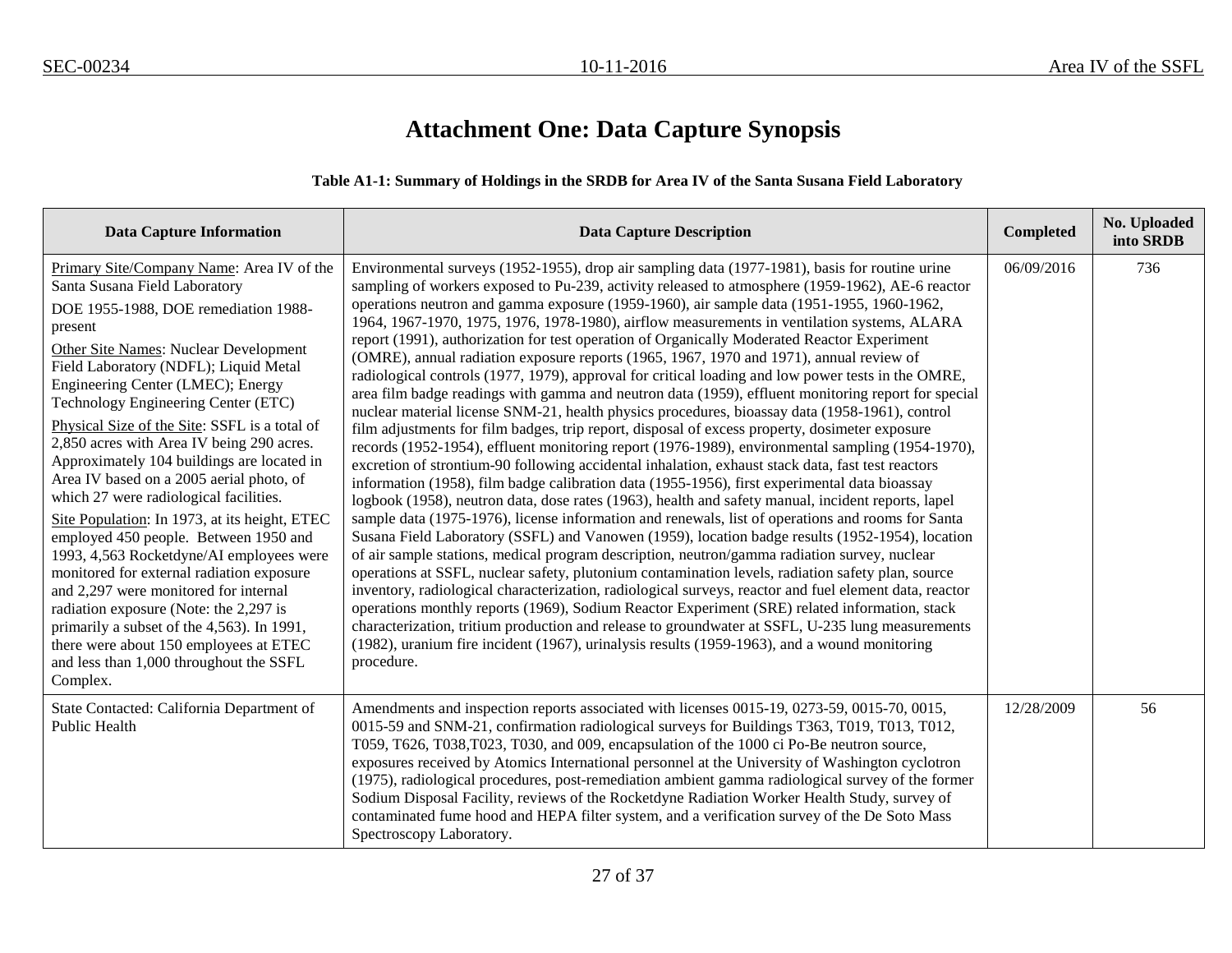| <b>Data Capture Information</b>                                                                 | <b>Data Capture Description</b>                                                                                                                                                                                                                                                                                                                                                                                                                                                                                                                                                                                                                                                                                                                                                                                                                                                                                                                                       | Completed  | No. Uploaded<br>into SRDB |
|-------------------------------------------------------------------------------------------------|-----------------------------------------------------------------------------------------------------------------------------------------------------------------------------------------------------------------------------------------------------------------------------------------------------------------------------------------------------------------------------------------------------------------------------------------------------------------------------------------------------------------------------------------------------------------------------------------------------------------------------------------------------------------------------------------------------------------------------------------------------------------------------------------------------------------------------------------------------------------------------------------------------------------------------------------------------------------------|------------|---------------------------|
| Albany Research Center (ARC)                                                                    | Atomic Energy Commission (AEC) hot cells and related facilities information.                                                                                                                                                                                                                                                                                                                                                                                                                                                                                                                                                                                                                                                                                                                                                                                                                                                                                          | 03/21/2013 | $\mathbf{1}$              |
| Argonne National Laboratory East (ANL-E)                                                        | Health and Safety Plan for technical support to the ANL-E Area 317 Project (1993).                                                                                                                                                                                                                                                                                                                                                                                                                                                                                                                                                                                                                                                                                                                                                                                                                                                                                    | 09/22/2005 | $\mathbf{1}$              |
| Atomics International                                                                           | Questions on external dosimetry and background doses (2005-2006).                                                                                                                                                                                                                                                                                                                                                                                                                                                                                                                                                                                                                                                                                                                                                                                                                                                                                                     | 05/15/2007 | 2                         |
| Cincinnati Library                                                                              | History of the United States Atomic Energy Commission Volume III, beta-gamma delayed<br>coincidence method for U-238 activation analysis, computing absolute thermal neutron flux from<br>measurements made with indium foils, disposal of OMRE high boiler fractions by burning,<br>evaluation of fallout data, neutron-flux distribution, and thorium-uranium fuel elements for the SRE.                                                                                                                                                                                                                                                                                                                                                                                                                                                                                                                                                                            | 09/30/2009 | 12                        |
| <b>Claimant Provided</b>                                                                        | Collection of technical data records on Systems for Nuclear Auxiliary Power (SNAP) and the<br>implosion of Plexiglas bubble on welding in Building 001.                                                                                                                                                                                                                                                                                                                                                                                                                                                                                                                                                                                                                                                                                                                                                                                                               | 06/03/2009 | $\overline{2}$            |
| Department of Labor - Paragon                                                                   | Surplus Facilities Management Program (SFMP) year-end review and contract DE-ACO1-<br>88NE46125 monthly progress report (1989).                                                                                                                                                                                                                                                                                                                                                                                                                                                                                                                                                                                                                                                                                                                                                                                                                                       | 12/30/2008 | $\overline{2}$            |
| <b>DOE</b> Carlsbad                                                                             | Annual groundwater monitoring report SSFL (1992-1999), Atomics International Skywriter<br>newsletter, environmental monitoring report (1990-1992), fission product and fissile content of SRE<br>fuel, flux mapping study for SNAP 10a and 2, measurement of the 10-B(N, He) and 6-Li(N, He)<br>reaction rates in Zero Power Physics Reactor (ZPPR) r-13c, contract AT(04-3)-701 information,<br>monthly decontamination report (1975-1976), radiological safety responsibilities, reactor safety<br>survey report Kinetic Experiments on Water Boilers (KEWB), removal of primary sodium<br>components from the sodium service vaults, flight test experience, snapshot vehicle dosimeters,<br>weekly progress reports (1958), threshold helium generation reaction rate measurements in Fast<br>Flux Test Facility (FFTF), and the transfer of excess 3.02 per cent U-235 uc from Hallam Nuclear<br>Power Facility (HNPF) to Advanced Sodium Cooled Reactor (ASCR). | 08/16/2010 | 47                        |
| <b>DOE</b> Environmental Management<br><b>Consolidated Business Center (EMCBC) -</b><br>Oakland | Decommissioning safety analysis reports, environmental monitoring reports, groundwater<br>management, monitoring program for industrial wastewater, onsite Radiological Contingency Plan<br>under special nuclear material license SNM-21, posting radiologically controlled areas, radiation<br>incident reports, radiological surveys, reports detailing activities on the groundwater program, and<br>unusual shipment occurrence.                                                                                                                                                                                                                                                                                                                                                                                                                                                                                                                                 | 12/18/2009 | 19                        |
| <b>DOE</b> Germantown                                                                           | Area IV (ETEC) SSFL De Soto Avenue Facility Canoga Avenue Facility/Vanowen Building<br>Downey Facility (Boeing Company) search procedures and Building 059 phase 1 pipe chase room<br>remediation.                                                                                                                                                                                                                                                                                                                                                                                                                                                                                                                                                                                                                                                                                                                                                                    | 03/07/2011 |                           |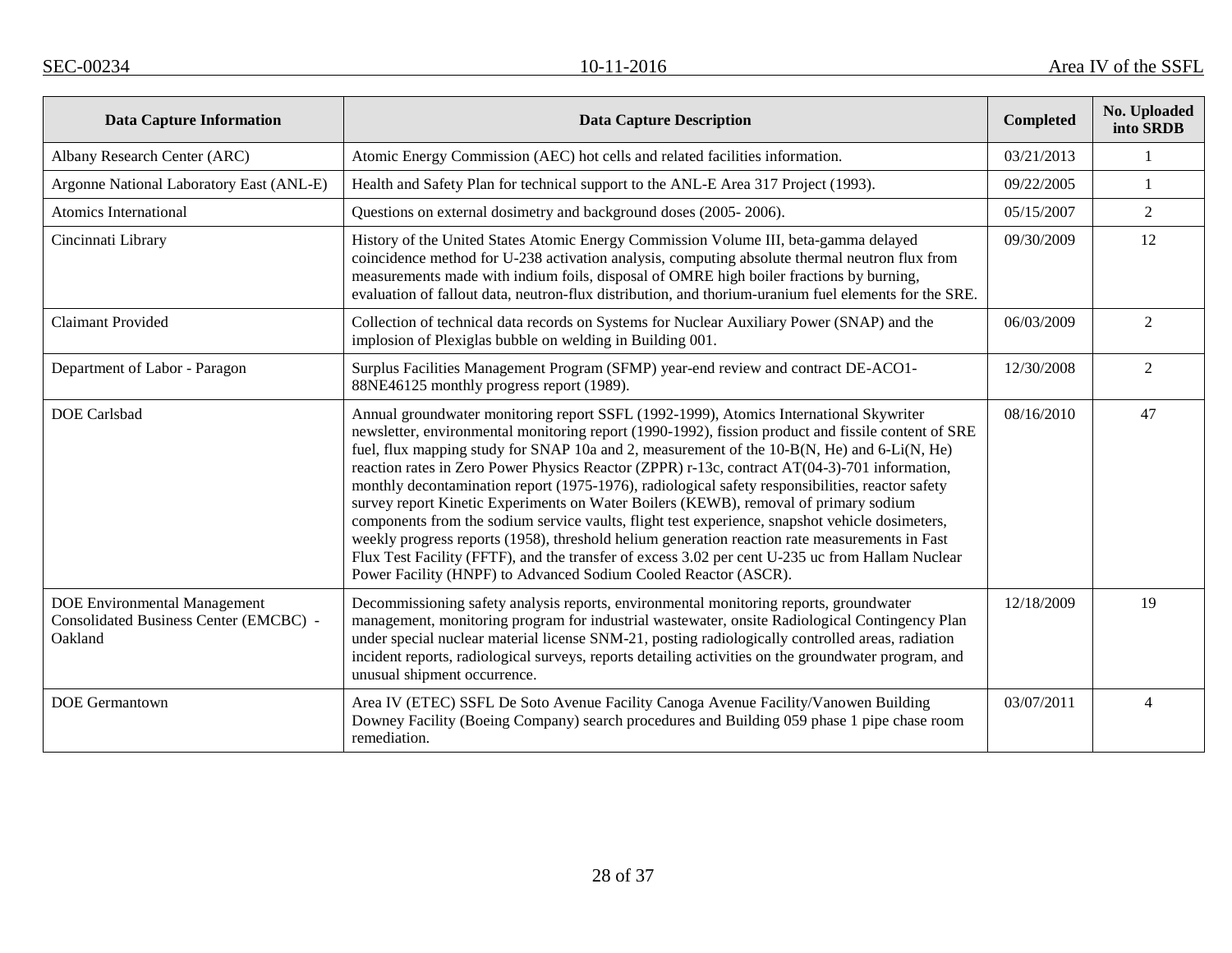| <b>Data Capture Information</b>                                                             | <b>Data Capture Description</b>                                                                                                                                                                                                                                                                                                                                                                                                                                                                                                                                                                                                                                                                                                                                                                                                                                                                                                                                                                                                                                                                                                                             | Completed  | No. Uploaded<br>into SRDB |
|---------------------------------------------------------------------------------------------|-------------------------------------------------------------------------------------------------------------------------------------------------------------------------------------------------------------------------------------------------------------------------------------------------------------------------------------------------------------------------------------------------------------------------------------------------------------------------------------------------------------------------------------------------------------------------------------------------------------------------------------------------------------------------------------------------------------------------------------------------------------------------------------------------------------------------------------------------------------------------------------------------------------------------------------------------------------------------------------------------------------------------------------------------------------------------------------------------------------------------------------------------------------|------------|---------------------------|
| DOE Legacy Management - Grand Junction<br>Office                                            | Memorandum for decontamination and decommissioning of the surplus facilities at the SSFL,<br>radiological survey reports for the SRE and Hot Cave (Building 003), radiological investigation<br>reports, decontamination and disposition final reports, depleted uranium for Argonne National<br>Laboratory (1951), recommendations concerning the sewer system, interim post remedial action<br>survey report for KEWB, interim post remedial action survey reports, radiation exposure data for<br>personnel records file, site maps and photographs, special aerospace medicine report, a groundwater<br>bi-monthly report, request for uranyl nitrate hexahydrate reagent grade, and depleted metal orders.                                                                                                                                                                                                                                                                                                                                                                                                                                             | 06/17/2011 | 51                        |
| DOE Legacy Management - Morgantown                                                          | Department of Energy (DOE) Ohio Field Office recycled uranium report, resurvey program, Fernald<br>enriched uranium production orders (1957-1960), and the National Emission Standards For<br>Hazardous Air Pollutants proposed standards for radionuclides.                                                                                                                                                                                                                                                                                                                                                                                                                                                                                                                                                                                                                                                                                                                                                                                                                                                                                                | 12/01/2011 | 8                         |
| DOE Legacy Management - MoundView<br>(Fernald Holdings, includes Fernald Legal<br>Database) | History of the operation of the Feed Materials Production Center by NLO, Inc., temporary stoppage<br>of shipments of low-level nuclear waste to commercial burial grounds, DOE's annual radionuclide<br>air emission report (1985), and a semi-annual index of nuclear energy unusual occurrence reports<br>(1983).                                                                                                                                                                                                                                                                                                                                                                                                                                                                                                                                                                                                                                                                                                                                                                                                                                         | 02/07/2007 | $\tau$                    |
| DOE Oak Ridge Operations Office - Records<br>Holding Task Group (RHTG)                      | Resumption of activities (1954) and monthly status and progress reports (1952).                                                                                                                                                                                                                                                                                                                                                                                                                                                                                                                                                                                                                                                                                                                                                                                                                                                                                                                                                                                                                                                                             | 06/27/2012 | 3                         |
| DOE Office of Scientific and Technical<br>Information (OSTI)                                | Absolute thermal neutron determination, neutron leakage from the 30 megawatt Sodium Graphite<br>Reactor (SGR), quarterly technical progress report (1965), report on survey of irradiation facilities,<br>thermal neutron flux in a lattice cell, and waste management site maps and facilities listing.                                                                                                                                                                                                                                                                                                                                                                                                                                                                                                                                                                                                                                                                                                                                                                                                                                                    | 02/21/2012 | 11                        |
| Energy Technology Engineering Center<br>(ETEC)                                              | Bioassay program information, industrial and radiological accidents in USACE facilities, activity<br>report for radiation protection and health physics services, American Nuclear Insurers audit reports<br>(1978-1990), annual review of radiological controls (1975-1988), thorium oxide material users<br>permit and machining of thorium oxide components (1971), Atomics International environmental<br>monitoring and facility effluent annual report (1975), health physics procedures, bioassay<br>information (1965-1967), dosimetry record descriptions, environmental monitoring report (1972),<br>ETEC occupational medical exposure on activities at Building 038 (Vanowen Building),<br>internal/external dosimetry technical basis documents, Landauer film dosimeter information,<br>monthly progress report on health, safety, and the environment, neutron survey of "SRE Hot Cell"<br>containing a 14 mev neutron generator, report of in-vivo counting for Atomic International Division,<br>Rocketdyne Division environmental monitoring annual report, thorium machining, and updated<br>whole body counting data and errors (1968). | 01/21/2011 | 112                       |
| Federal Records Center (FRC) - Kansas City                                                  | Argonne National Laboratory nuclear fuel cycle and waste management field work package and task<br>proposal/agreements (1983, 1984, and 1985).                                                                                                                                                                                                                                                                                                                                                                                                                                                                                                                                                                                                                                                                                                                                                                                                                                                                                                                                                                                                              | 08/15/2008 |                           |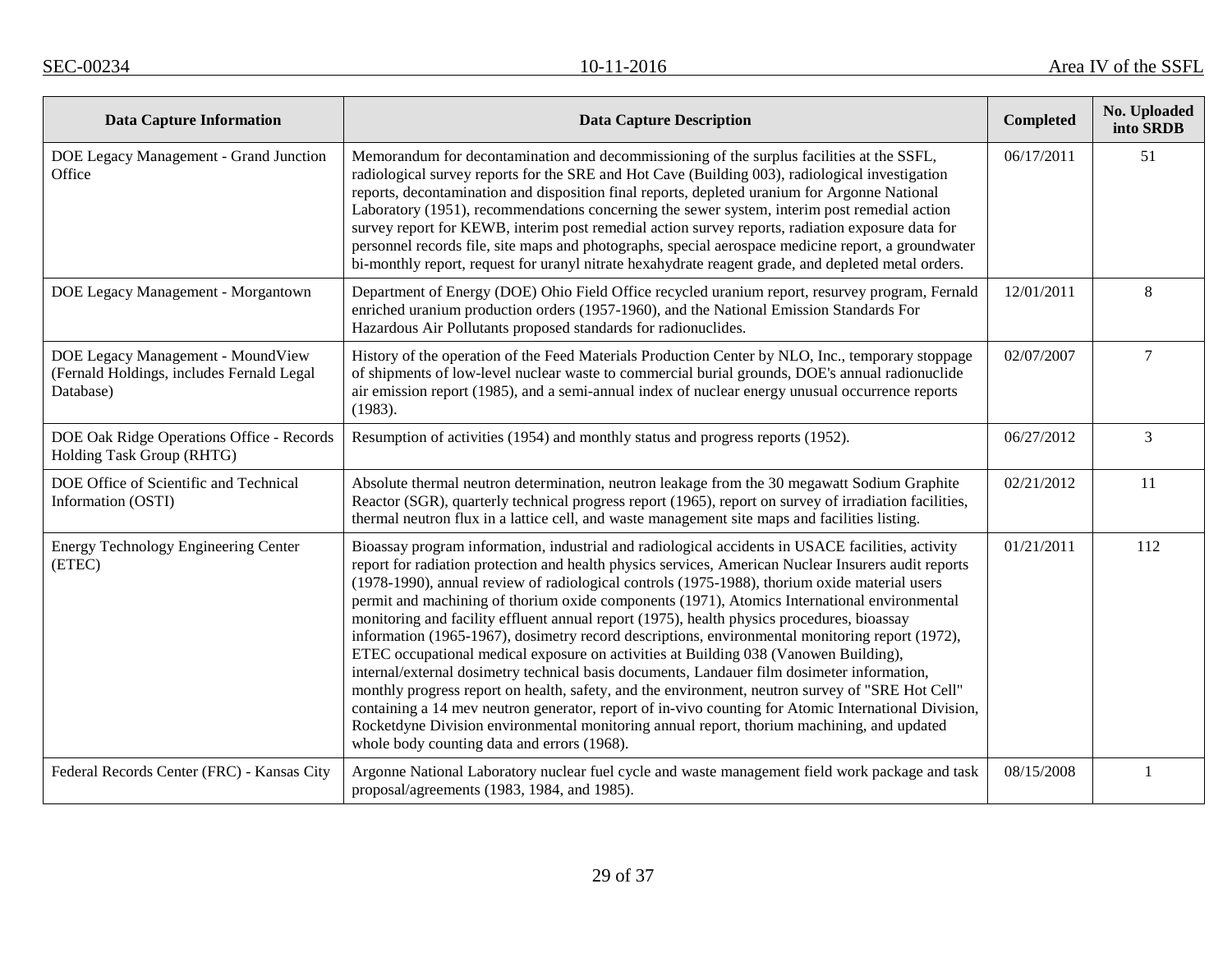| <b>Data Capture Information</b>                                                        | <b>Data Capture Description</b>                                                                                                                                                                                                                                                                                                                                                                                                                                                                                                                                                                                                                                                                                                                                                                                                                                                                      | Completed  | <b>No. Uploaded</b><br>into SRDB |
|----------------------------------------------------------------------------------------|------------------------------------------------------------------------------------------------------------------------------------------------------------------------------------------------------------------------------------------------------------------------------------------------------------------------------------------------------------------------------------------------------------------------------------------------------------------------------------------------------------------------------------------------------------------------------------------------------------------------------------------------------------------------------------------------------------------------------------------------------------------------------------------------------------------------------------------------------------------------------------------------------|------------|----------------------------------|
| Federal Records Center (FRC) - San Bruno                                               | Environmental monitoring reports (1984-1989), air emissions annual report (1985), appraisal of<br>Atomics International Radiation Safety program (1967), groundwater monitoring report (1989),<br>CERCLA assessment, employee safety concerns, ETEC radioactive materials and waste<br>management, radiological surveys, external dosimetry NVLAP at ETEC, hazardous materials<br>inventory, health physics quarterly reports, internal dose assessment procedures, investigation of<br>naturally occurring radionuclides, appraisal of Occupational Medical program Atomics International<br>(1970), exposure during chest x-ray, radiological decontamination, request waiver of DOE<br>Laboratory Accreditation Program (DOELAP) for personnel dosimetry, Rocketdyne exposures<br>(1984), summaries of fuels and materials development programs (1966), and a facility effluent<br>report (1988). | 08/02/2012 | 62                               |
| <b>General Atomics</b>                                                                 | Fatality at Scrap Recovery Plant in Wood River Junction, SNAP 8-ER.                                                                                                                                                                                                                                                                                                                                                                                                                                                                                                                                                                                                                                                                                                                                                                                                                                  | 08/16/2005 | $\mathbf{1}$                     |
| Hanford                                                                                | Hanford laboratories operation monthly activities reports (1958), irradiated test fuel at Hanford, and<br>test procedure for flow measurement using pulsed neutron activation technique.                                                                                                                                                                                                                                                                                                                                                                                                                                                                                                                                                                                                                                                                                                             | 09/18/2014 | $8\,$                            |
| Idaho National Laboratory (INL)                                                        | Idaho annual exposure records (1952), progress report (1964), radiological surveys, and shipment<br>documents, material receipts for the ZPPR 1975-1978, and Rocky Flats solid waste shipments<br>$(1954 - 1970).$                                                                                                                                                                                                                                                                                                                                                                                                                                                                                                                                                                                                                                                                                   | 04/07/2016 | 22                               |
| Interlibrary Loan                                                                      | Twenty-fifth semi-annual report of the AEC, Organic Moderator Reactor (OMR) operating history<br>and experience, and environmental levels of radioactivity (1965-1972).                                                                                                                                                                                                                                                                                                                                                                                                                                                                                                                                                                                                                                                                                                                              | 05/16/2016 | 16                               |
| Internet - CEDR                                                                        | Mortality among radiation workers at Rocketdyne (Atomics International) (1948-1999) and a<br>Rocketdyne worker health study final report.                                                                                                                                                                                                                                                                                                                                                                                                                                                                                                                                                                                                                                                                                                                                                            | 08/31/2009 | 3                                |
| Internet - Defense Technical Information<br>Center (DTIC)                              | Baseline environmental management report (1995), second international conference uranium<br>hexafluoride handling, and radiological health data Vol. 6 No. 9 (1965).                                                                                                                                                                                                                                                                                                                                                                                                                                                                                                                                                                                                                                                                                                                                 | 06/24/2016 | 3                                |
| Internet - DOE Environmental Management<br><b>Consolidated Business Center (EMCBC)</b> | Material orders and estimates.                                                                                                                                                                                                                                                                                                                                                                                                                                                                                                                                                                                                                                                                                                                                                                                                                                                                       | 04/09/2010 | $\mathbf{1}$                     |
| Internet - DOE ETEC Website                                                            | Environmental monitoring report (1961).                                                                                                                                                                                                                                                                                                                                                                                                                                                                                                                                                                                                                                                                                                                                                                                                                                                              | 09/03/2009 | $\mathbf{1}$                     |
| Internet - DOE Hanford Declassified<br>Document Retrieval System (DDRS)                | Reports of the SSFL advisory panel, potential pathways for release of gaseous radioactivity<br>following fuel damage at the SRE, and monthly Hanford operations reports (1955-1956).                                                                                                                                                                                                                                                                                                                                                                                                                                                                                                                                                                                                                                                                                                                 | 10/31/2008 | $\overline{4}$                   |
| Internet - DOE Legacy Management<br><b>Considered Sites</b>                            | FUSRAP item involving Gilman Hall and a site management guide (2012).                                                                                                                                                                                                                                                                                                                                                                                                                                                                                                                                                                                                                                                                                                                                                                                                                                | 08/01/2012 | $\overline{2}$                   |
| Internet - DOE NNSA Nevada Site Office                                                 | No relevant documents identified.                                                                                                                                                                                                                                                                                                                                                                                                                                                                                                                                                                                                                                                                                                                                                                                                                                                                    | 07/20/2016 | $\mathbf{0}$                     |
| Internet - DOE OpenNet                                                                 | AEC financial report (1964).                                                                                                                                                                                                                                                                                                                                                                                                                                                                                                                                                                                                                                                                                                                                                                                                                                                                         | 09/20/2012 | $\mathbf{1}$                     |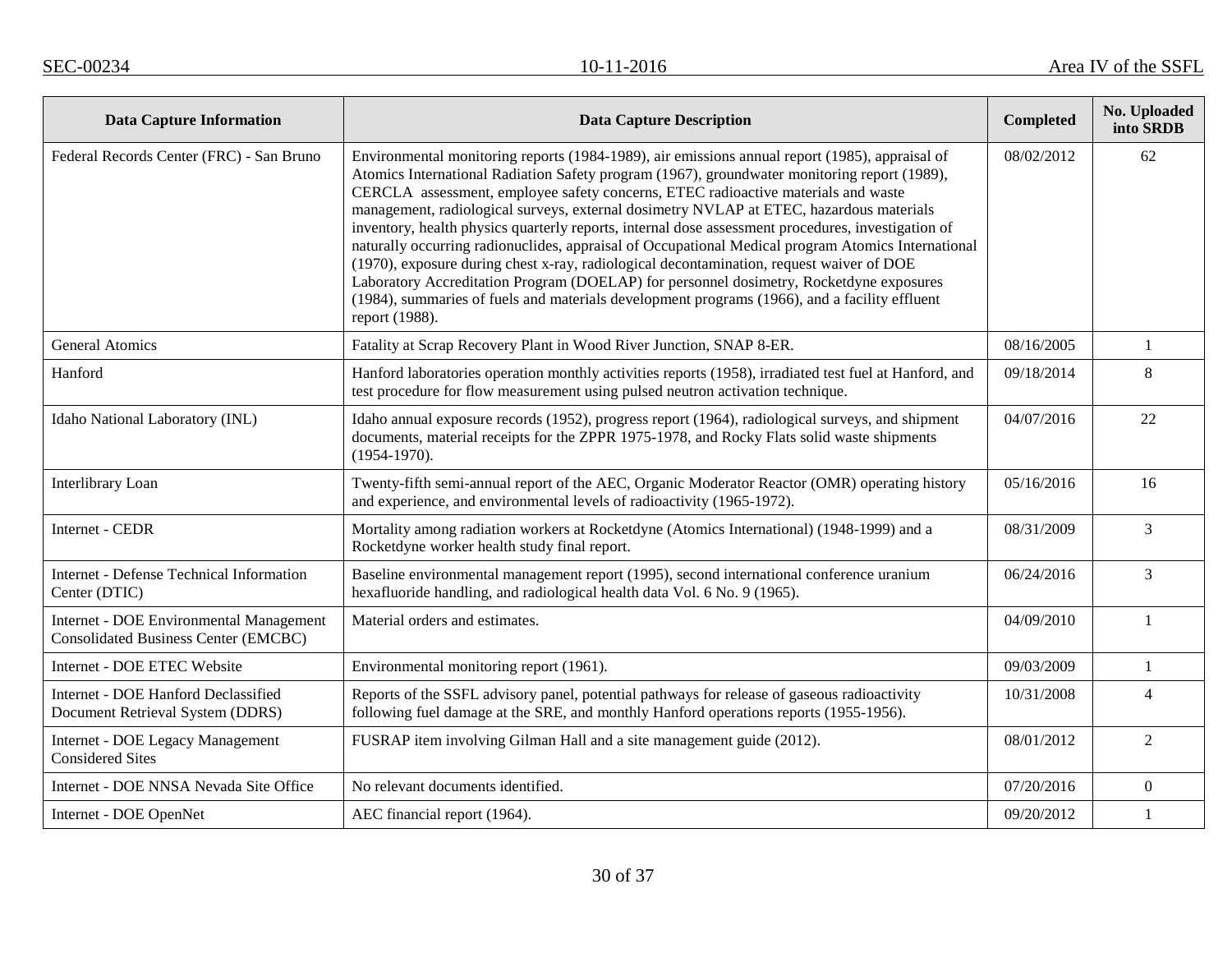| <b>Data Capture Information</b>                  | <b>Data Capture Description</b>                                                                                                                                                                                                                                                                                                                                                                                                                                                                                                                                                                                                                                                                                                                                                                                                                                                                                                                                                                                                                                                                                                                                                                            | Completed  | No. Uploaded<br>into SRDB |
|--------------------------------------------------|------------------------------------------------------------------------------------------------------------------------------------------------------------------------------------------------------------------------------------------------------------------------------------------------------------------------------------------------------------------------------------------------------------------------------------------------------------------------------------------------------------------------------------------------------------------------------------------------------------------------------------------------------------------------------------------------------------------------------------------------------------------------------------------------------------------------------------------------------------------------------------------------------------------------------------------------------------------------------------------------------------------------------------------------------------------------------------------------------------------------------------------------------------------------------------------------------------|------------|---------------------------|
| Internet - DOE OpenNet / NIOSH                   | Annual report to Congress of the AEC (1960).                                                                                                                                                                                                                                                                                                                                                                                                                                                                                                                                                                                                                                                                                                                                                                                                                                                                                                                                                                                                                                                                                                                                                               | 01/11/2008 |                           |
| Internet - DOE OSTI                              | Radial thermal and fast neutron flux distributions in the SRE, radiological implications concerning<br>the use of argon as the core cover, procedures for low-power physics experiments, SRE standard<br>operating procedures, study of sodium fires, Monte Carlo method for computing the basic lattice<br>parameters and the space dependent neutron spectra, analysis of neutron flux in the shielding of the<br>SRE, reactor physics quarterly progress report (1953-1954), and sodium fires and the release<br>characteristics of particulates and fission products.                                                                                                                                                                                                                                                                                                                                                                                                                                                                                                                                                                                                                                  | 01/28/2010 | 18                        |
| Internet - DOE OSTI / SC&A                       | Nuclear experiments on the SRE, preliminary radiation survey of the SRE, and radiological hazards<br>from rupture of the secondary coolant system.                                                                                                                                                                                                                                                                                                                                                                                                                                                                                                                                                                                                                                                                                                                                                                                                                                                                                                                                                                                                                                                         | 07/31/2009 | 3                         |
| Internet - DOE OSTI Energy Citations             | Proceedings of the conference on decontamination and decommissioning, Piqua Nuclear Power<br>Facility surveillance and recovery final report, experimental testing of core component handling for<br>HNPF, environmental monitoring report (1960), annual report Rockwell Hot Laboratory<br>decommissioning, gamma-ray and fast neutron annular streaming evaluation, fast neutron<br>monitoring with film packets, annual report of waste generation (1995), nuclear fission at the HNPF,<br>and the experience from two small quantity Rh-Tru waste sites.                                                                                                                                                                                                                                                                                                                                                                                                                                                                                                                                                                                                                                               | 01/26/2013 | 20                        |
| Internet - DOE OSTI Information Bridge           | Swing check valve testing, small-quantity-site transuranic waste disposition alternatives, annual<br>report FY 1998 shipments to and from the Nevada Test Site (NTS), annual report of waste<br>generation and pollution prevention progress, annual report Rockwell International Hot Laboratory<br>decommissioning, design and performance of induction pump for the SRE, eddy-current brake for a<br>sodium-cooled reactor, emergency preparedness information, environmental management progress,<br>evaluation of irradiated experimental OMR fuel elements, evaluation of thorium-uranium alloys,<br>fuel burnup studies for Advanced Sodium Graphite Reactor, hydraulic tests of a prototype Hallam<br>fuel element, spent fuel and radioactive waste inventories, projections, and characteristics,<br>irradiation of U-Mo base alloys, managing spent nuclear fuel at the Idaho National Laboratory,<br>neutron flux measurements in the mock-up of the uranium converter reactor, Savannah River Site<br>approved site treatment plan, SRE systems and component experience, summary of radionuclide air<br>emissions, and transuranic contaminated waste form characterization and data volume. | 03/29/2013 | 125                       |
| Internet - DOE OSTI Information Bridge /<br>SC&A | Environmental assessment for off-site transportation of low-level waste, neutron scattering from<br>supporting structures of SNAP 8, and a SNAP technology handbook.                                                                                                                                                                                                                                                                                                                                                                                                                                                                                                                                                                                                                                                                                                                                                                                                                                                                                                                                                                                                                                       | 08/31/2009 | 3                         |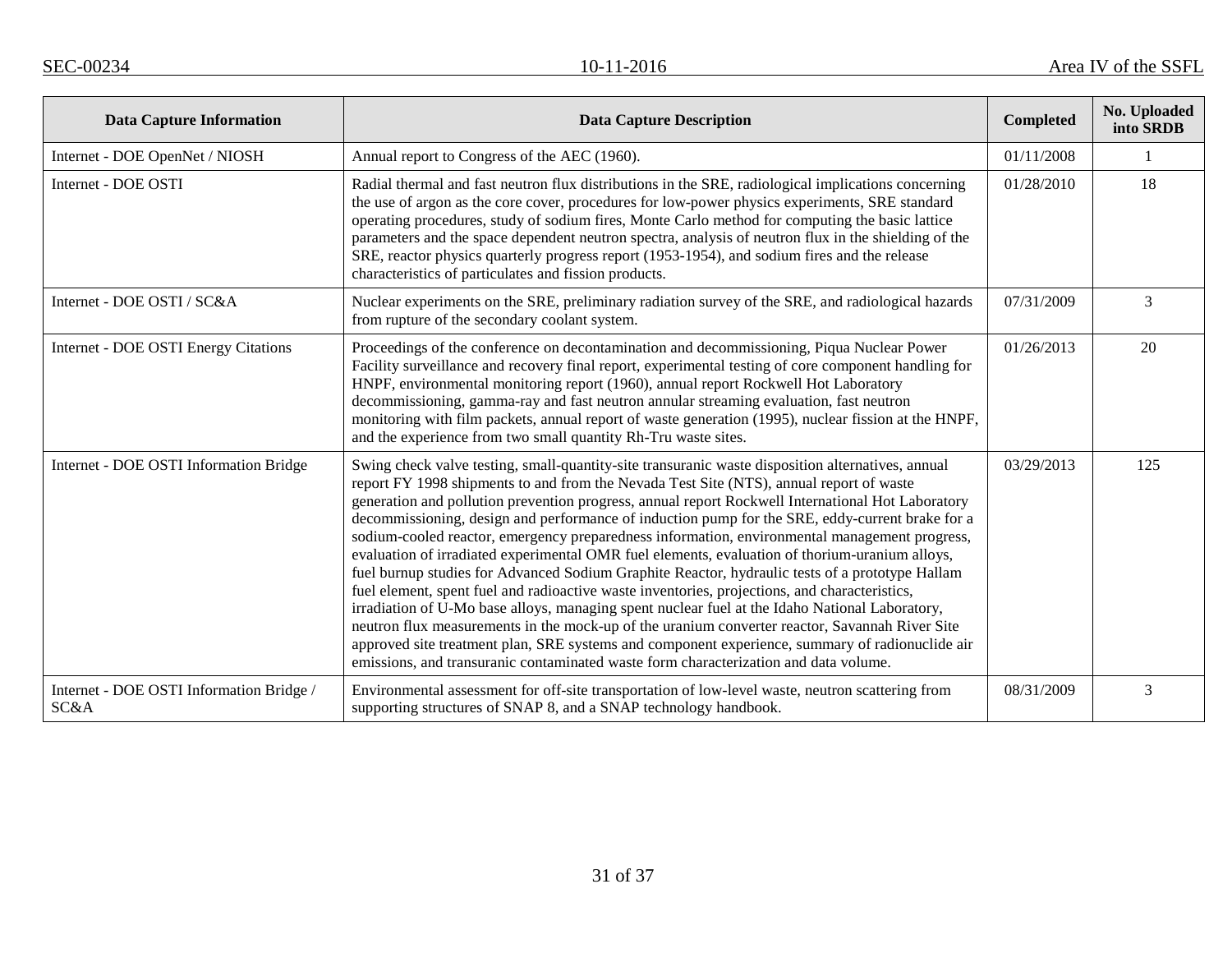| <b>Data Capture Information</b>                                           | <b>Data Capture Description</b>                                                                                                                                                                                                                                                                                                                                                                                                                                                                                                                                                                                                                                                                                                                                                                                                                                                                                                                                                                                                                                                                                                                                                                                                                                                                                                                                                                                                                                                                                                                                                                                                                                                                                                                                                            | Completed  | No. Uploaded<br>into SRDB |
|---------------------------------------------------------------------------|--------------------------------------------------------------------------------------------------------------------------------------------------------------------------------------------------------------------------------------------------------------------------------------------------------------------------------------------------------------------------------------------------------------------------------------------------------------------------------------------------------------------------------------------------------------------------------------------------------------------------------------------------------------------------------------------------------------------------------------------------------------------------------------------------------------------------------------------------------------------------------------------------------------------------------------------------------------------------------------------------------------------------------------------------------------------------------------------------------------------------------------------------------------------------------------------------------------------------------------------------------------------------------------------------------------------------------------------------------------------------------------------------------------------------------------------------------------------------------------------------------------------------------------------------------------------------------------------------------------------------------------------------------------------------------------------------------------------------------------------------------------------------------------------|------------|---------------------------|
| Internet - DOE OSTI SciTech Connect                                       | Preliminary services for SNAP 8 flight prototype test facility Building 056 (1964), SNAP II<br>program characteristics, kinetic behavior of water boiler type reactors (1956), feasibility report for<br>fabrication of SNAP fuel elements, Sandia Corporation bibliography radiation effects, document<br>review to characterize Atomic International fuels shipped to Idaho National Laboratory (1966-<br>1973), DOE decontamination and decommissioning experience, progress reports, program report<br>Hallam fuel decladding, feasibility report for fabrication of SNAP fuel elements, performance of<br>cesium thermionic diodes, nuclear space power systems, SNAP power conversion, history of the<br>AEC sodium components, developmental testing SNAP fuel elements, final evaluation report HNPF<br>(1964), summary review of the kinetics experiments on water boilers (1963), steam generator for the<br>Liquid Metal Fast Breeder Reactor (LMFBR), fission energy program of the DOE (1979), estimated<br>airborne release of plutonium from Atomics International's Nuclear Materials Development Facility<br>as a result of postulated damage from severe wind and earthquake hazard (1981), planning for<br>uranium carbide transient heating experiments, Heavy Water Organic Cooled Reactor (HWOCR)<br>dual channel cross flow studies, summary of industrial accidents, operating manual for the AE-6<br>Reactor (1960), Special Power Excursion Reactor test program review (1960), environmental<br>laboratory and equipment information (1964), retirement of the SRE (1968), and a fuel summary<br>report (1994).                                                                                                                                                 | 07/26/2016 | 198                       |
| Internet - Energy Employees Claimant<br><b>Assistance Project (EECAP)</b> | No relevant documents identified.                                                                                                                                                                                                                                                                                                                                                                                                                                                                                                                                                                                                                                                                                                                                                                                                                                                                                                                                                                                                                                                                                                                                                                                                                                                                                                                                                                                                                                                                                                                                                                                                                                                                                                                                                          | 07/20/2016 | $\overline{0}$            |
| Internet - Google                                                         | Chronology of radiation protection, hazards associated with the North American Aviation water<br>boiler neutron source, master work plan/field sampling and analysis plans, airborne radioactive<br>contamination in SRE during reactor operation (1959), ALARA analysis, annual site environmental<br>reports, Area 1 burn pit work plan, Area IV characterization, health and safety plan, request for<br>approval to ship soil, building verification surveys, remedial action certification docket - SRE<br>Complex, calculation of uranium and plutonium inventories in the SRE 1st core loading (1960),<br>final status survey reports, confirmatory radiological surveys, construction of the SRE, distribution<br>of fission product contamination in the SRE, DOE occupational radiation exposures, dose<br>reconstruction for epidemiologic studies, effects of internal radiation exposure on cancer mortality<br>in nuclear workers at Rocketdyne/Atomics International, environmental impact statements,<br>environmental monitoring and facility effluent annual reports (1959, 1960, 1961, 1967-1972, 1985),<br>facilities dismantling plan for SRE, Radioactive Materials Handling Facility building surveys, final<br>gamma radiation scanning reports, final groundwater report, final radiological characterization of<br>soils, MARSSIM final status survey reports, health physics survey reports, historical location of<br>sites Area IV map, historical site assessment of Area IV, NPDES discharge monitoring report,<br>radiological procedures, radiological safety incident reports, residual radioactivity summary,<br>retirement of the SRE, SSFL site description and history, shipment of SRE sodium to Hanford, and<br>a timeline of the Downey property. | 07/15/2016 | 359                       |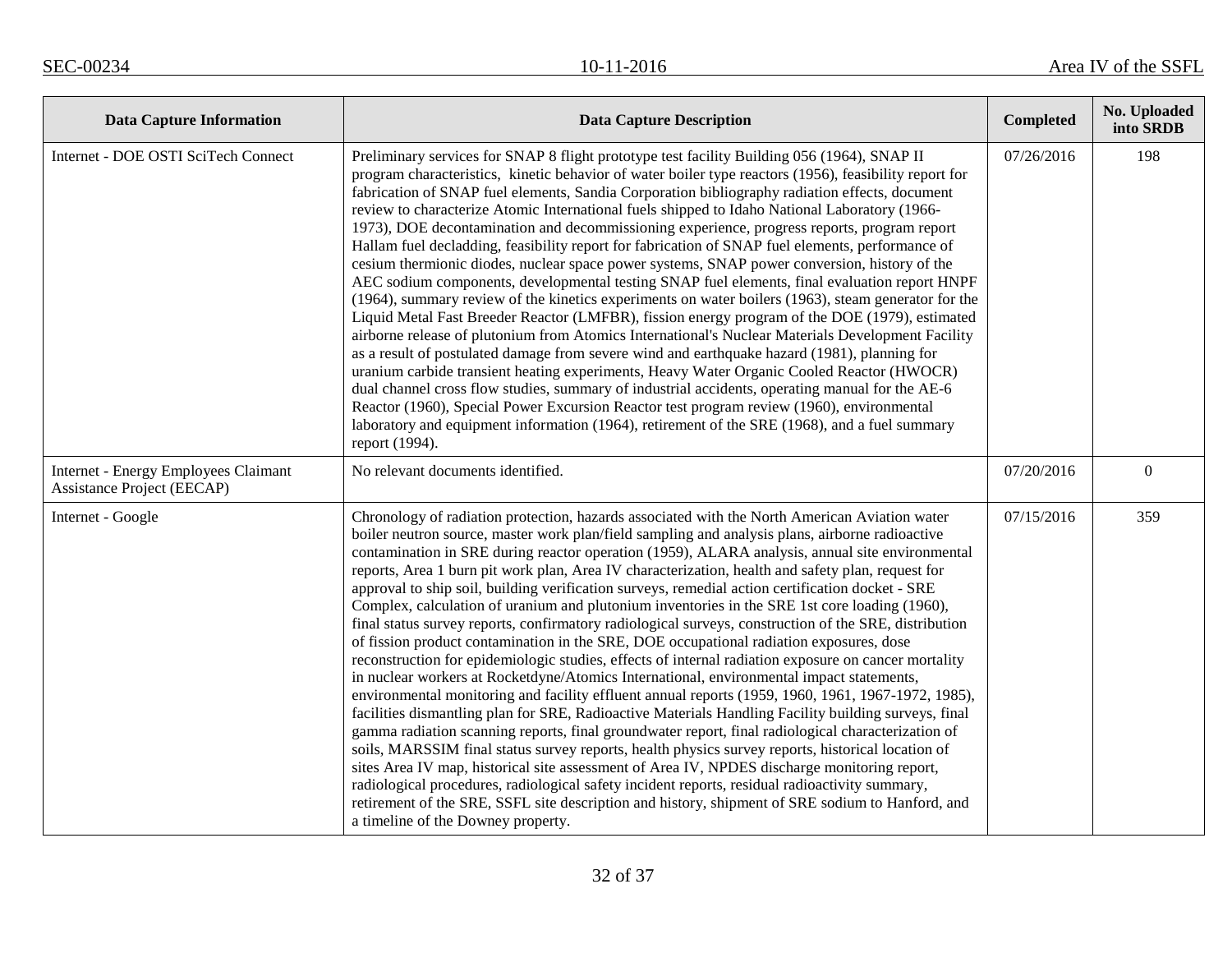| <b>Data Capture Information</b>                                                                         | <b>Data Capture Description</b>                                                                                                                                                                                                                                                                                                                                                                                                                                                                                                                                                                                                                                                                                                                                                                           | Completed  | No. Uploaded<br>into SRDB |
|---------------------------------------------------------------------------------------------------------|-----------------------------------------------------------------------------------------------------------------------------------------------------------------------------------------------------------------------------------------------------------------------------------------------------------------------------------------------------------------------------------------------------------------------------------------------------------------------------------------------------------------------------------------------------------------------------------------------------------------------------------------------------------------------------------------------------------------------------------------------------------------------------------------------------------|------------|---------------------------|
| Internet - Google / SC&A                                                                                | From Cleanup to Stewardship Appendix E.                                                                                                                                                                                                                                                                                                                                                                                                                                                                                                                                                                                                                                                                                                                                                                   | 08/27/2009 | $\mathbf{1}$              |
| Internet - Health Physics Journal                                                                       | No relevant documents identified.                                                                                                                                                                                                                                                                                                                                                                                                                                                                                                                                                                                                                                                                                                                                                                         | 07/20/2016 | $\boldsymbol{0}$          |
| Internet - Journal of Occupational and<br>Environmental Hygiene                                         | No relevant documents identified.                                                                                                                                                                                                                                                                                                                                                                                                                                                                                                                                                                                                                                                                                                                                                                         | 07/20/2016 | $\overline{0}$            |
| <b>Internet - National Academies Press (NAP)</b>                                                        | No relevant documents identified.                                                                                                                                                                                                                                                                                                                                                                                                                                                                                                                                                                                                                                                                                                                                                                         | 08/10/2009 | $\overline{0}$            |
| Internet - National Institute for Occupational<br>Safety and Health (NIOSH)                             | Report on residual radioactive and beryllium contamination at Atomic Weapons Employer and<br>beryllium facilities, and the NIOSH Advisory Board on Radiation and Worker Health 70th meeting<br>(2010).                                                                                                                                                                                                                                                                                                                                                                                                                                                                                                                                                                                                    | 08/31/2015 | 12                        |
| <b>Internet - National Service Center for</b><br><b>Environmental Publications (NEPIS)</b>              | Toxicological review of trichloroethylene, site characterization and monitoring, and the hazardous<br>materials spill warning system (1981).                                                                                                                                                                                                                                                                                                                                                                                                                                                                                                                                                                                                                                                              | 07/14/2016 | 5                         |
| Internet - NRC Agencywide Document<br>Access and Management (ADAMS)                                     | Integrated database for 1991-92 spent fuel and radioactive waste inventories, special nuclear<br>materials license SNM-33, application for byproduct material license, feasibility report DEM-6,<br>fabrication of 164 enriched (10 per cent) fuel pins for the SRE test program, renewed special nuclear<br>materials license SNM-21, environmental restoration wastes, final Hanford solid waste program<br>environmental impact statement, environmental monitoring annual report (1988), protective<br>radiation standards, SSFL routine inspection report, occupational exposure, confirmatory<br>radiological survey of the phase II area, status of the decommissioning program 2008-2011 annual<br>report, and a license application for promethium-147 fuel capsule for cathode heating program. | 03/28/2013 | 53                        |
| Internet - Oak Ridge National Laboratory<br>(ORNL) Library                                              | Operations Division monthly reports (1952-1954), and Oak Ridge National Laboratory (ORNL)<br>status and progress reports (1961).                                                                                                                                                                                                                                                                                                                                                                                                                                                                                                                                                                                                                                                                          | 12/18/2012 | 10                        |
| Internet - US Army Corps of Engineers<br>(USACE)                                                        | No relevant documents identified.                                                                                                                                                                                                                                                                                                                                                                                                                                                                                                                                                                                                                                                                                                                                                                         | 07/18/2016 | $\overline{0}$            |
| Internet - US Transuranium and Uranium<br>Registries                                                    | No relevant documents identified.                                                                                                                                                                                                                                                                                                                                                                                                                                                                                                                                                                                                                                                                                                                                                                         | 08/10/2009 | $\overline{0}$            |
| Kansas City Plant                                                                                       | Daily operations reports (1991).                                                                                                                                                                                                                                                                                                                                                                                                                                                                                                                                                                                                                                                                                                                                                                          | 10/20/2014 | $\mathbf{1}$              |
| Los Alamos National Laboratory                                                                          | Accelerator health physics characterization report of DOE laboratories.                                                                                                                                                                                                                                                                                                                                                                                                                                                                                                                                                                                                                                                                                                                                   | 02/28/2012 | $\mathbf{1}$              |
| Los Alamos National Laboratory / Los<br>Alamos Historical Document Retrieval and<br>Assessment (LAHDRA) | Quantities and characteristics of the contact-handled low-level mixed waste streams for the DOE<br>Complex.                                                                                                                                                                                                                                                                                                                                                                                                                                                                                                                                                                                                                                                                                               | 12/06/2007 |                           |
| National Archives and Records<br>Administration (NARA) - Atlanta                                        | Results of the DOE indoor radon study, Volumes 1 and 2, and a summary of industrial accidents.                                                                                                                                                                                                                                                                                                                                                                                                                                                                                                                                                                                                                                                                                                            | 10/20/2005 | $\overline{2}$            |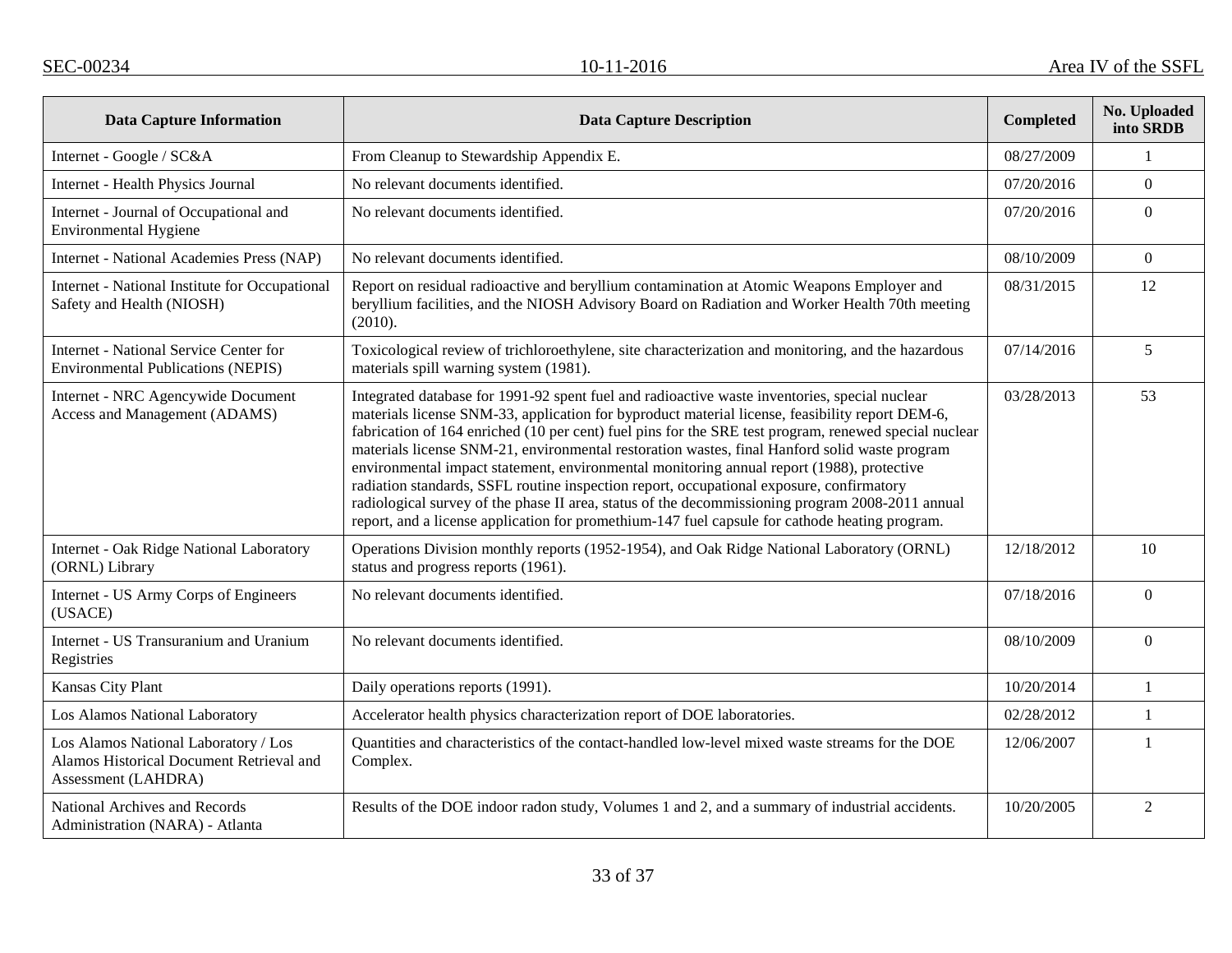| <b>Data Capture Information</b>                                  | <b>Data Capture Description</b>                                                                                                                                                                                                                                                                                                                                                                                                                                                                                                                                                                                                                                                                                                                                                                                                                | Completed  | No. Uploaded<br>into SRDB |
|------------------------------------------------------------------|------------------------------------------------------------------------------------------------------------------------------------------------------------------------------------------------------------------------------------------------------------------------------------------------------------------------------------------------------------------------------------------------------------------------------------------------------------------------------------------------------------------------------------------------------------------------------------------------------------------------------------------------------------------------------------------------------------------------------------------------------------------------------------------------------------------------------------------------|------------|---------------------------|
| National Institute for Occupational Safety<br>and Health (NIOSH) | Environmental survey preliminary report at SSFL, annual report to Congress of the AEC (1959,<br>1961, 1963, 1964, 1966, 1968 and 1969), worker outreach meeting minutes, burn pit chemical<br>profile, disposal of NASA area soils, soil sampling for radionuclides results and statistical analysis,<br>waste characterization sample location maps, SSFL RCRA Facility investigation report, plot plan -<br>Propulsion Field Laboratory map 1956 boundary, assessment of pond sediments, verification survey<br>of the 17th Street drainage area, incidents or releases of chemical and radiological contamination,<br>reclaim water flow schematic, decontamination plan, product material license 4-4292-1, radiation<br>safety standard analysis, run-off and dilution effects for retention ponds, and site test areas and<br>landfills. | 02/26/2015 | 87                        |
| Nevada Test Site                                                 | Final environmental impact statement for Nevada Test Site.                                                                                                                                                                                                                                                                                                                                                                                                                                                                                                                                                                                                                                                                                                                                                                                     | 10/01/2003 | $\overline{2}$            |
| <b>NOCTS</b>                                                     | Sodium Reactor Experiment wash cell incident (1959/redacted).                                                                                                                                                                                                                                                                                                                                                                                                                                                                                                                                                                                                                                                                                                                                                                                  | 03/25/2015 | $\mathbf{1}$              |
| Oak Ridge National Laboratory (ORNL)                             | Isotope generation and depletion code matrix exponential method (1991).                                                                                                                                                                                                                                                                                                                                                                                                                                                                                                                                                                                                                                                                                                                                                                        | 05/18/2006 | 1                         |
| <b>ORAU Team</b>                                                 | Potential for tritium in water supply at SSFL, documented communications, radiation exposures for<br>DOE and DOE contractor employees (1985-1988), external coworker dosimetry data for Area IV of<br>the SSFL, the Canoga Avenue Facility, and the De Soto Avenue Facility, potable water delivered to<br>SSFL (1962-1965), a spreadsheet created using SSFL unredacted dosimetry database, review of a<br>sample of ETEC archive x-ray films, technical basis document for the Energy Technology<br>Engineering Center, and a summary of an SSFL call with NIOSH, DOE, DOL and Boeing on<br>interpreting SSFL employment and exposure records.                                                                                                                                                                                               | 06/28/2016 | 35                        |
| S. Cohen & Associates (SC&A)                                     | Tiger Team assessment Energy Technology Engineering Center (1991), Chemical Processing Plant<br>(CPP) production monthly report (1960), and the counting of tritium smears.                                                                                                                                                                                                                                                                                                                                                                                                                                                                                                                                                                                                                                                                    | 06/24/2010 | 16                        |
| Sandia National Laboratory, NM                                   | Health physics log (1971-1972).                                                                                                                                                                                                                                                                                                                                                                                                                                                                                                                                                                                                                                                                                                                                                                                                                | 03/03/2006 | 1                         |
| Sandia National Laboratory, NM / SC&A                            | Radiological surveys (1991).                                                                                                                                                                                                                                                                                                                                                                                                                                                                                                                                                                                                                                                                                                                                                                                                                   | 09/15/2010 | 1                         |
| Santa Susana Field Laboratory / SC&A                             | Basis for routine urine sampling of workers exposed to Pu-239, Helgeson lung count results, health<br>physics procedures, bioassay MDA (1963), external dosimetry procedures (1965-1987), film badge<br>procedure, fire in Building 021, health and safety facility condition checklist, neutron data, dose<br>rates (1963), and tritium production and release to groundwater at SSFL.                                                                                                                                                                                                                                                                                                                                                                                                                                                        | 11/18/2009 | 38                        |
| SC&A/INL                                                         | CPP production monthly reports (1960).                                                                                                                                                                                                                                                                                                                                                                                                                                                                                                                                                                                                                                                                                                                                                                                                         | 06/24/2010 | 4                         |
| SC&A / NIOSH                                                     | Proceedings of the Sodium Reactor Experiment Forum (1958).                                                                                                                                                                                                                                                                                                                                                                                                                                                                                                                                                                                                                                                                                                                                                                                     | 06/09/2016 | 1                         |
| SC&A / Pinellas Plant                                            | Annual report on waste generation and minimization (1993).                                                                                                                                                                                                                                                                                                                                                                                                                                                                                                                                                                                                                                                                                                                                                                                     | 06/24/2010 | 1                         |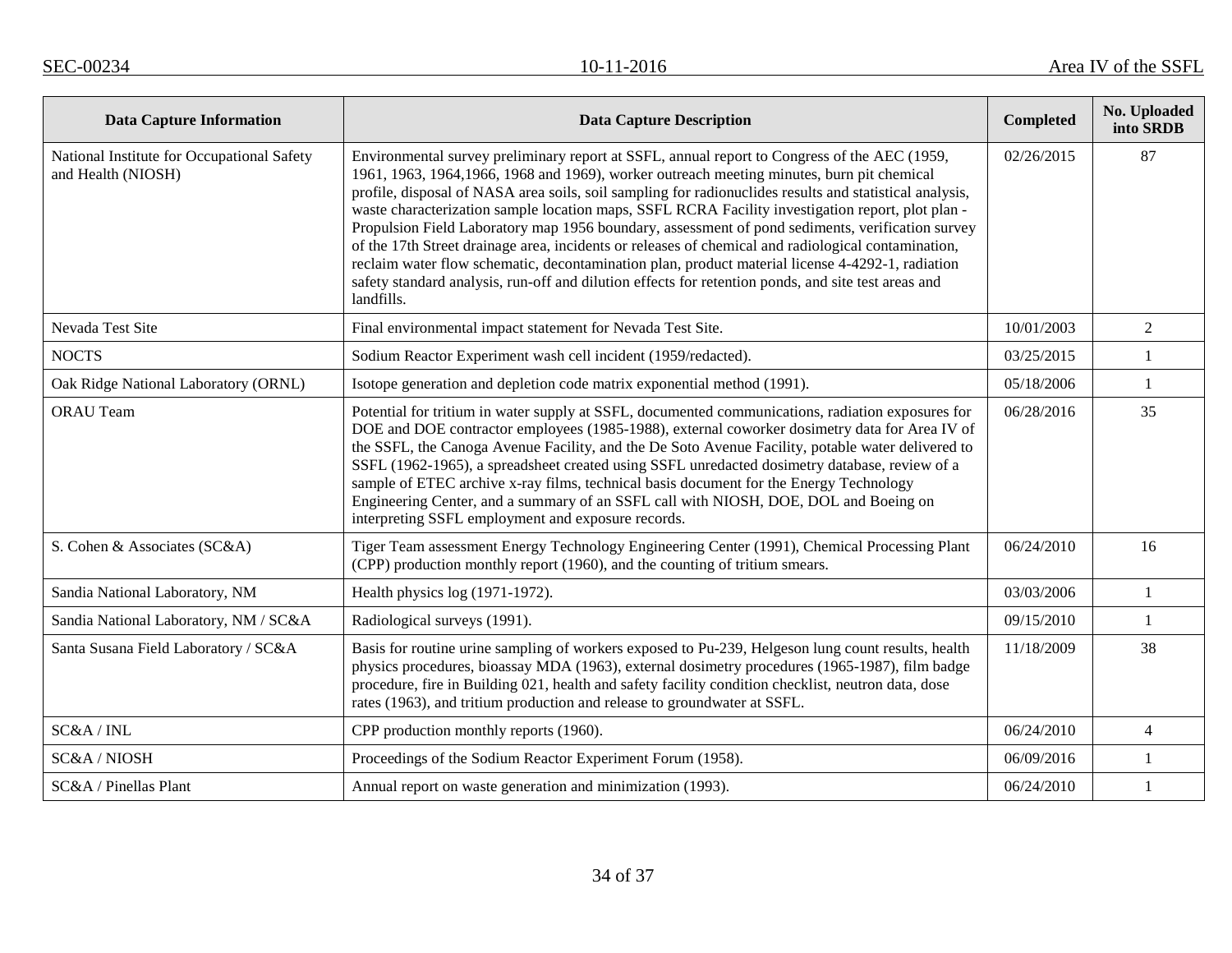| <b>Data Capture Information</b> | <b>Data Capture Description</b>                                                                                                                                                                                                                                                                                                                                                                                                                                                                                                                                                                                                                                                                                                                                                                                                                                                                                                                                                                                                                                                                                                                                                                                                                                                                                                                                                                                                                                                                                                                                             | Completed                | No. Uploaded<br>into SRDB |
|---------------------------------|-----------------------------------------------------------------------------------------------------------------------------------------------------------------------------------------------------------------------------------------------------------------------------------------------------------------------------------------------------------------------------------------------------------------------------------------------------------------------------------------------------------------------------------------------------------------------------------------------------------------------------------------------------------------------------------------------------------------------------------------------------------------------------------------------------------------------------------------------------------------------------------------------------------------------------------------------------------------------------------------------------------------------------------------------------------------------------------------------------------------------------------------------------------------------------------------------------------------------------------------------------------------------------------------------------------------------------------------------------------------------------------------------------------------------------------------------------------------------------------------------------------------------------------------------------------------------------|--------------------------|---------------------------|
| SC&A / SSFL                     | Personnel interviews, elimination of unneeded radioactive material, amendment to license 0015-70,<br>environmental, health, and safety self-assessment, specification for metal for ZPPR fuel elements,<br>plutonium and uranium, authorization for use of radioactive materials or radiation producing<br>devices, bioassay information, criticality study for handling plutonium, determination of airborne<br>plutonium radioactivity, determination of total plutonium activity in air and water, based on alpha<br>counting, including corrections for Pu-241 content, discontinuance of routine use of lapel air<br>samplers, dosimeter calibration, errors in UCLA whole body counting data, fabrication of mixed<br>oxide pellets, uranium fuel fabrication bioassays, industrial hygiene program - thoria, description of<br>analytical procedures and accuracy, internal monitoring results (in-vivo lung scanning), worker<br>exposure histories, listing of locations in SSFL Area IV associated with radioactive materials,<br>medical examinations for radiation workers, modification of film badge program, plutonium<br>urinalysis, plutonium wound monitor status, quarterly inspection of for radiation safety (1978),<br>radiation exposure incidents, radiation surveys, radiation machines registered with the state of<br>California, fires in the hot cell, radiological safety at Atomics International, survey of stray<br>radiation, trip reports, monthly progress reports (1966), and inspection of fuels fabrication/storage<br>areas (1967). | 06/24/2010               | 132                       |
| Unknown                         | Review of criticality accidents (2000), analysis for the decommissioning of the BORAX-V Reactor<br>Facility, database report for Sylvania Corning Nuclear Corp, decommissioning information,<br>investigations, and summary reports of thorium, surveys, articles, facility list and database report<br>information, and Westinghouse Nuclear Fuels Division and Westinghouse Atomic Power<br>Development Plant information (1940-2002).                                                                                                                                                                                                                                                                                                                                                                                                                                                                                                                                                                                                                                                                                                                                                                                                                                                                                                                                                                                                                                                                                                                                    | 11/14/2006               | 13                        |
| <b>TOTAL</b>                    | Not applicable                                                                                                                                                                                                                                                                                                                                                                                                                                                                                                                                                                                                                                                                                                                                                                                                                                                                                                                                                                                                                                                                                                                                                                                                                                                                                                                                                                                                                                                                                                                                                              | <b>Not</b><br>applicable | 2,345                     |

#### **Table A1-2: Database Searches for Area IV of the Santa Susana Field Laboratory**

<span id="page-34-0"></span>

| Database/Source                                                     | <b>Keywords</b>                                                                                                                   | <b>Hits</b> | <b>Uploaded into</b><br><b>SRDB</b> |
|---------------------------------------------------------------------|-----------------------------------------------------------------------------------------------------------------------------------|-------------|-------------------------------------|
| Defense Technical Information Center (DTIC)<br>COMPLETED 07/20/2016 | Database search terms and Internet URL are available in the Excel file called<br>"Area IV of the SSFL Rev 00 (83.13) 08-05-16."   | 793         |                                     |
| DOE CEDR<br><b>COMPLETED 08/10/2009</b>                             | Database search terms and Internet URL are available in the Excel file called<br>"Area IV of the SSFL Rev 00 $(83.13)$ 08-05-16." |             |                                     |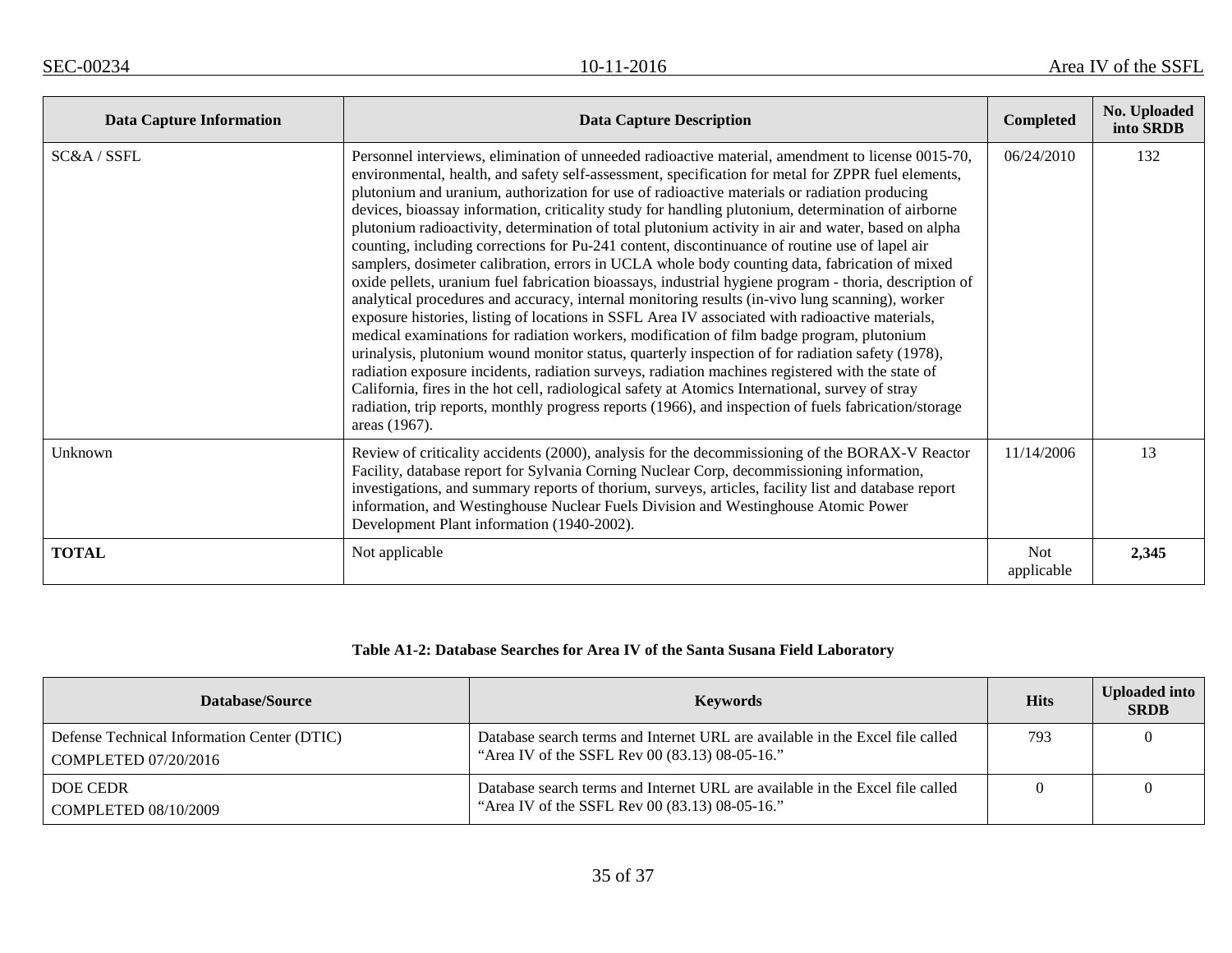| Database/Source                                                                        | <b>Keywords</b>                                                                                                                 | <b>Hits</b> | <b>Uploaded</b> into<br><b>SRDB</b> |
|----------------------------------------------------------------------------------------|---------------------------------------------------------------------------------------------------------------------------------|-------------|-------------------------------------|
| DOE Hanford Declassified Document Retrieval System (DDRS)<br>COMPLETED 07/08/2016      | Database search terms and Internet URL are available in the Excel file called<br>"Area IV of the SSFL Rev 00 (83.13) 08-05-16." | 576         | 1                                   |
| DOE Legacy Management Considered Sites<br>COMPLETED 07/18/2016                         | Database search terms and Internet URL are available in the Excel file called<br>"Area IV of the SSFL Rev 00 (83.13) 08-05-16." | 25          | $\overline{2}$                      |
| DOE NNSA - Nevada Site Office<br>COMPLETED 07/20/2016                                  | Database search terms and Internet URL are available in the Excel file called<br>"Area IV of the SSFL Rev 00 (83.13) 08-05-16." | 38          | $\boldsymbol{0}$                    |
| DOE OpenNet<br>COMPLETED 08/09/2009                                                    | Database search terms and Internet URL are available in the Excel file called<br>"Area IV of the SSFL Rev 00 (83.13) 08-05-16." | 611         | $\overline{0}$                      |
| DOE OSTI Energy Citations<br>COMPLETED 08/08/2009                                      | Database search terms and Internet URL are available in the Excel file called<br>"Area IV of the SSFL Rev 00 (83.13) 08-05-16." | 7,156       | $\boldsymbol{0}$                    |
| DOE OSTI Information Bridge<br>COMPLETED 08/06/2009                                    | Database search terms and Internet URL are available in the Excel file called<br>"Area IV of the SSFL Rev 00 (83.13) 08-05-16." | 5,763       | $\overline{3}$                      |
| <b>DOE OSTI SciTech Connect</b><br>COMPLETED 07/18/2016                                | Database search terms and Internet URL are available in the Excel file called<br>"Area IV of the SSFL Rev 00 (83.13) 08-05-16." | 3,105       | 220                                 |
| Energy Employees Claimant Assistance Project (EECAP)<br>COMPLETED 07/20/2016           | Database search terms and Internet URL are available in the Excel file called<br>"Area IV of the SSFL Rev 00 (83.13) 08-05-16." | 14          | $\overline{0}$                      |
| Google<br>COMPLETED 07/11/2016                                                         | Database search terms and Internet URL are available in the Excel file called<br>"Area IV of the SSFL Rev 00 (83.13) 08-05-16." | 936,430     | 244                                 |
| <b>Health Physics Journal</b><br>COMPLETED 07/20/2016                                  | Database search terms and Internet URL are available in the Excel file called<br>"Area IV of the SSFL Rev 00 (83.13) 08-05-16." | $\Omega$    | $\overline{0}$                      |
| Journal of Occupational and Environmental Health<br>COMPLETED 07/20/2016               | Database search terms and Internet URL are available in the Excel file called<br>"Area IV of the SSFL Rev 00 (83.13) 08-05-16." | $\Omega$    | $\overline{0}$                      |
| <b>National Academies Press</b><br>COMPLETED 08/10/2009                                | Database search terms and Internet URL are available in the Excel file called<br>"Area IV of the SSFL Rev 00 (83.13) 08-05-16." | 6,758       | $\overline{0}$                      |
| National Service Center for Environmental Publications (NEPIS)<br>COMPLETED 07/18/2016 | Database search terms and Internet URL are available in the Excel file called<br>"Area IV of the SSFL Rev 00 (83.13) 08-05-16." | 28          | 6                                   |
| NRC ADAMS Reading Room<br>COMPLETED 01/13/2012                                         | Database search terms and Internet URL are available in the Excel file called<br>"Area IV of the SSFL Rev 00 (83.13) 08-05-16." | 5,393       | 43                                  |